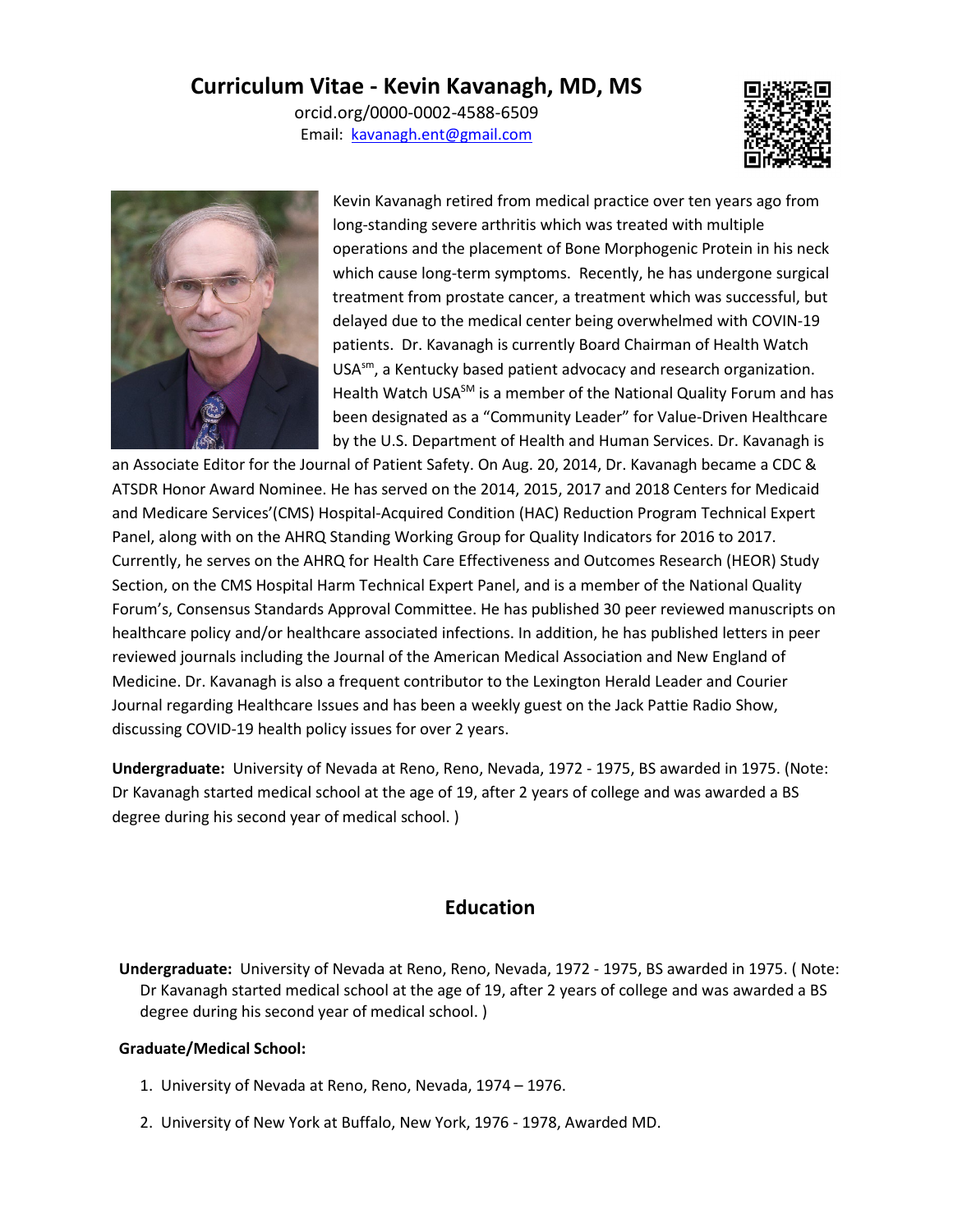3. University of Iowa, Iowa City, Iowa, 1979 - 1983, Awarded MS.

**Internship:** General Surgery, Gundersen Clinic, LaCrosse, Wisconsin 1978-1979.

**Residency:** Department of Otolaryngology - Head and Neck Surgery, University of Iowa Hospitals, Iowa City, Iowa. 1979-1983.

**Board Certification – American Board of Otolaryngology:** Oct 25, 1983.

**Medical License –** State of Kentucky.

### **University Appointments**

- 1. Assistant Professor, Department of Otolaryngology, University of Tennessee, Memphis, 1983 to 1987.
- 2. Associate Professor, Department of Otolaryngology, University of Tennessee, Memphis, 1987 to 1989.
- 3. Tenured Associate Professor, Department of Otolaryngology, University of Tennessee, Memphis, 1989 to 1992.
- 4. Associate Clinical Professor, Department of Surgery, Division of Otolaryngology, University of Kentucky, Lexington, 1993. Dr. Kavanagh left clinical practice on Feb. 5<sup>th</sup> 2010.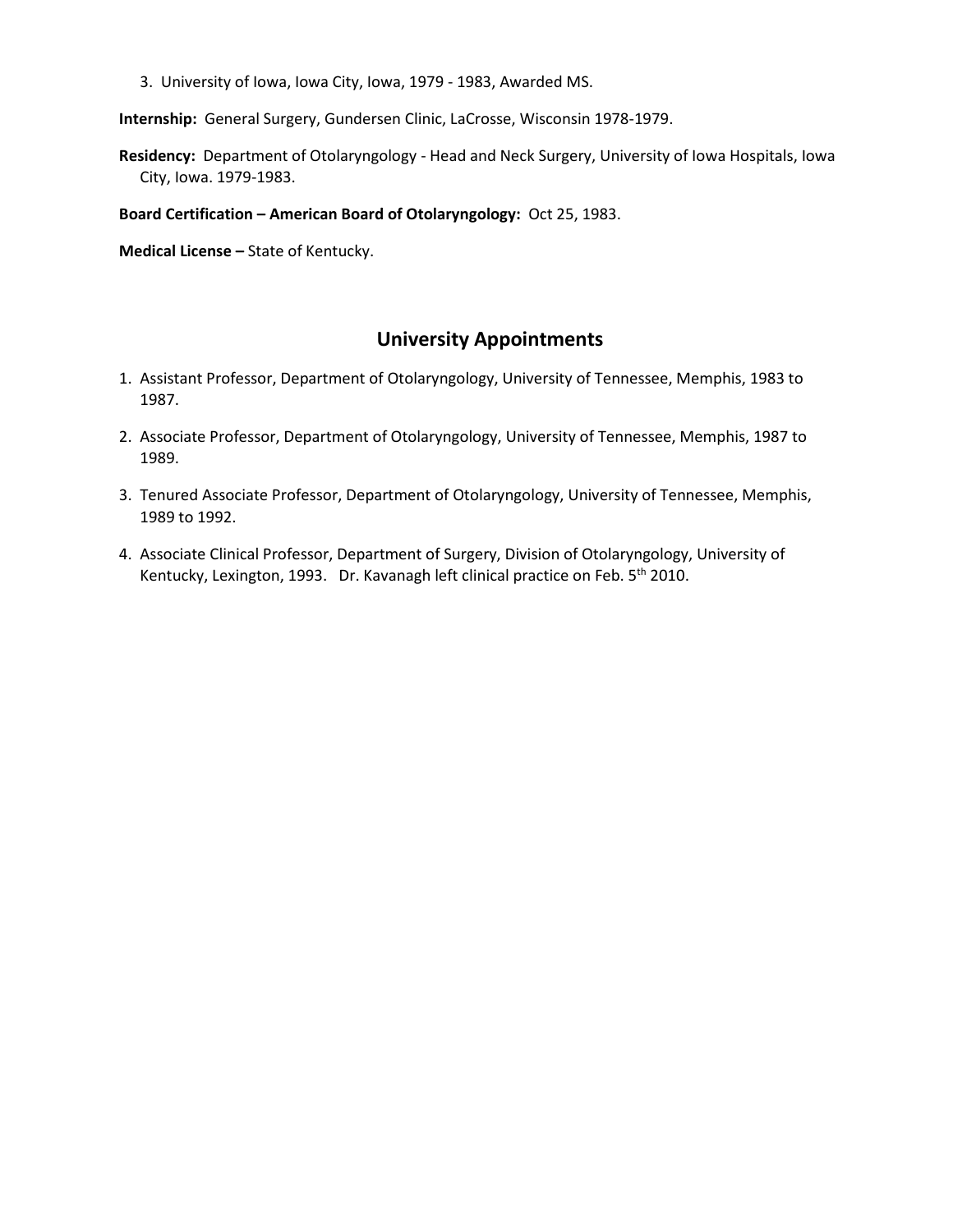# **Appointments To Federal Advisory Panels**

- Centers for Medicare and Medicaid Services, 2014 Hospital-Acquired Condition (HAC) Reduction Program Technical Expert Panel (TEP).
- Centers for Medicare and Medicaid Services, 2015 Hospital-Acquired Condition (HAC) Reduction Program Technical Expert Panel (TEP).
- Agency for Healthcare Research and Quality (AHRQ), 2016 Quality Indicator (QI) Standing Workgroup (SWG).
- Centers for Medicare and Medicaid Services, 2017, Technical Expert Panel (TEP) for the Hospital Harm Performance Measure

## **Awards & Honors**

1. 1970 Eagle Scout, Vigil Honor Order of the Arrow.

2. 1975 Graduated with highest distinction from the University of Nevada - Reno.

3. 1983 State Appreciation Award for Service to Iowa Lions --Awarded by Iowa Lions State Organization for the development of the Iowa Lions Hearing Program.

4. 1992 Certificate of Appreciation. In recognition for outstanding, dedicated service to the citizens of Memphis and Shelby County, Tennessee. Presented by the Memphis and Shelby County Health Department.

5. 1994 Service To Mankind Award by the Sertoma Club, Somerset, KY.

6. 1994 Honor Award--American Academy of Otolaryngology, San Diego, Sept., 1994.

7. 1997 Kentucky State Recognition Award for Tobacco Education Program from the Kentucky American Cancer Society.

8. 2005 Miami, FL: US SAILING's Sail Training Service and Support Award The Sail Training Service and Support Award in honor of Virginia Long would honor individuals who, through their efforts, unselfishly assist and enable a sailing program or sailing instruction in a supportive role.

9. 2013 CDC & ATSDR Honor Award Nominee. "For forging a novel partnership aimed at elimination infections in healthcare settings and protecting patients." Aug. 20, 2013.

10. 2013 Honor Award Certificate. National Center for Emerging and Zoonotic Infectious Disease. For Emerging and Zoonotic Infections Disease. "For forging a novel partnership aimed at elimination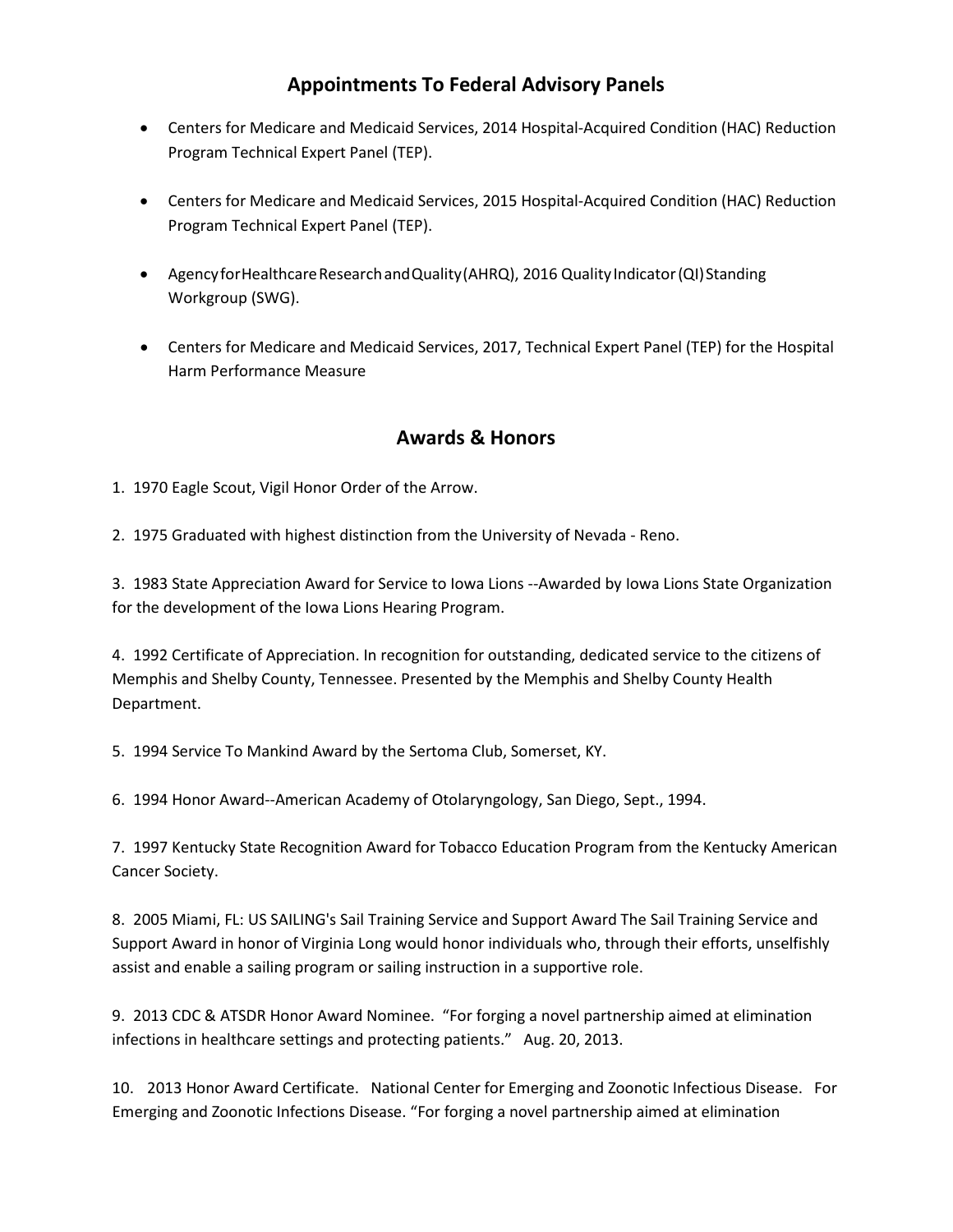infections in healthcare settings and protecting patients." Jun. 28, 2013.

11. MNA Advocate for Nursing Award. Massachusetts Nursing Award. October 2021.

## **Editorial Boards**

- 1. Software Review and Computer Applications Editor for "The Annals of Otology, Rhinology and Laryngology." Jan 1991 to June 2004.
- 2. Member of the Editorial Board of the Journal of Patient Safety Dec. 2012 to Present.
- 3. Associate Editor of the Journal of Patient Safety Jul. 2014 to Present.
- 4. Editorial Board Infection Control Today. Apr. 2020 to Present.

### **Board Certification**

- 1. National Board of Medical Examiners (#192409), July 2, 1979.
- 2. American Board of Otolaryngology Head and Neck Surgery, October 25, 1983.

#### **Licensure Boards**

1. Member of Kentucky Board of Speech-Language Pathology and Audiology, Jan. 11, 2005 to Feb. 9, 2011.

#### **State and Federal Committees**

- 1. Statewide Citizen Review Panel for Child Protective Services Federally mandated over-site panel for the Kentucky Dept of Community Based Services. Appointment Oct. 17, 2009 to April 15, 2011.
- 2. Kentucky Medical Association's Certificate of Need advisory committee from October 2007 to July 2008.
- 3. Alternate Member of PCORI Advisory Panel On Assessment Of Prevention, Diagnosis, And Treatment Options. Mar. 26, 2012 (one year appointments).
- 4. Centers for Medicare and Medicaid Services, 2014 Hospital-Acquired Condition (HAC) Reduction Program Technical Expert Panel (TEP).
- 5. Centers for Medicare and Medicaid Services, 2015 Hospital-Acquired Condition (HAC) Reduction Program Technical Expert Panel (TEP).
- 6. Agency for Healthcare Research and Quality (AHRQ), 2016 Quality Indicator (QI) Standing Workgroup (SWG).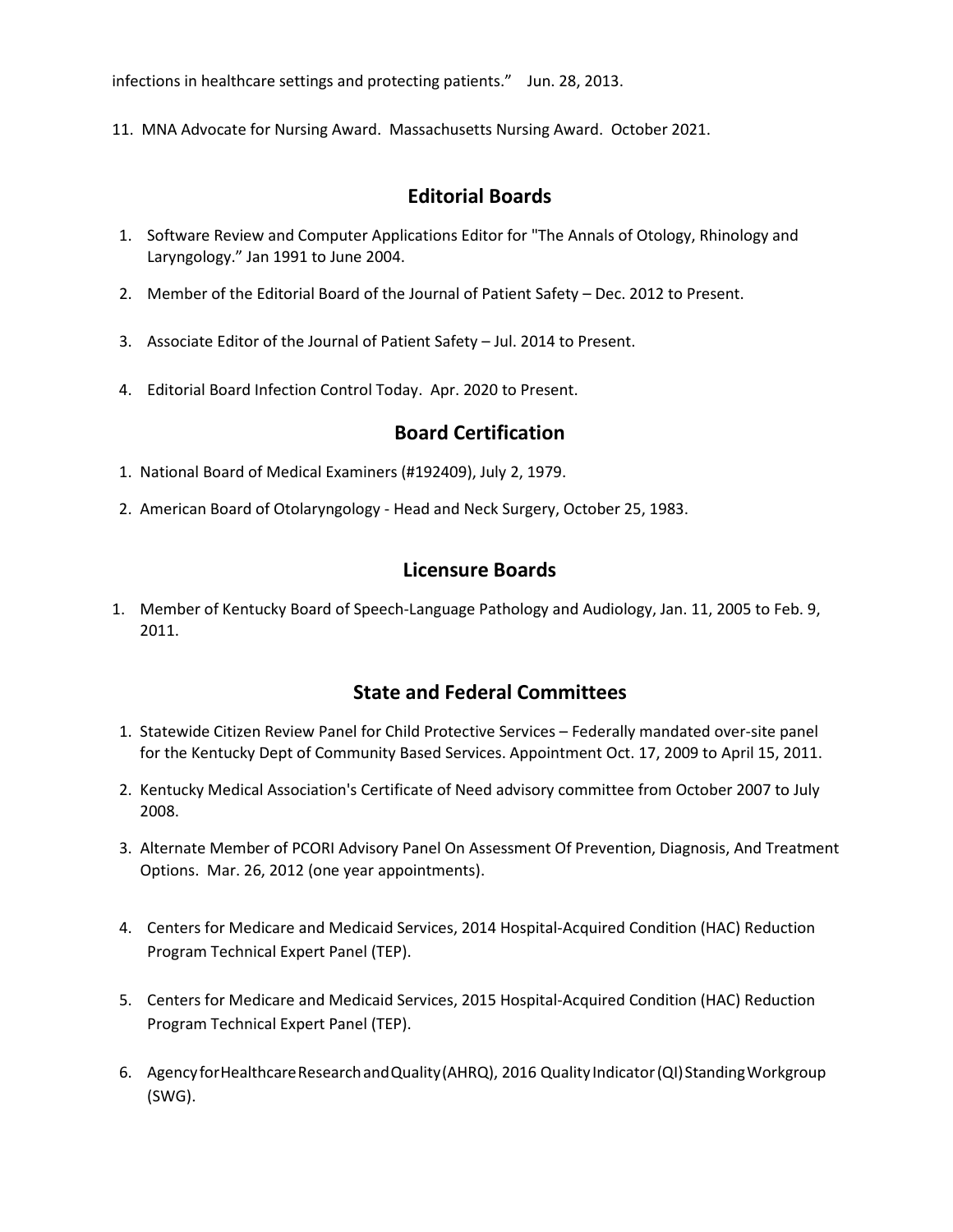- 7. Centers for Medicare and Medicaid Services, Technical Expert Panel (TEP) for the Hospital Harm / Hospital Acquired Conditions Performance Measure 2017-2020.
- 8. Study Section (grant review board) for Health Care Effectiveness and Outcomes Research (HEOR) Study Section. Agency for Healthcare Research and Quality. Feb., 2018 to Present. <https://www.ahrq.gov/funding/process/study-section/heorrst.html>
- 9. National Quality Forum. Member of the Consensus Standards Approval Committee (CSAC). Interim term appointment May 9, 2018-September 30, 2018. Reappointed to serve Jan. 1, 2019 to Dec. 31, 2024.

### **Society Membership**

- 1. Fellow of the Triologic Society.
- 2. Fellow of the American College of Surgeons.
- 3. Fellow of the American Academy of Otolaryngology Head and Neck Surgery.
- 4. Served on the Socioeconomic and Grassroots Committee for the Board of Governors of the AAO-HNS 2009 to 2011**.**
- 5. Member of American Medical Association & Kentucky Medical Association.

## **Websites Initially Written and Developed by Dr. Kavanagh**

#### **Medical Websites:**

- [www.entusa.com](http://www.entusa.com/) This website contains approximately 500 pages, 500 pictures and 90 videos on allergy, ear, nose and throat medical conditions.
- [www.waent.org](http://www.waent.org/) The World Articles in Ear, Nose and Throat. An online multimedia journal in Otolaryngology.
- [www.healthwatchusa.org](http://www.healthwatchusa.org/) Health Watch USA, a 501C3 organization, designed to promote healthcare transparency and patient advocacy.

[www.neverevents.org](http://www.neverevents.org/) Health Watch USA's website on Hospital Acquired Infections and Serious Reportable Events.

[www.occupationalhearingloss.com](http://www.occupationalhearingloss.com/) This website lets the physician use 11 Online JavaScript calculators to evaluate audiometric data, calculate hearing handicaps and estimate future hearing thresholds.

--This site is the basis of Research Publication #40.

[www.ear-anatomy.com](http://www.ear-anatomy.com/) This website presents 60 temporal bone slides that were scanned at 2500 pixels per inch. Each section is presented in three sizes up to 30 by 40 inches. Anatomical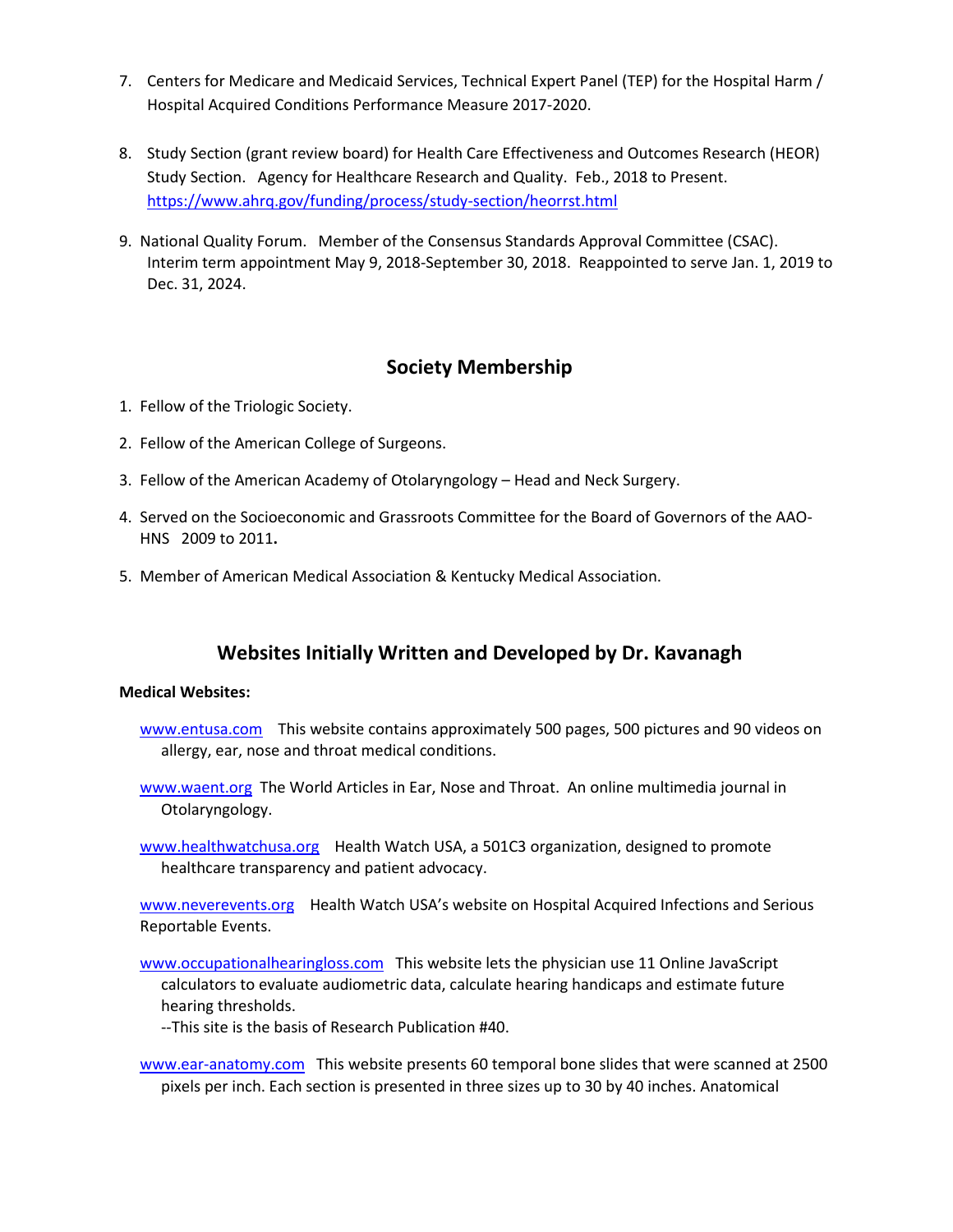diagrams aid in the identification of temporal bone structures. --This site is the basis of Research Publication #41.

- [www.tobaccofacts.info](http://www.tobaccofacts.info/) (www.tobacco-facts.info) These websites presents the dangers of tobacco use and ways to quit smoking.
- [www.cme-usa.org](http://www.cme-usa.org/) Physicians can earn CME credits by reviewing the medical information on www.entusa.com and taking an online test. Tests are graded online and if passed the results are forwarded to the University of Kentucky. This was the first Otolaryngology online CME course.
- [www.handstable.com](http://www.handstable.com/) Instrumentarium, Inc. website. Distributors of microsurgical instruments, including the Kavanagh "Hand Stable" Instruments.

#### **Marine Websites:**

Sailing Educational Websites – Initial site was donated to US SAILING on 12/16/2002 [www.sailingcourse.com](http://www.sailingcourse.com/), [www.sailingusa.info,](http://www.sailingusa.info/) [www.cruising.sailingcourse.com](http://www.cruising.sailingcourse.com/), [www.uspowerboating.com](http://www.uspowerboating.com/)

#### **Community Activities**

- 4. Member of the following US SAILING National Committees:
	- a. Training Committee. March 2002 to 2010
	- b. National Faculty. November 2002 to 2010
	- c. Information Technology Task Force *July 2003 to Present ( Note: US SAILING is the national governing body for the sport of sailing. US SAILING is responsible for the selection of the Olympic Team, the Paralympic Games Team, the Pan American Games and World University Games Teams, the annually designated US* SAILING Team, US Disabled Team, and US Youth Team. )
	- d. Cruising Council. Vice Chairman
- 5. District Chairman, Lake Cumberland District, Blue Grass Council, Boy Scouts of America Feb, 1998 to Feb. 2000.
- 6. President: American Cancer Society, Pulaski County Chapter. 1995-97.
- 7. Tobacco Education Chairman: American Cancer Society, Pulaski County, 1994-95.
- 8. Member of the Board of Directors for the Oral School for the Deaf, 1986-1989. 9. West Tennessee Lions Speech and Hearing Chairman (District 12-L), 1984 - 1989.

## **Products Produced**

1. Delta Project Patient Management and Billing System (2300K) Relational Data Base Template for the Macintosh Computer--Written in Omnis 3 and Upgraded to Omnis 5 and Omnis 7.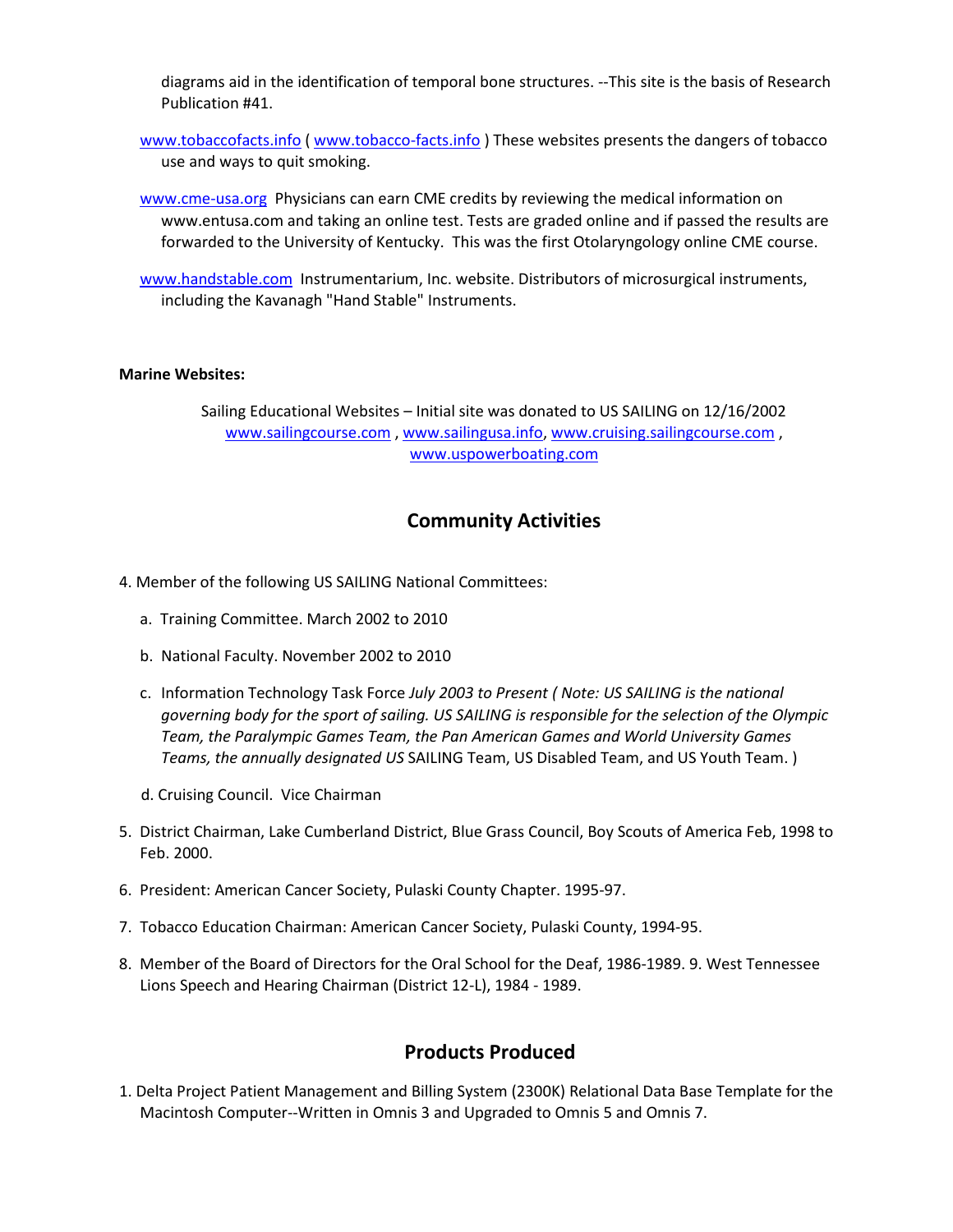--Omnis 3 version reviewed by JAMA. 263:1717-1718,1990. --Omnis 5 version reviewed by Medical Software Reviews. 1:7-9,1992. Rated: 4.5/5.0. ( Note: This software package is no longer available.)

- 2. Delta Hearing Handicap and Presbycusis Software (70K--Omnis 5) Relational Database Template for the Macintosh Computer-- Completed 12/28/90. -- Journal of the American Medical Association (JAMA). 266:3488,1991. A Negative Review.
	- Rebuttal letter to the editor. JAMA. 267:2738,1992. Authors of the review were shown the rebuttal and declined to respond. PMID: 1533687
	- -- Medical Software Reviews. 1(6):5,1992. Rated: 4.25/5.0.
	- -- Computer Users in Speech and Hearing (CUSH). 7:363-366,1991. Rated: 3.6/4.0.

-- American Speech and Hearing Association (ASHA). Dec 1992. Rated: Excellent. (Note: This software package is no longer available. A more expanded online calculator can be found at [www.occupationalhearingloss.com](http://www.occupationalhearingloss.com/) )

## **Submitted and Awarded The Following Grants**

- 1. 1981 82 Private: \$27,600 from Iowa Lions Sight and Hearing Foundation; awarded to temporal bone bank, cochlear implant program and to the purchase of a Nicolet Pathfinder II.
- 2. Private: \$30,000 from the Lions Clubs International Foundation towards the cochlear implant program.
- 3. 1982-83 Private: \$30,000 from the Lions Clubs of Iowa for cochlear implant research.
- 4. Foundation for a Healthy Kentucky: Conference Grant \$5,000 in 2010, \$4,300 in 2011.

## **Principal Investigator for the Following Grants**

- 1. Federal: \$29,891 teaching grant in pediatric otolaryngology from Maternal and Child Health.
- 2. 1986-87 Federal: \$100,000 Maternal and Child Health Grant for a tri-state pediatric speech and hearing program. MCJ-473808
- 3. Federal: \$15,000 Maternal and Child Health Grant for development of a patient management system on a relational database for the Macintosh.
- 4. 1987-88 Federal: \$100,000 Maternal and Child Health Grant for a tri-state pediatric speech and hearing program. MCJ-473808
- 5. Federal: \$36,616 Maternal and Child Health supplement for further development of a case management computer system.
- 6. 1988-89 Federal: \$136,616 Maternal and Child Health grant for a tri-state pediatric speech and hearing program. MCJ-473808
- 7. Federal: \$6,500 Maternal and Child Health supplement for indigent health care delivery conference.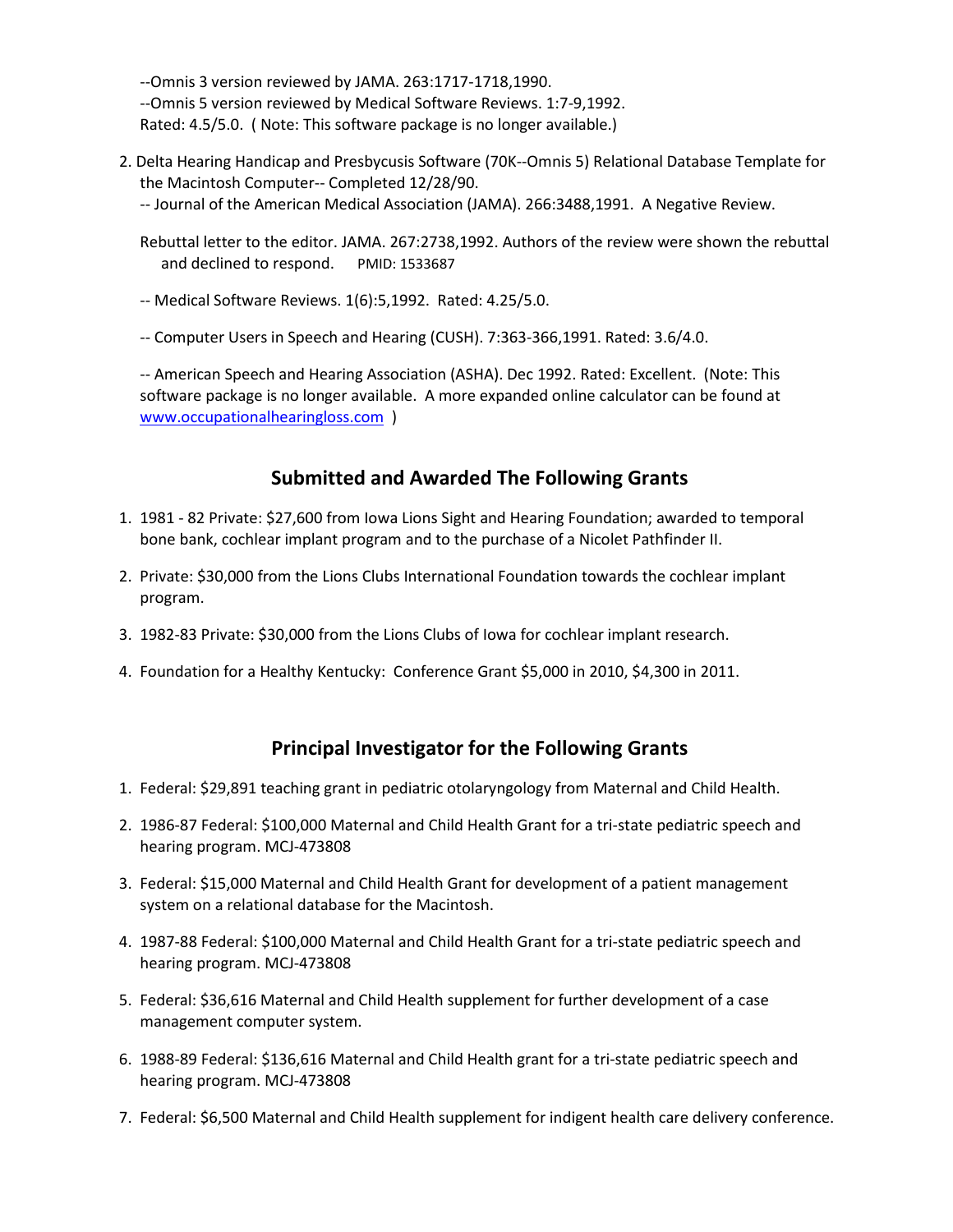- 8. 1990-1991 Federal: \$10,000 Maternal and Child Health supplement for indigent health care delivery.
- 9. 1991-1992 Federal: \$15,000 Maternal and Child Health supplement for Conference for the Poor and Uninsured. MCJ-479158-02.
- 10. 1992-1996 Federal (Accepted but not funded): \$824,091 Applying Image-Directed Robotics to Otologic Surgery - National Institute of Health.

## **Outside Federal Grants Reviewed**

- 1. Field Initiated Project. Biomedical Operations and Research Office of NASA/John F. Kennedy Space Center, Florida, for the American Institute of Biological Sciences. Nov. 1988.
- 2. Grant review board for Special Projects of Regional and National Significance, Office of Maternal and Child Health. Rockville, MD, May 7-9, 1989.
- 3. Grant Proposal: Field Initiated Project. Office of Maternal and Child Health. Rockville, MD, Feb 8, 1991.
- 4. Grant Proposal: Field Initiated Project. Bureau of Maternal and Child Health. Rockville, MD, Aug, 1992.
- 5. Grant Proposal: Field Initiated Project. Bureau of Maternal and Child Health. Rockville, MD, Nov, 1992.
- 6. Grant Proposal: Field Initiated Project. Bureau of Maternal and Child Health. Rockville, MD, Aug, 1993.
- 7. Grant review board for Cooperative Agreement to Support Navigators in Federally-facilitated and State Partnership Exchanges (PPH 2013, 13 EXN) July 2013.
- 8. Grant review board for Cooperative Agreement to Support Navigators in Federally-facilitated and State Partnership Marketplaces (CA-NAV-14-002, CFDA: 93.332) July-Aug 2014
- 9. Grant review board for Health Care Effectiveness and Outcomes Research (HEOR) Study Section. Agency for Healthcare Research and Quality. Feb., 2018 to Present. [https://www.ahrq.gov/funding/process/study](https://www.ahrq.gov/funding/process/study-section/heorrst.htmlhttps:/www.ahrq.gov/funding/process/study-section/heorrst.html)[section/heorrst.htmlhttps://www.ahrq.gov/funding/process/study-section/heorrst.html](https://www.ahrq.gov/funding/process/study-section/heorrst.htmlhttps:/www.ahrq.gov/funding/process/study-section/heorrst.html)
- 10. AHRQ Special Emphasis Panel (regarding conference grants). AdHoc Reviewer. March. 2019.

11. AHRQ data analytics and population health special emphasis panel. AdHoc Reviewer. July  $18<sup>th</sup>$  – 19th, 2019.

## **PUBLICATIONS—Peer-Reviewed Journals**

- 1. Kavanagh KT and Beardsley JV. Brainstem auditory evoked response I. Basic principles and clinical applications in the assessment of patients with non-organic hearing loss. Annals of Otology Rhinology and Laryngology, 88(4 Pt 2 Suppl 58): 1-10,1979. PMID: 114087
- 2. Kavanagh KT and Beardsley JV. Brainstem auditory evoked response II. Clinical applications in the assessment of patients with organic hearing loss. Annals of Otology Rhinology and Laryngology, 88(4 Pt 2 Suppl 58):11-21, 1979. PMID: 114087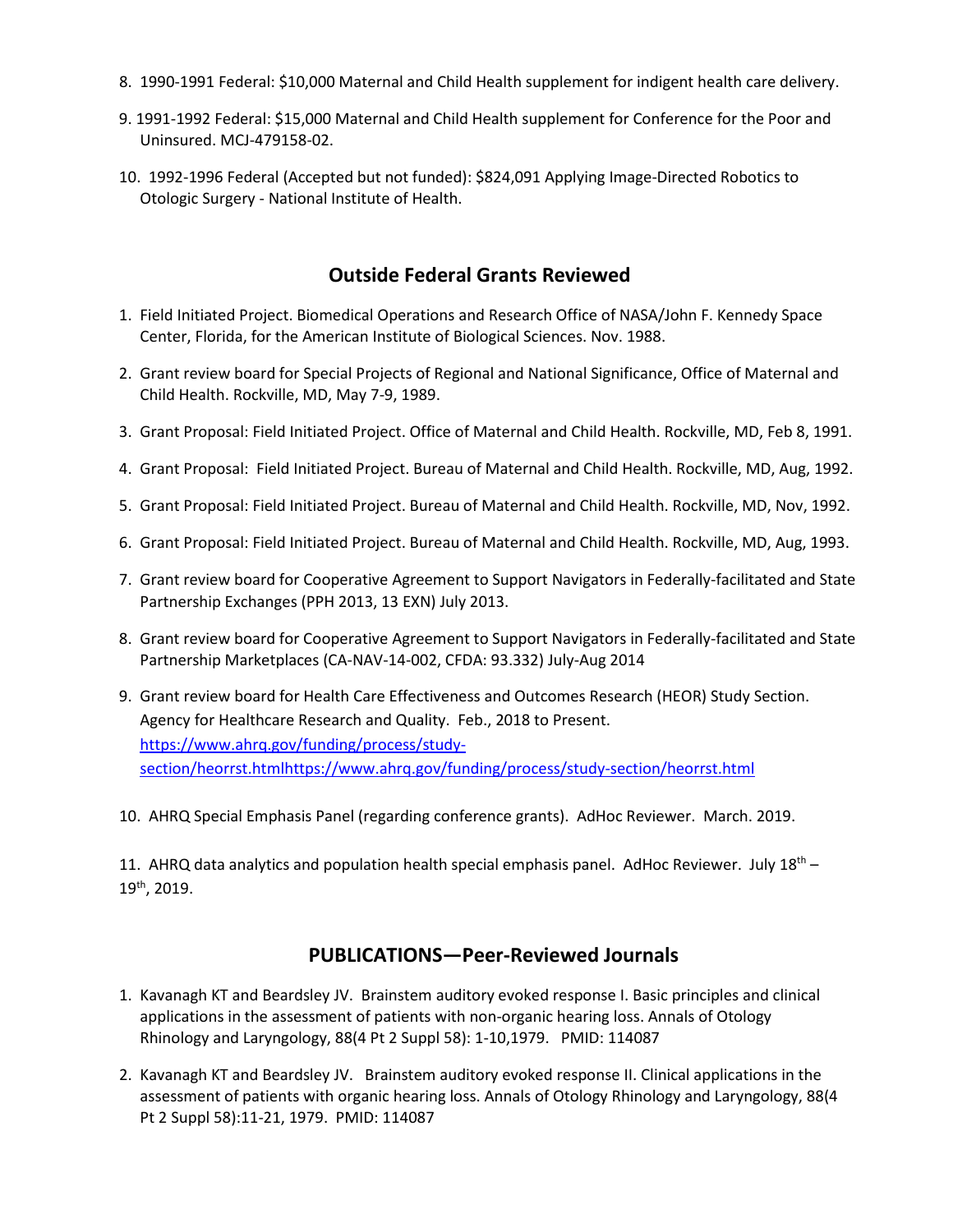3. Kavanagh KT and Beardsley JV. Brainstem auditory evoked response III. Clinical uses of bone conduction in the evaluation of otologic disease. Annals of Otology Rhinology and Laryngology, 88(4 Pt 2 Suppl 58):22-28,1979. PMID: 114087

*Publication Numbers 1 through 3 were reviewed by Bailey B, Editorial. Contempo '80: This is the decade that is. Otolaryngology, Journal of the American Medical Association. 243:2203-2204, 1980.* PMID: 7373777

- 4. Kavanagh KT and Panje WR. Neurogenic neoplasms of the seventh cranial nerve presenting as a parotid mass. American Journal of Otolaryngology, 3:53-56,1982. PMID: 7114391
- 5. Kavanagh KT, and McCabe BF. Ototoxicity of oral neomycin and vancomycin. Laryngoscope, 93:469- 653,1983. PMID: 6843260
- 6. Kavanagh KT, Harker LA and Tyler RS. Auditory brainstem and middle latency responses. I. Effect of response filtering and waveform identification. II. Threshold responses to a 500-HZ tone pip. Annals of Otology Rhinology and Laryngology, 93:2-12,1984. PMID: 6421220
- 7. Babin RW and Kavana(u)gh KT. Traumatic intratympanic facial neuroma. A clinical report. American Journal of Otology, 5:365-367,1984. (Note: Author's name should be spelled as Kavanagh.) PMID: 6476087
- 8. Babin RW and Kavanagh KT. Familial nasal acilia syndrome. Southern Medical Journal, 78(6):737- 739, 1985. PMID: 4002006
- 9. Kavanagh KT, Salazar JE and Babin RW. Bone marrow expansion of the thyroid cartilage: a source of confusion with malignant invasion in CT studies. Journal of Computer Assisted Tomography. 9:177- 179, 1985. PMID: 3918079
- 10. Giltman L, Kavanagh KT, et. al. Extramedullary hematopoiesis within the hypotympanicum presenting as a glomus tympanicum. American Journal of Otology, 7:218-220, 1986. PMID: 3717315
- 11. Kavanagh KT, Giltman L and Babin RW. Erosive mucosal cysts of the temporal bone. A case report with review of the pathogenesis. American Journal of Otology, 7:270-274,1986. PMID: 3740235
- 12. Kavanagh KT and Domico WW. High pass digital filtration of the 40 Hz response and its relationship to the spectral content of the middle latency and 40 Hz response. Ear and Hearing, 7:93-99,1986. PMID: 3699264
- 13. Kavanagh KT and Cosby W. Shave excision and dermabrasion of midline angiofibroma in tuberous sclerosis. Archives of Otolaryngology, 112:886-888,1986. PMID: 3013241
- 14. Kavanagh KT, Kahane J and Kordan B. Risks and benefits of adenotonsillectomy for children with down syndrome. American Journal of Mental Deficiency, 91:22-29, 1986. PMID: 2943158
- 15. Kavanagh KT and Babin RW. Definitions and types of nystagmus and calculations. Ear and Hearing, 7:157-166,1986. PMID: 3487475
- 16. Kavanagh KT and Litovitz T. Miniature battery foreign bodies in the auditory and nasal cavities. Journal of the American Medical Association, 255:1470-1472,1986. PMID: 3951081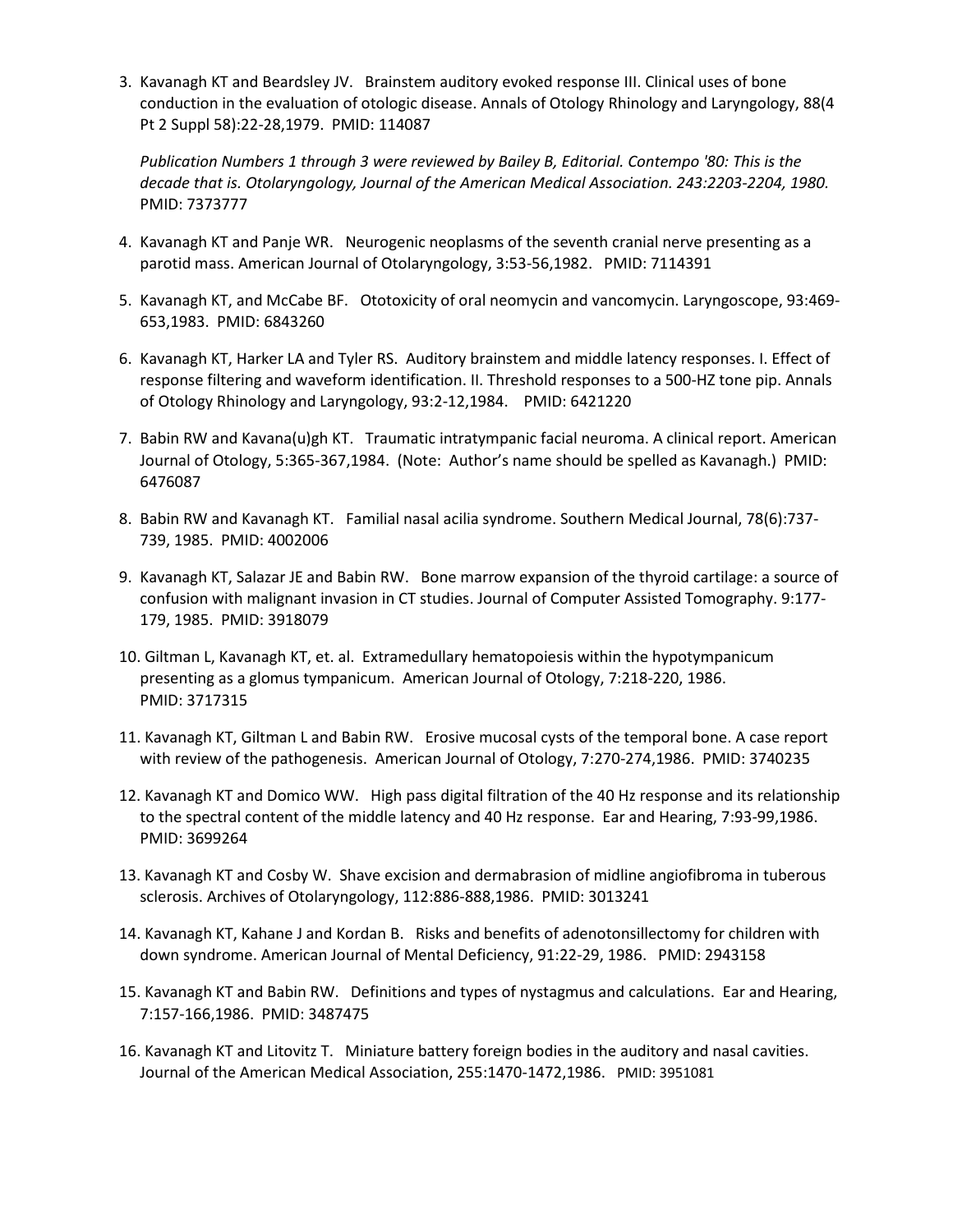- 17. Domico WD and Kavanagh KT. Analog and zero phase-shift digital filtering of the auditory brainstem response waveform. Ear and Hearing, 7:377-382,1986. PMID: 3792680
- 18. Kavanagh KT and Domico WD. High pass digital and analog filtration of the middle latency response. Ear and Hearing, 8:101-109,1987. PMID: 3582801
- 19. Kavanagh KT, Domico WT, Crews P, and McCormick VA. Comparison of the intrasubject repeatability of auditory brain stem and middle latency responses elicited in young children. Annals of Otology Rhinology and Laryngology, 97:264-271,1988. PMID: 3377393
- 20. Kavanagh KT and Babin RW. Endoscopic surgical management for laryngomalacia: Case report and review of the literature. Annals of Otology Rhinology and Laryngology, 96:650-653,1987. PMID: 3688751
- 21. Kavanagh KT and Hinkle W. Reconstruction of the soft palate after jaw, tongue, neck dissection with subtotal palatectomy (velopharyngoplasty). Laryngoscope, 97:1461-1463,1987. Printer's Erratum: 98:247,1988. PMID: 3683058
- 22. Kavanagh KT and Beckford NS. Adenotonsillectomy in children: indications and contraindications. Southern Medical Journal, 81:505-511,1988. PMID: 3162779
- 23. Kavanagh KT, Domico WD, Franks R and Han JC. Digital filtering and spectral analysis of the low intensity ABR. Ear and Hearing, 9:43-47,1988. PMID: 3342945
- 24. Kavanagh KT and Franks R. Analog and digital filtering of the brain stem auditory evoked response. Annals of Otology Rhinology and Laryngology, 98:508-514,1988. PMID: 2751210
- 25. Kavanagh KT and Magill HL. Michel deformity: Common cavity inner ear deformity. Pediatric Radiology, 19:3434-345,1989. PMID: 2755750
- 26. Kavanagh KT, Gould H, McCormick V, and Franks R. Comparison of the identifiability of the low intensity ABR and MLR in the mentally handicapped patient. Ear and Hearing, 10:124-130,1989. PMID: 2707503
- 27. Kavanagh KT and Clark S. Comparison of the mastoid to vertex and mastoid to high forehead electrode arrays in recording auditory evoked potentials. Ear and Hearing, 10:259-261,1989. PMID: 2776987 PMID: 2776987
- 28. Kavanagh KT, Smith T, Golden G, Tate N, and Hinkle W. Promotion of patient appointment compliance in indigent pediatric medical care using a microcomputer. Annals of Otology Rhinology and Laryngology, 98:755-760,1989. PMID: 2802457
- 29. Kavanagh KT, Smith T, Golden G, Tate N, and Hinkle W. Multivariate analysis of family risk factors in predicting appointment attendance in a pediatric otology and communication clinic. Journal of Health and Social Policy, 2:85-102,1991. PMID: 10116396
- 30. Kavanagh KT, Tate NP. Models to promote medical health care delivery for indigent families: Computerized tracking to case management. Journal of Health and Social Policy, 2:21-34,1990 PMID: 10119066
- 31. (Editorial) Kavanagh KT and Tate NP. Indigent medical care: Current challenges and solutions. Journal of Health and Social Policy, 2:1-7,1990 PMID: 10119065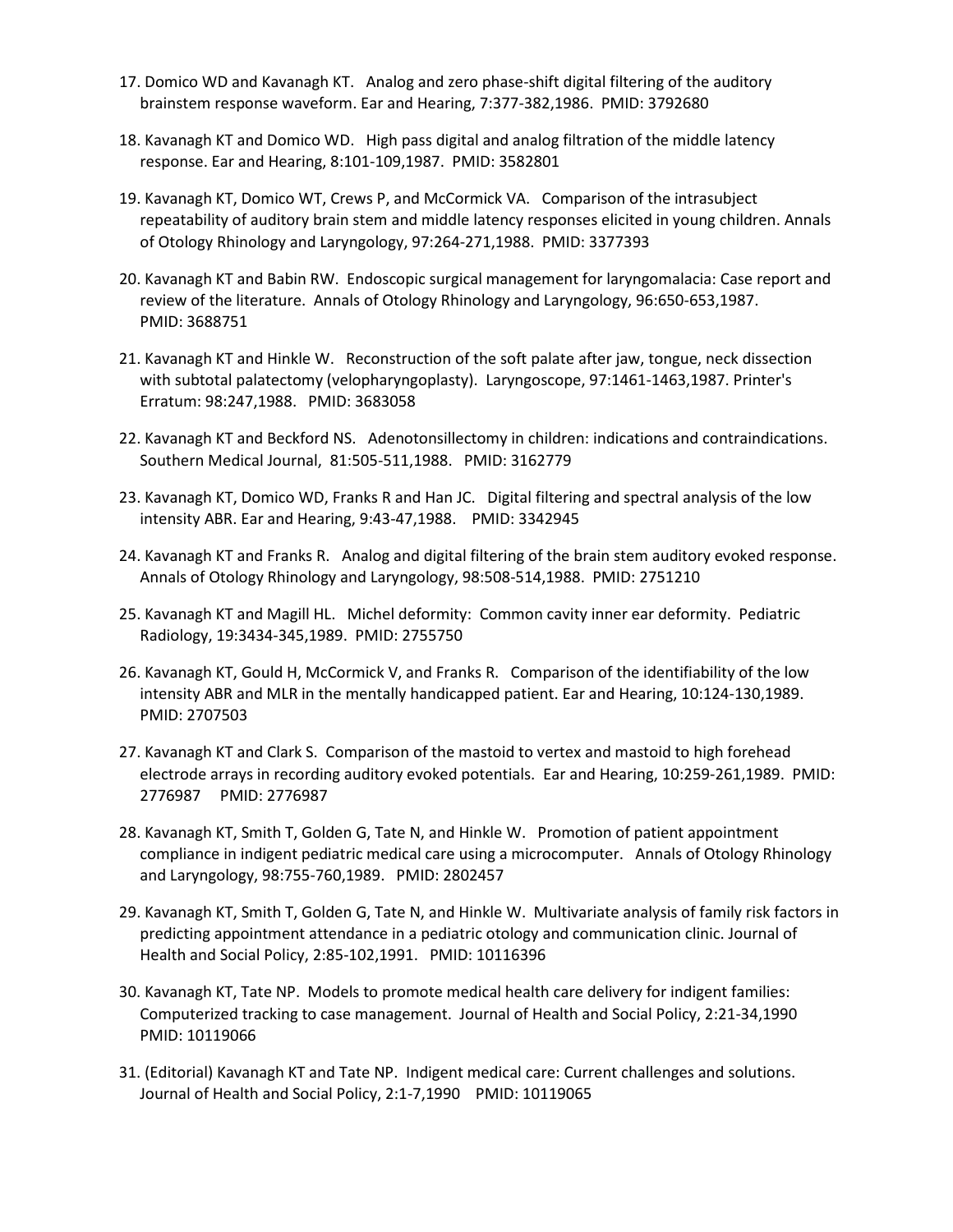32. Kavanagh KT, Hughes W, Parham D and Chanin LR. Fungal sinusitis in immunocompromised children with neoplasms. Annals of Otology Rhinology and Laryngology, 100:331-336,1991. PMID: 2018294

*Publication Number 32 was reviewed by Bailey B, Editorial. Contempo '92. Otolaryngology--Head and Neck Surgery, Journal of the American Medical Association. 268:395-397,1992. PMID: 1613932*

- 33. Kavanagh KT. Evaluation of occupational hearing loss and presbyacusis using a microcomputer. Journal of the American Academy of Audiology. 3:215-220,1992 PMID: 1581596
- 34. Kavanagh KT and Beckford N. Airway obstruction in the mentally handicapped: Case report of an 18 year old patient with laryngomalacia. Southern Medical Journal, 85:779-781,1991. PMID: 1631703
- 35. Fontanesi JF, Beckford NS, Lester E, Kavana(u)gh KT, Tai D, Eddy T and Kun L. Concomitant cisplatin and hyperfractionated external beam irradiation for advanced malignancy of the head and neck. American Journal of Surgery. 162:393-396,1992. (Note: Author's name should be spelled as Kavanagh.) PMID: 1951896
- 36. Kavanagh KT, Maijub AG and Brown JR. Passive exposure to cocaine in medical personnel and its effect on urine drug screening tests. Otolaryngology --Head and Neck Surgery. 107:363-369,1992. PMID: 1408218
- 37. Kavanagh KT. Triologic Thesis: Applications of Image Directed Robotics in Otolaryngologic Surgery. Laryngoscope. 104:283-293,1994. PMID: 8127184
- 38. (Editorial) Kavanagh KT and Hinkle W. National health care reform: Choice Opportunities. Journal of Health and Social Policy. 6(1):1-12, 1994 PMID: 10140435
- 39. Kavanagh KT. Evaluation of hearing handicaps and presbyacusis using World Wide Web-based calculators. Journal of the American Academy of Audiology. 12:497-505,2001. PMID: 11791936
- 40. Kavanagh KT. World Wide Web-based temporal bone anatomical sections. Otolaryngology Head and Neck Surgery. 126(5):573-577 2002. PMID: 12075233
- 41. Kavanagh KT. Distribution of World Wide Medical Research Articles on the World Wide Web. Journal of Health and Social Policy 16(3):1-5, 2003 PMID: 12877244
- 42. Kavanagh KT. Financial incentives to promote health care quality: the hospital acquired conditions nonpayment policy. Soc Work Public Health. 2011 Aug 31;26(5):524-41. PMID: 21902485
- 43. Kavanagh KT: Health care integration: will physicians lose their voice? Bulletin of the American College of Surgeons, June 2011. PMID: 22315908 [https://www.facs.org/~/media/files/publications/bulletin/2011/2011%20june%20bulletin.ashx](https://www.facs.org/%7E/media/files/publications/bulletin/2011/2011%20june%20bulletin.ashx)
- 44. Kavanagh K, Abusalem S, Saman DM. A Perspective on the Evidence Regarding Methicillin-resistant Staphylococcus aureus Surveillance. J Patient Saf. 2012 Sep;8(3):140-3. doi: 10.1097/PTS.0b013e3182627b89. PMID 22874134 https://journals.lww.com/journalpatientsafety/Fulltext/2012/09000/A Perspective on the Eviden ce\_Regarding.6.aspx
- 45. Kavanagh KT, Cimiotti JP, Abusalem S and Coty MB. Moving Healthcare Quality Forward With Nursing-Sensitive Value-Based Purchasing. Journal of Nursing J Nurs Scholarsh. 2012 Dec;44(4):385-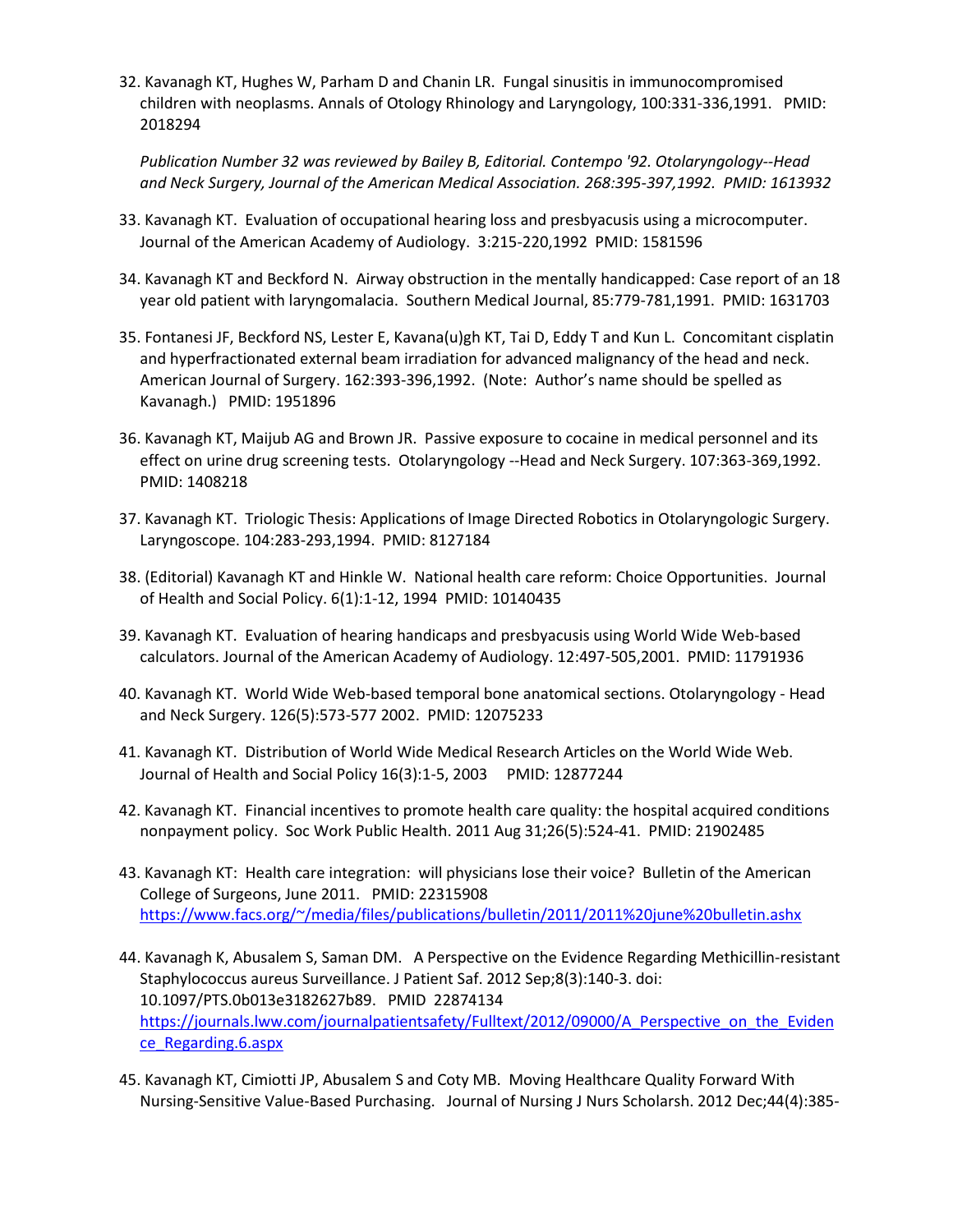95. doi: 10.1111/j.1547-5069.2012.01469.x. Epub 2012 Oct 15. PMID: 230669[5http://onlinelibrary.wiley.com/doi/10.1111/j.1547-5069.2012.01469.x/full](http://onlinelibrary.wiley.com/doi/10.1111/j.1547-5069.2012.01469.x/full) 

- 46. Saman DM, Kavanagh KT and Abusalem S. Redefining the Standardized Infection Ratio to Aid in Consumer Value Purchasing. Journal of Patient Safety. Published Ahead of Print Jan. 31, 2012. PMID: 23370222 [https://journals.lww.com/journalpatientsafety/Fulltext/2013/06000/Redefining\\_the\\_Standardized\\_I](https://journals.lww.com/journalpatientsafety/Fulltext/2013/06000/Redefining_the_Standardized_Infection_Ratio_to_Aid.1.aspx) [nfection\\_Ratio\\_to\\_Aid.1.aspx](https://journals.lww.com/journalpatientsafety/Fulltext/2013/06000/Redefining_the_Standardized_Infection_Ratio_to_Aid.1.aspx)
- 47. Saman DM, Kavanagh KT, Johnson B, Lutfiyya MN. Can inpatient hospital experiences predict central line-associated bloodstream infections ? Plos One. April. 5, 2013. PMID: 23577195 <http://www.plosone.org/article/info:doi/10.1371/journal.pone.0061097>
- 48. Kavanagh KT, Calderon LE, Saman DM. The Relationship Between Tort Reform and Medical Utilization. J Patient Saf. 2013 Oct 7. [Epub ahead of print] PMID: 24104483 [http://journals.lww.com/journalpatientsafety/Fulltext/2014/12000/The\\_Relationship\\_Between\\_To](http://journals.lww.com/journalpatientsafety/Fulltext/2014/12000/The_Relationship_Between_Tort_Reform_and_Medical.7.aspx) [rt\\_Reform\\_and\\_Medical.7.aspx](http://journals.lww.com/journalpatientsafety/Fulltext/2014/12000/The_Relationship_Between_Tort_Reform_and_Medical.7.aspx)
- 49. Kavanagh KT, Saman DM, Yu Y. A Perspective on How the United States Fell behind Northern Europe in the Battle against Methicillin-Resistant Staphylococcus aureus. Antimicrob Agents Chemother. 2013 Dec;57(12):5789-91. doi: 10.1128/AAC.01839-13. Epub 2013 Oct 7. PMID: 24100502 <http://aac.asm.org/content/57/12/5789.long>
- 50. Saman DM, Kavanagh KT. Assessing the Necessity of the Standardized Infection Ratio for Reporting Central Line Associated Bloodstream Infections. Plos One. Nov. 4, 2013. PMID: 24223966 <http://www.plosone.org/article/info%3Adoi%2F10.1371%2Fjournal.pone.0079554>
- 51. Kavanagh KT, Calderon LE, Saman DM. Research Letter: Much Work Still to Be Done to Prevent Central Line–Associated Bloodstream Infections. American Journal of Medical Quality 1062860613513317, first published on December 13, 2013 as doi:10.1177/1062860613513317 PMID: 24335078 <http://ajm.sagepub.com/content/early/2013/12/13/1062860613513317.extract>
- 52. Kavanagh KT, Calderon LE, Saman DM, Abusalem SK. The use of surveillance and preventative measures for methicillin-resistant staphylococcus aureus infections in surgical patients. Antimicrob Resist Infect Control. 2014 May 14;3:18. eCollection 2014. PMID: 24847437 <http://www.aricjournal.com/content/3/1/18>
- 53. Kavanagh K. How I Got an Unnecessary Antibiotic While Traveling to a Conference on Antibiotic Resistance. JAMA Intern Med. 2014 Sep;174(9):1433-4. doi: 10.1001/jamainternmed.2014.3412. <http://archinte.jamanetwork.com/article.aspx?articleid=1892183>
- 54. Wu AW, Kavanagh KT, Pronovost PJ, Bates DW. Conflict of interest, dr charles denham and the journal of patient safety. J Patient Saf. 2014 Dec;10(4):181-5. PMID: 25408235 [https://journals.lww.com/journalpatientsafety/Fulltext/2014/12000/Conflict\\_of\\_Interest,\\_Dr\\_Char](https://journals.lww.com/journalpatientsafety/Fulltext/2014/12000/Conflict_of_Interest,_Dr_Charles_Denham_and_the.1.aspx) [les\\_Denham\\_and\\_the.1.aspx](https://journals.lww.com/journalpatientsafety/Fulltext/2014/12000/Conflict_of_Interest,_Dr_Charles_Denham_and_the.1.aspx)
- 55. Kavanagh KT, Calderon LE and Saman DM Viewpoint: a response to "Screening and isolation to control methicillin-resistant Staphylococcus aureus: sense, nonsense, and evidence" Antimicrobial Resistance and Infection Control 2015, 4:4 (5 February 2015)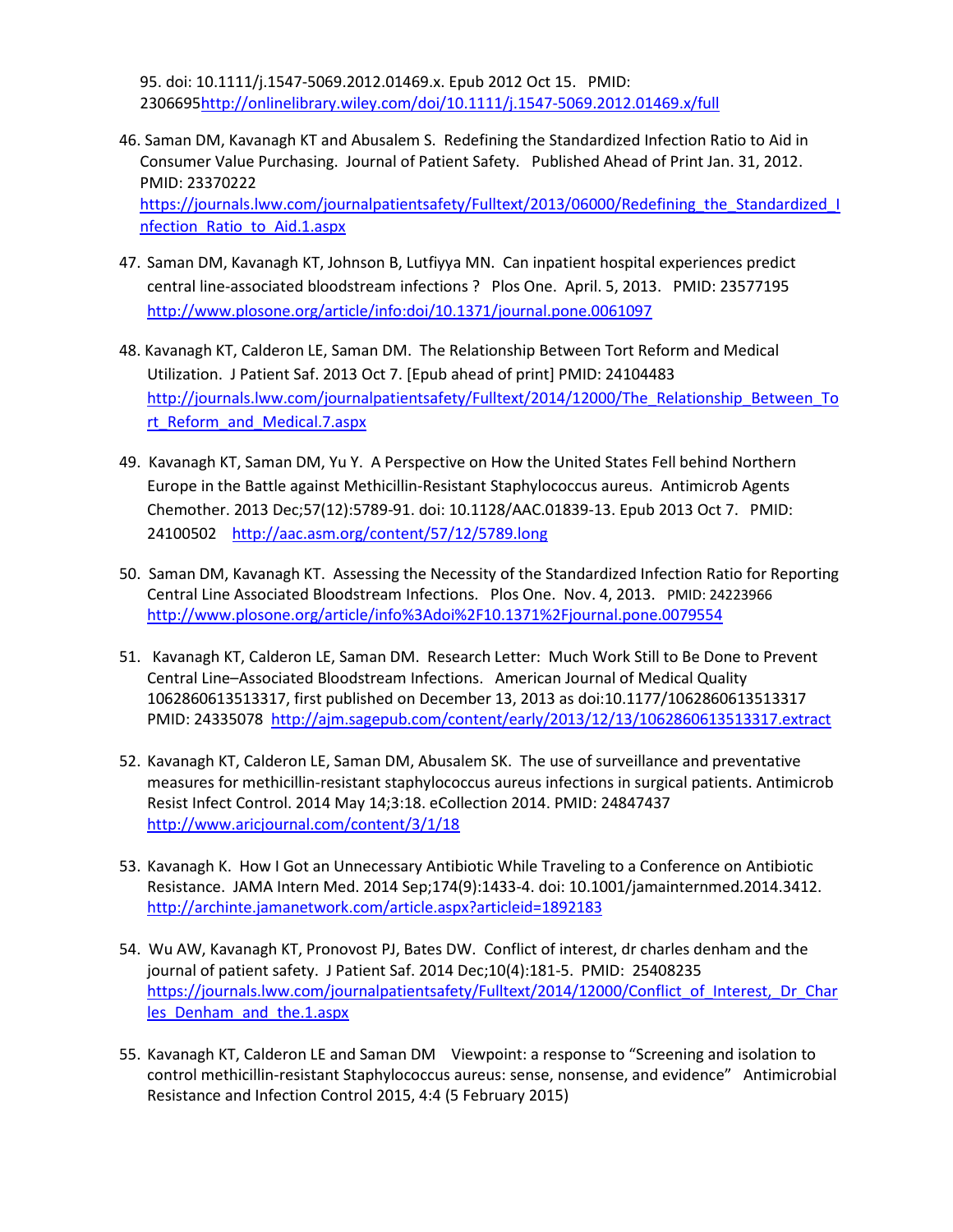<http://www.aricjournal.com/content/4/1/4>

- 56. Calderon LE, Carney LD, Kavanagh KT. The Cry of the Child and its Relationship to Hearing Loss in Parental Guardians and Health Care Providers. J Evid Inf Soc Work. 2015 Apr 6:1-8. [Epub ahead of print] <http://www.ncbi.nlm.nih.gov/pubmed/25844672>
- 57. Calderon LE, Kavanagh KT, Rice MK. Questionable Validity of the Catheter Associated Urinary Tract Infection Metric Used for Value Based Purchasing. American Journal of Infection Control. Published Online Jul 1, 2015. [http://www.ajicjournal.org/article/S0196-6553%2815%2900613-](http://www.ajicjournal.org/article/S0196-6553%2815%2900613-6/fulltext) [6/fulltext](http://www.ajicjournal.org/article/S0196-6553%2815%2900613-6/fulltext)
- 58. Kavanagh KT, Tower SS, Saman DM. A perspective on the principles of integrity in infectious disease research. Journal of Patient Safety. Published Online Mar. 24, 2016. PMID 27010326 [https://journals.lww.com/journalpatientsafety/Fulltext/2016/06000/A\\_Perspective\\_on\\_the\\_Princi](https://journals.lww.com/journalpatientsafety/Fulltext/2016/06000/A_Perspective_on_the_Principles_of_Integrity_in.1.aspx) ples of Integrity in.1.aspx [http://www.healthwatchusa.org/HWUSA-Publications/PDF-](http://www.healthwatchusa.org/HWUSA-Publications/PDF-Downloads/20160324-JPS-15-166-ResearchIntegrity-Kavanagh.pdf)[Downloads/20160324-JPS-15-166-ResearchIntegrity-Kavanagh.pdf](http://www.healthwatchusa.org/HWUSA-Publications/PDF-Downloads/20160324-JPS-15-166-ResearchIntegrity-Kavanagh.pdf)
- 59. Landers TF, Kavanagh KT. Missing opportunities on the Presidential Advisory Council on Combating Antibiotic Resistance (PACCARB). American Journal of infection Control. Accepted July 21, 2016.
- 60. Kavanagh KT, Saman DM, Bartel R, Westerman K. Estimating deaths due to hospital-related medical error: A perspective from patient advocates. Journal of Patient Safety. 2017 Mar: 13(1):1-5. [https://journals.lww.com/journalpatientsafety/Fulltext/2017/03000/Estimating\\_Hospital\\_Related\\_De](https://journals.lww.com/journalpatientsafety/Fulltext/2017/03000/Estimating_Hospital_Related_Deaths_Due_to_Medical.1.aspx) [aths\\_Due\\_to\\_Medical.1.aspx](https://journals.lww.com/journalpatientsafety/Fulltext/2017/03000/Estimating_Hospital_Related_Deaths_Due_to_Medical.1.aspx)
- 61. Kavanagh KT, Abusalem S, Calderon LE. The incidence of MRSA infections in the United States. Is a more comprehensive tracking system needed? Antimicrobial Resistance and Infection Control. Accepted March 21, 2017. https://rdcu.be/KRmU
- 62. Kavanagh KT, Kraman S. An Analysis of the FDA MAUDE Database and the Search for Cobalt Toxicity in Class 3 Johnson & Johnson/DePuy Metal-on-Metal Hip Implants. Journal of Patient Safety: October 10, 2018 - Volume Publish Ahead of Print - Issue - p doi: 10.1097/PTS.0000000000000534 . [https://journals.lww.com/journalpatientsafety/Abstract/2018/12000/An\\_Analysis\\_of\\_the\\_FDA\\_M](https://journals.lww.com/journalpatientsafety/Abstract/2018/12000/An_Analysis_of_the_FDA_MAUDE_Database_and_the.12.aspx) AUDE Database and the.12.aspx
- 63. Kavanagh KT, Abusalem S, Calderon LE. View point: gaps in the current guidelines for the prevention of Methicillin-resistant Staphylococcus aureus surgical site infections. Antimicrob Resist Infect Control. 2018 Sep 18;7:112. doi: 10.1186/s13756-018-0407-0. eCollection 2018. <https://aricjournal.biomedcentral.com/articles/10.1186/s13756-018-0407-0>
- 64. Kavanagh KT, Control of MSSA and MRSA in the United States: protocols, policies, risk adjustment and excuses. Antimicrobial Resistance and Infection Control. DOI: 10.1186/s13756-019-0550 June 19, 2019 <https://aricjournal.biomedcentral.com/articles/10.1186/s13756-019-0550-2>
- 65. Kavanagh KT, Brown RE, Kraman SS, Calderon LE, Kavanagh SP. Reporter Occupation and Source of Adverse Device Event Reports Contained in the FDA's MAUDE Database. Patient Related Outcome Measures. DOI: 10.2147/PROM.S212991 July 1, 2019. https://www.dovepress.com/articles.php?article\_id=46767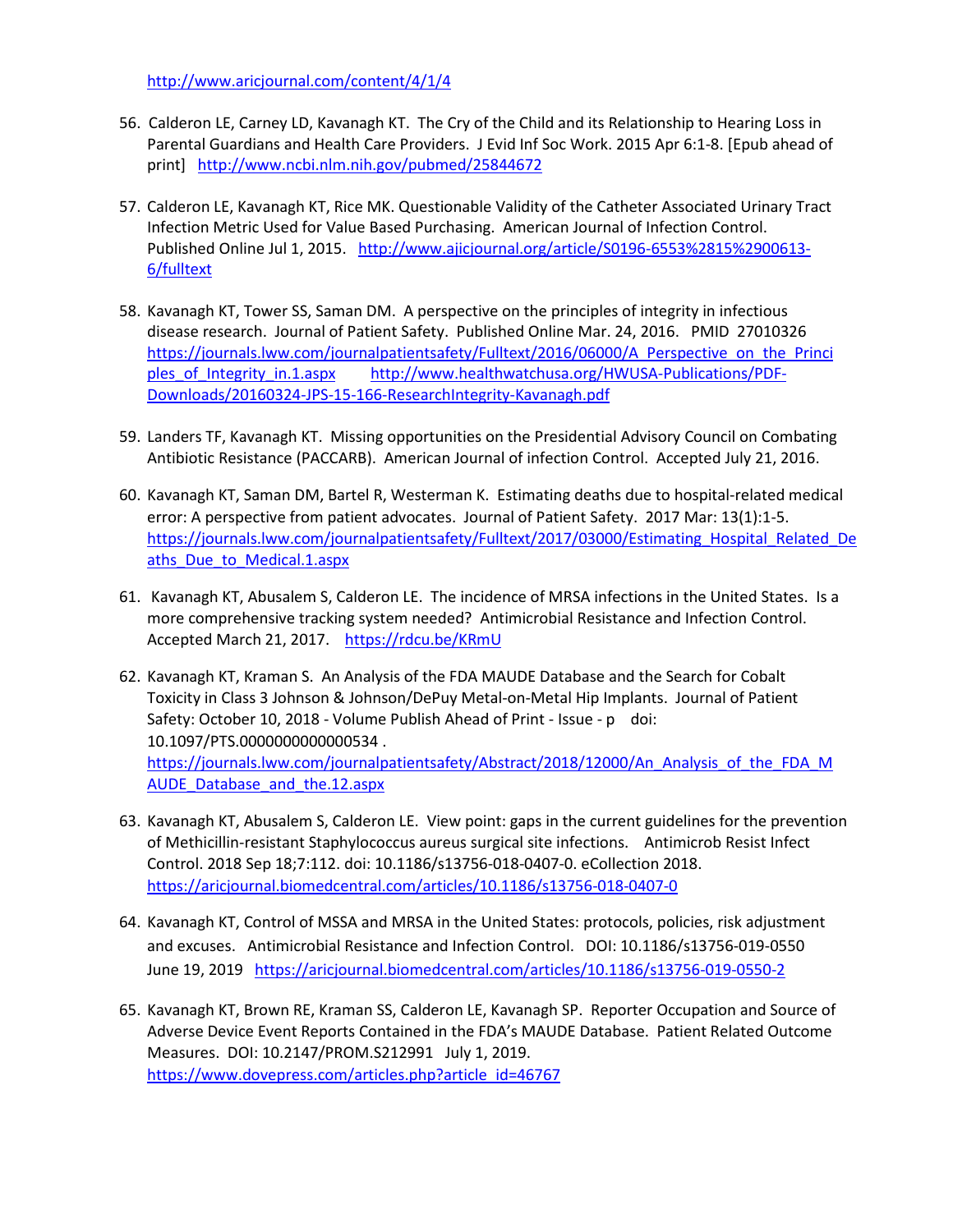- 66. Kavanagh KT, Dykes PC. Hospital Pressure Injury Metrics, an Unfulfilled Need of Paramount Importance. Accepted Journal of Patient Safety. Jan. 2, 2020.
- 67. Kavanagh KT, Dykes PC. Hospital Pressure Injury Metrics, an Unfulfilled Need of Paramount Importance. Journal of Patient Safety. March 12, 2020. doi: 10.1097/PTS.0000000000000694 https://journals.lww.com/journalpatientsafety/Citation/9000/Hospital\_Pressure\_Injury\_Metrics,\_an [Unfulfilled.99204.aspx](https://journals.lww.com/journalpatientsafety/Citation/9000/Hospital_Pressure_Injury_Metrics,_an_Unfulfilled.99204.aspx)
- 68. Kavanagh KT, Pare J, Pontus, C. COVID-19: Through the Eyes through the Front Line, an International Perspective. Antimicrobial Resistance and Infection Control. Nov. 7, 2020. 179, https://aricjournal.biomedcentral.com/articles/10.1186/s13756-020-00850-2
- 69. Kavanagh KT, Pare J, Pontus C, Cormier LE. COVID-19 Lessons Learned: A Global Perspective. Antimicrobial Resistance and Infection Control. Aug. 26, 2021. <https://aricjournal.biomedcentral.com/articles/10.1186/s13756-021-00992-x>

## **Book Chapters and Reviews**

- 1. Kavanagh KT: The Macintosh. In: Computers in Medicine, American Academy of Otolaryngology-Head and Neck Surgery, Ed. Keith Clark. Washington D.C. March 1989.
- 2. Kavanagh KT: Computerized patient management and medical billing. In: Office Management, Ed. John Foust. American Academy of Otolaryngology-Head and Neck Surgery, Washington, D.C. April 1990, pp 47-57.
- 3. Kavanagh KT: Computerized patient management and medical billing. In: Office Management, American Academy of Otolaryngology-Head and Neck Surgery, Ed. Keith Clark. Washington D.C. March 1989.
- 4. Kavanagh KT: Ear, Nose, Throat and Sinus Conditions. In: Medical and Surgical Care for Children with Down Syndrome: A Guide for Parents. Susan Schoon Eberly (Editor), Philip Mattheis (Editor), D. C. Van Dyke (Editor), Janet Willians (Editor) Woodbine House January 1995
- 5. Tate NP and Kavanagh KT: Introduction. In: Health care for the poor and uninsured: Strategies that Work. Ed. Tate, NP. and Kavanagh, KT, Haworth Press. New York. 1992, pp 1-6.
- 6. Kevin KT: Guidelines for submitting software and manuscripts on computer applications to the Annals of Otology Rhinology and Laryngology. Nov. *1991. 100: p.876,*  <http://aor.sagepub.com/content/100/11/876.full.pdf>
- 7. Kavanagh KT: Software Review of Temporal Bone & Posterior Cranial Fossa. The Head & Neck. Volume I-II. Annals of Otology Rhinology and Laryngology, 105: 481-482, 1996.
- 8. Kavanagh KT: Software Review of Core Curriculum in Adult Primary Care 2001: Office Otolaryngology and Ophthalmology. Annals of Otology Rhinology and Laryngology, 111: 382, 2002.
- 9. Kavanagh KT: Software Review of Head and Neck Pathology. Annals of Otology Rhinology and Laryngology, 112: 392, 2003.
- 10. Kavanagh KT. Passage to India. American Academy of Head and Neck Surgery, Bulletin. January, 2009.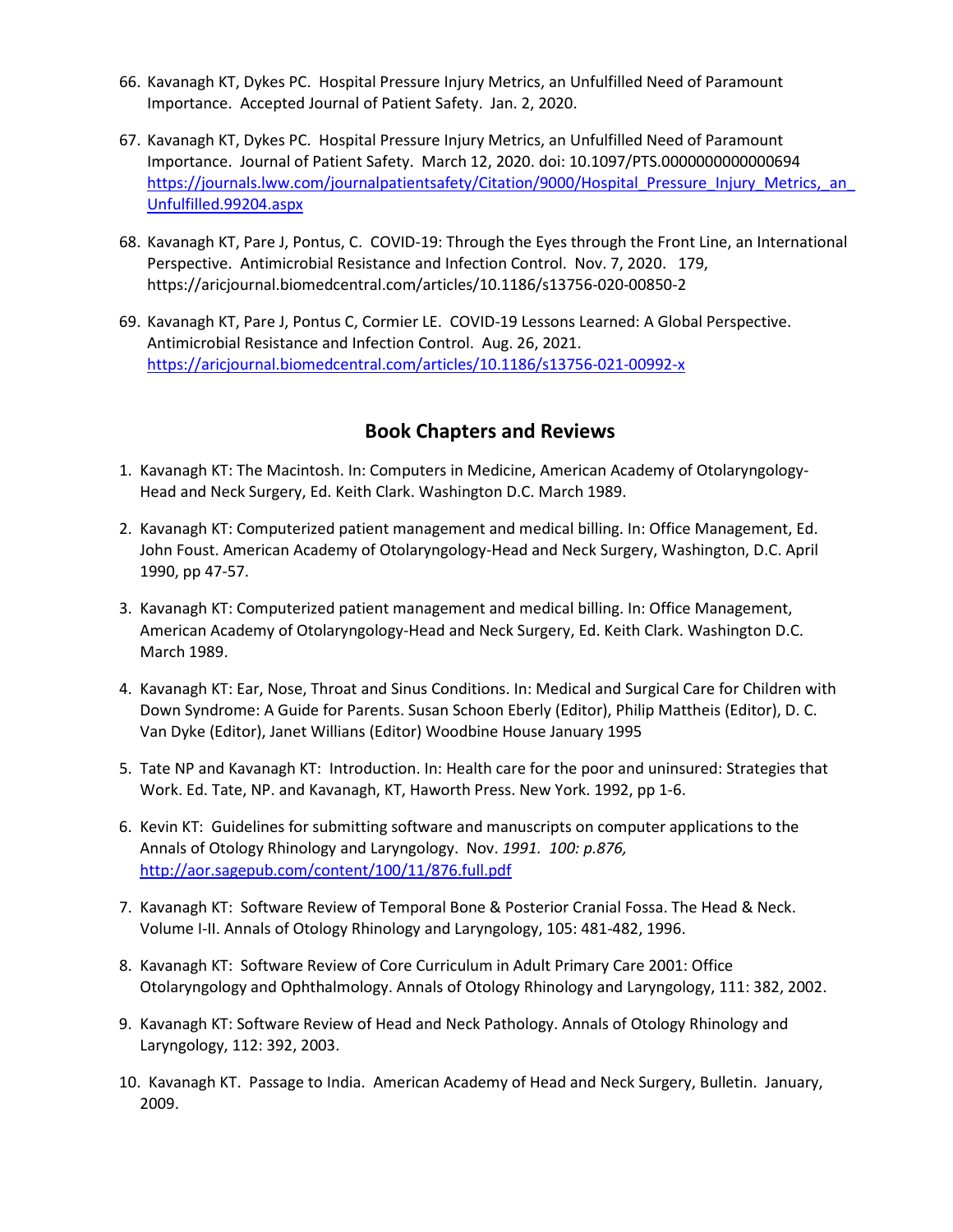- 11. Kavanagh KT, Kavanagh CJ. Book Review: The Battle Over Healthcare. Courier Journal. May 19, 2012.
- 12. Kavanagh KT. Book Review: My Father: An American story of courage, shattered dreams, and enduring love. Courier Journal. Jun. 16, 2012.
- 13. Kavanagh KT. Book Review: Appalachian Health and Well-Being. Courier Journal. July 14, 2012.
- 14. Kavanagh KT. Book Review: Rooted in the Mountains, Reaching to the World. Courier Journal. Aug 18, 2012.
- 15. Kavanagh, KT. Book Review: Bad Pharma. Courier Journal, Louisville, Ky. Feb. 23, 2013. <http://www.courier-journal.com/article/20130223/FEATURES06/302230110/Book-review-Bad-Pharma->
- 16. Kavanagh, KT. Book Review: The American Health Paradox. Louisville Courier Journal. Mar. 13, 2013. (on line) [http://www.courier-journal.com/article/20140313/FEATURES06/303130092/Book](http://www.courier-journal.com/article/20140313/FEATURES06/303130092/Book-review-American-Health-Paradox-)[review-American-Health-Paradox-](http://www.courier-journal.com/article/20140313/FEATURES06/303130092/Book-review-American-Health-Paradox-)

#### **Poster Presentations**

1. Kavanagh KT and Saman DM. Meaningful Definition of the Standardized Infection Ratio. The 2012 HAI Data Summit. US Dept of Health and Human Services. Kansas City, MO. May 31, 2012

#### **Letters to the Editor – Peer Reviewed Journals**

- 2. Kavanagh KT and Hinkle W Compound pharyngeal myocutaneous flap. Arch Otolaryngol Head Neck Surg. 115(5):633, 1989. PMID: 2706111
- 3. Kavanagh KT. Moving into the 21st century: Computer applications and software review section in the annals. Annals of Otology Rhinology and Laryngology, 100:876,1991. (Short Editorial Announcement)
- 4. Kavanagh KT. Delta Hearing Handicap and Presbycusis Software. JAMA. 1992 May 27;267(20):2738. PMID: 1533687
- 5. Kavanagh KT. The supply of rural physicians. JAMA. 1993 10;269(6):744-5, 1993. PMID: 8423648
- 6. Kavanagh KT. In response to "Assessing nursing staffing ratios: variability in workload intensity". Policy Polit Nurs Pract. 2007 Aug;8(3):182. PMID: 18178924
- 7. Kavanagh K, Abusalem S. Mounting evidence supports universal surveillance for MRSA in preoperative patients. J Am Coll Surg. 2011 Aug;213(2):335-6. PMID: 21787990
- 8. Saman DM, Kavanagh KT. Response to Patient Satisfaction as a Possible Indicator of Quality Surgical Care. JAMA Surgery. Accepted May 24, 2013.
- 9. Kavanagh KT. A comment on: Jha AK, Joynt KE, Orav EJ, Epstein AM. The Long-Term Effect of Premier Pay for Performance on Patient Outcomes. N Engl J Med. 2012 Apr 26;366(17):1606-15. Epub 2012 Mar 28. PMID: 22455751; N Engl J Med. July 26, 2012; 367:381-383. PMID: 22830476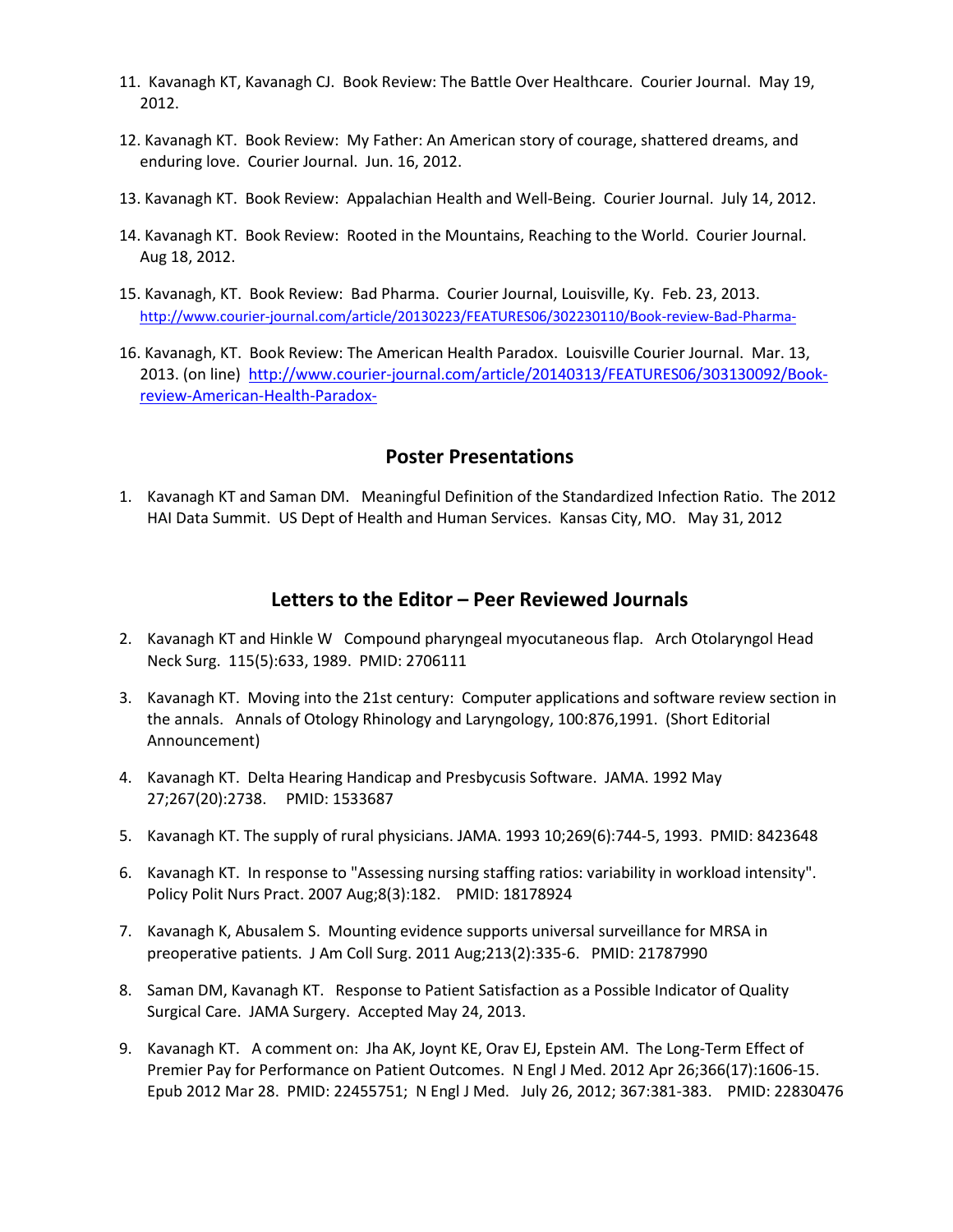- 10. Kavanagh KT. A comment on: Lee GM, Kleinman K, Soumerai SB, Tse A, Cole D, Fridkin SK, Horan T, Platt R, Gay C, Kassler W, Goldmann DA, Jernigan J, Jha AK. Effect of nonpayment for preventable infections in U.S. hospitals. N Engl J Med. 2012 Oct 11;367(15):1428-37. New England Journal of Medicine. 2013; Jan. 368:191-192. PMID: 23301747
- 11. Saman DM, Kavanagh KT. Response to patient satisfaction as a possible indicator of quality surgical care. JAMA Surg. 2013 Oct 1;148(10):985. doi: 10.1001/jamasurg.2013.3408. PMID: 24132396 <http://archsurg.jamanetwork.com/article.aspx?articleid=1756992>
- 12. Kavanagh KT, Saman DM, Yu Y. Reply to "Planned Analyses of the REDUCE MRSA Trial". Antimicrob Agents Chemother. 2014 Apr;58(4):2486-7. doi: 10.1128/AAC.02821-13. PMID: 24643844 [http://www.healthwatchusa.org/HWUSA-Publications/PDF-Downloads/20140318-](http://www.healthwatchusa.org/HWUSA-Publications/PDF-Downloads/20140318-Antimicrob_Agents_Chemother-2014-Kavanagh-2486-7.pdf) Antimicrob Agents Chemother-2014-Kavanagh-2486-7.pdf
- 13. Kavanagh KT. Letter to the editor regarding: The effectiveness of Medicare's non-payment of hospital-acquired conditions policy. Health Policy. Aug 27, 2014. [http://www.healthwatchusa.org/HWUSA-Publications/PDF-Downloads/20140829-JHP-HAC-](http://www.healthwatchusa.org/HWUSA-Publications/PDF-Downloads/20140829-JHP-HAC-Letter.pdf)[Letter.pdf](http://www.healthwatchusa.org/HWUSA-Publications/PDF-Downloads/20140829-JHP-HAC-Letter.pdf)
- 14. Kavanagh KT. Calderon LE, Rice M. Author's Response to Letter Regarding "Questionable validity of the catheter-associated urinary tract infection metric used for value-based purchasing". AJIC. Accepted Dec, 8, 2015.
- 15. Kavanagh KT. Calderon LE, Rice M. Author's Response to Letter Regarding "Questionable validity of the catheter-associated urinary tract infection metric used for value-based purchasing". AJIC. Accepted Dec, 8, 2015, Published Online Jan. 29, 2016. DOI: 10.1016/j.ajic.2015.12.002 PMID: 26827094 <http://www.ajicjournal.org/article/S0196-6553%2815%2901229-8/pdf>
- 16. Kavanagh KT, Saman DM. Comment Regarding: Electronic hand hygiene monitoring as a tool for reducing health care–associated methicillin-resistant Staphylococcus aureus infection. Journal of Patient Safety. [Am J Infect Control.](https://www.ncbi.nlm.nih.gov/pubmed/27908436) 2016 Dec 1;44(12):1761-1762. doi: 10.1016/j.ajic.2016.08.021. [http://www.ajicjournal.org/article/S0196-6553\(16\)30904-X/abstract](http://www.ajicjournal.org/article/S0196-6553(16)30904-X/abstract) .

(Non-peer Reviewed PubMed Commons Comment) Kavanagh KT, Saman DM. Comment on PMID: 27908437: Response to Letter Regarding Manuscript "Electronic Hand Hygiene Monitoring as a Tool for Reducing Nosocomial Methicillin-resistant Staphylococcus aureus Infection" In: PubMed Commons [Internet]. Bethesda (MD): National Library of Medicine; 2016 Dec. 16. Available from: [https://www.ncbi.nlm.nih.gov/pubmed/27908437#cm27908437\\_34333](https://www.ncbi.nlm.nih.gov/pubmed/27908437#cm27908437_34333)

## **Letters to the Editor in Major Newspapers & Periodicals**

1. Kavanagh KT. Illness reporting bill OK, Lexington Herald Leader. Jan. 30, 2011.

## **Op-Eds/Articles in Major Newspapers & Periodicals**

May be accessed or viewed at:<http://www.healthwatchusa.org/HWUSA-Publications/HW-USA-editorials.htm>

1. Kavanagh KT. RX for High Drug Costs. Herald Leader, Lexington, KY, Oct. 21, 2004.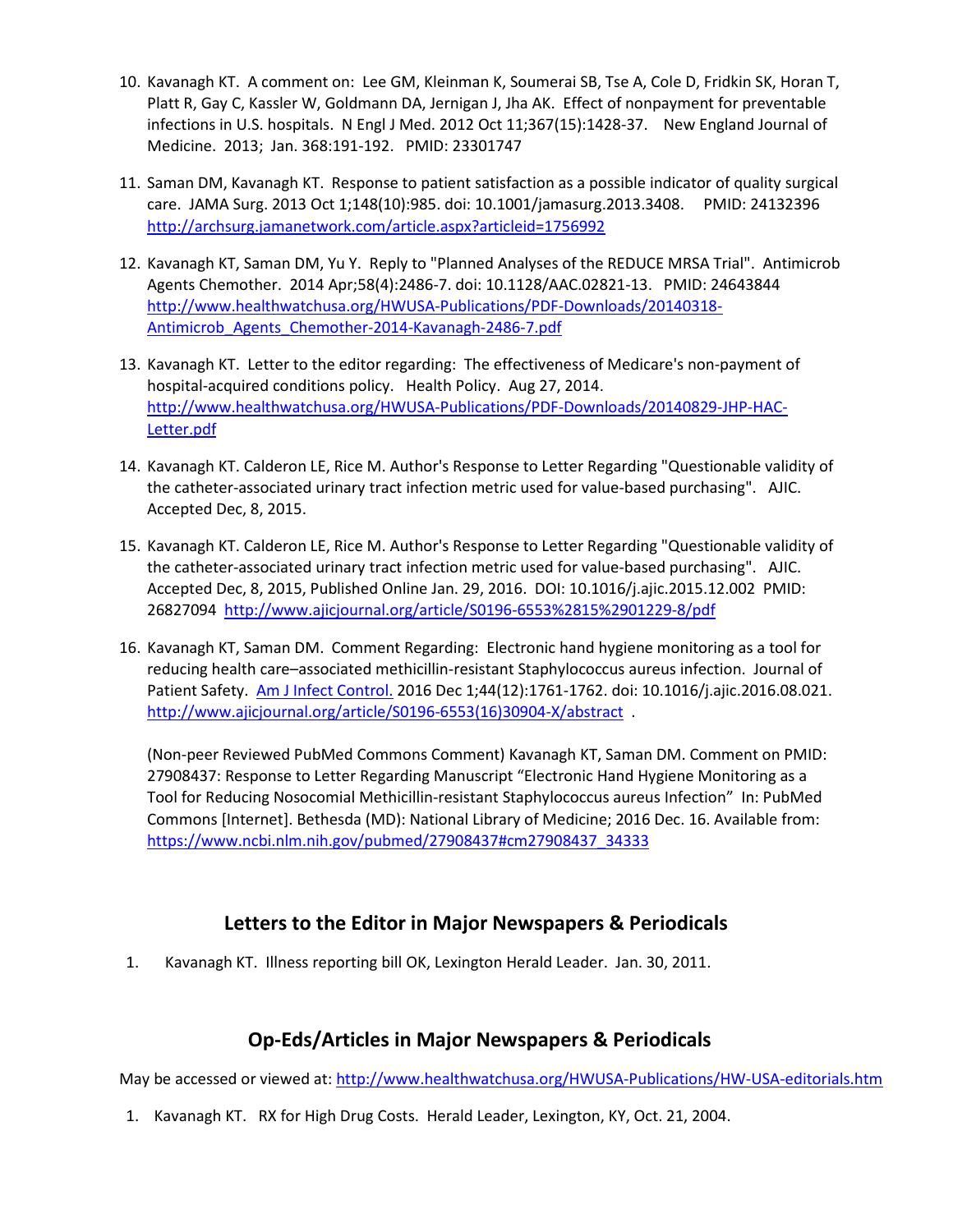- 2. Kavanagh KT. Marriage of Managed Care, Medicaid Can Be Saved Herald Leader, Lexington, KY, Jan. 24, 2005.
- 3. Kavanagh KT. Health Savings Accounts a Possible Solution for the Kentucky Health Care Crisis Lexington Herald Leader, Lexington, KY, Nov. 21. 2005.
- 4. Kavanagh KT. Let Consumer Demand Ensure Adequate Nursing Staff *- Herald Leader, Lexington KY November 21, 2005*
- 5. Kavanagh KT. Kentucky's New Healthcare Plan *Courier Journal, Louisville, KY, Jan. 3, 2006*
- 6. Kavanagh KT. Certificate of Monopoly *- Courier Journal, Louisville KY, June 22, 2006*
- 7. Kavanagh KT. State Blocking Medical Competition *Herald Leader, Lexington, KY, July 31, 2006*
- 8. Kavanagh KT. Certificate of Need Unneeded *- Herald Leader, Lexington KY, November 13, 2006*
- 9. Kavanagh KT. Quality Not Rising With Cost of Health Care *- Herald Leader, Lexington KY, Jan 2, 2007*
- 10. Kavanagh KT. The Fletcher Administration & Oakwood, a Sordid Affair *- Lexington Herald Leader, Lexington Kentucky, Feb 26, 2007*
- 11. Kavanagh KT. Two Much to Expect From Too Few Nurses *Lexington Herald Leader, Lexington Kentucky, April 16, 2007*
- 12. Kavanagh KT. Health Care Crisis Unites Disparate Groups, Interests *Lexington Herald Leader, Lexington Kentucky, Oct. 15, 2007*
- 13. Kavanagh KT. Mandatory Reporting of MRSA and HAIs *Lexington Herald Leader, Lexington Kentucky, Feb. 4, 200*8
- 14. Kavanagh KT. Hospitals Reckless to Leave Floors Short of Nurses *Lexington Herald Leader, Lexington Kentucky, May 28, 200*8
- 15. Kavanagh KT. Kentucky's Certificate of Need Process Needs Overhauling *Courier Journal, Louisville, KY, January 5, 200*9
- 16. Kavanagh KT. Stop Hospital Borne Infections *Courier Journal, Louisville, KY, July 9, 200*9
- 17. Kavanagh KT. Keep Public Reporting in Reform Bill Lexington Herald Leader, Lexington Kentucky, Oct. 4, 2009
- 18. Kavanagh KT. Poor Way to Decide Who Gets Hospitals Lexington Herald Leader, Lexington Kentucky, Jan. 11, 2010
- 19. Kavanagh KT. Fight Hospital-Acquired Infections Courier Journal, Louisville, KY Jan 12, 2010
- 20. Kavanagh KT. Kentucky Should Award CONs so all Hospital Systems in the State Benefit Not Just One – Medical News, March 2010
- 21. Kavanagh KT. Hospital Acquired Infections Reporting and Kentucky's HAI Health Plan Lexington Herald Leader, Lexington, Kentucky, July 25, 2010.
- 22. Kavanagh KT. Heath Care Storm is Brewing Courier Journal, Louisville, Kentucky, Dec. 8, 2010.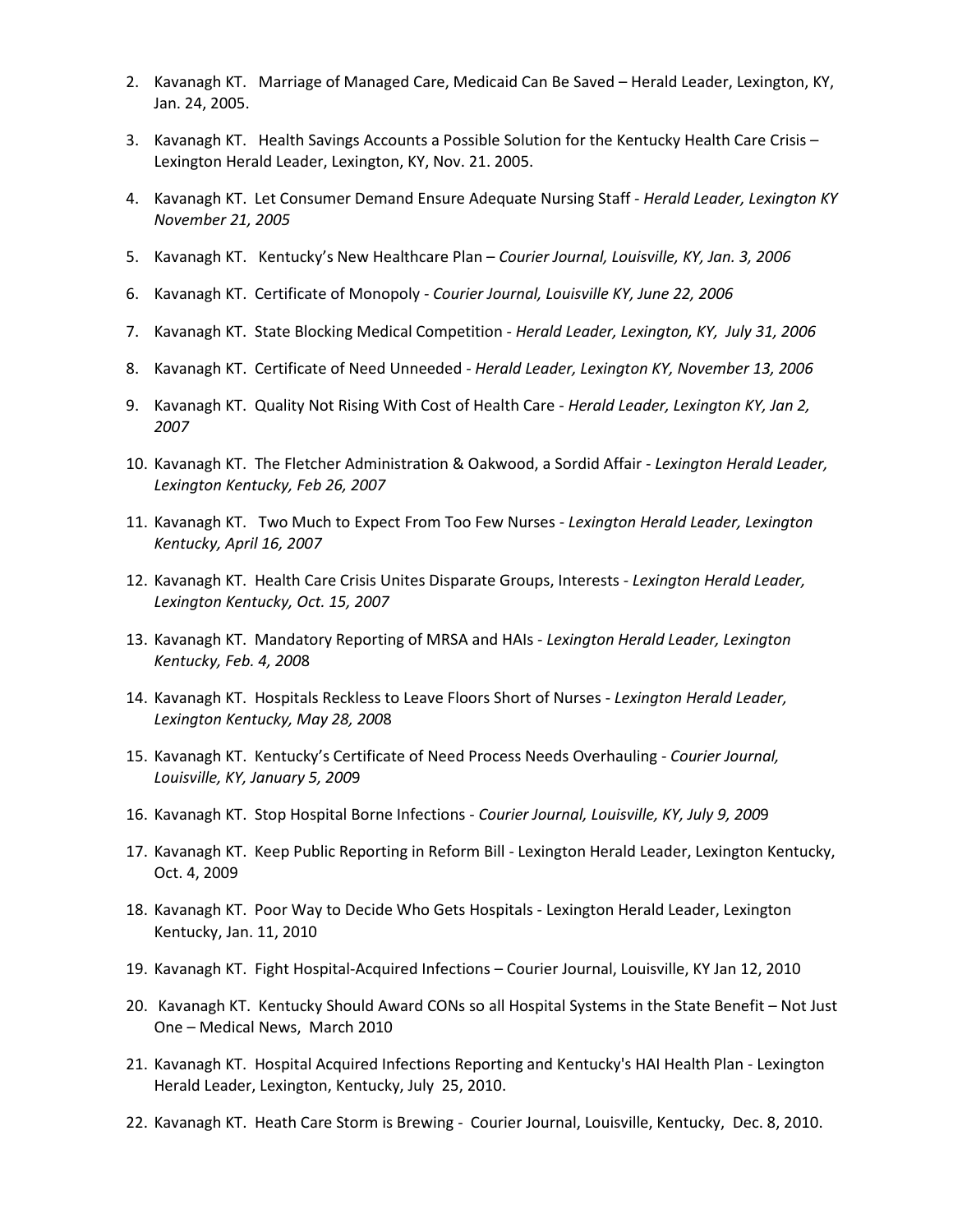- 23. Kavanagh KT. State Reporting on Hospital Infections, Lax Dangerous Lexington Herald Leader, Lexington, Kentucky, Jan. 21, 2011.
- 24. Kavanagh KT. Revising Health Care Reform Courier Journal, Louisville, Kentucky, Jan. 21, 2011.
- 25. Kavanagh KT. UK Wrong To Downplay Loss of Nursing Honor Herald Leader, Lexington, Kentucky, Mar. 21, 2011 .
- 26. Kavanagh KT. Tracking of Hospital Acquired Infections Courier Journal, Louisville, Kentucky, Apr. 20, 2011 .
- 27. Saman DM, Kavanagh KT. Public, patients have right to know hospitals' infection rates Herald Leader, Lexington Kentucky, July 11, 2011.
- 28. Kavanagh KT. Investigate staffing, infection rates at UK hospital Herald Leader, Lexington, Kentucky, September 4<sup>th</sup>, 2011.
- 29. Saman DM, Kavanagh KT. Outpatient Antibiotic Utilization Highest in West Virginia and Kentucky. The Center for Disease Dynamics, Economics & Policy. Nov. 17, 2011. [http://www.cddep.org/blog/posts/outpatient\\_antibiotic\\_utilization\\_highest\\_west\\_virginia\\_and\\_k](http://www.cddep.org/blog/posts/outpatient_antibiotic_utilization_highest_west_virginia_and_kentucky) [entucky](http://www.cddep.org/blog/posts/outpatient_antibiotic_utilization_highest_west_virginia_and_kentucky)
- 30. Kavanagh KT. One in Seven Hospitalizations Results in Harm: Hospital performance tied to Board Engagement. Medical News. Nov 2011. [http://www.healthwatchusa.org/HWUSA-](http://www.healthwatchusa.org/HWUSA-Publications/PDF-Downloads/20111120-Hospital-Boards-26-27.pdf)[Publications/PDF-Downloads/20111120-Hospital-Boards-26-27.pdf](http://www.healthwatchusa.org/HWUSA-Publications/PDF-Downloads/20111120-Hospital-Boards-26-27.pdf)
- 31. Kavanagh KT. Don't tell' culture a plague on healthcare. Herald Leader, Lexington, Kentucky, December 5, 2011. [http://www.kentucky.com/2011/12/05/1983746/dont-tell-culture-a-plague](http://www.kentucky.com/2011/12/05/1983746/dont-tell-culture-a-plague-on.html)[on.html](http://www.kentucky.com/2011/12/05/1983746/dont-tell-culture-a-plague-on.html)
- 32. Kavanagh KT, Saman DM. Hospital Infections are Underreported. Courier Journal, Louisville, Kentucky, January 31, 2012. [http://www.courier](http://www.courier-journal.com/apps/pbcs.dll/article?AID=2012302010056)[journal.com/apps/pbcs.dll/article?AID=2012302010056](http://www.courier-journal.com/apps/pbcs.dll/article?AID=2012302010056)
- 33. Kavanagh KT, Bukulmez H. More doctors controlled by hospitals mean restricted care. Herald Leader, Lexington, Kentucky, March 1, 2012. <http://www.kentucky.com/2012/03/01/2089879/ky-voices-more-doctors-controlled.html>
- 34. Saman DM, Kavanagh KT. A tale of two cows: Why we have a cow map and not a healthcare acquired infection map. Centers for Disease Dynamics, Economics and Policy March 13, 2012. [http://www.cddep.org/blog/posts/tale\\_two\\_cows\\_why\\_we\\_have\\_cow\\_map\\_and\\_not\\_healthcare](http://www.cddep.org/blog/posts/tale_two_cows_why_we_have_cow_map_and_not_healthcare_acquired_infection_map) \_acquired\_infection\_map
- 35. Kavanagh KT, Saman DM. Patients dissatisfied with unnecessary, expensive care. Herald Leader, Lexington, Kentucky, June 25, 2012. [http://www.kentucky.com/2012/06/25/2236895/patients](http://www.kentucky.com/2012/06/25/2236895/patients-dissatisfied-with-unnecessary.html#storylink=misearch)[dissatisfied-with-unnecessary.html#storylink=misearch](http://www.kentucky.com/2012/06/25/2236895/patients-dissatisfied-with-unnecessary.html#storylink=misearch)
- 36. Kavanagh KT. Assessing changes in reform. August 27, 2012 Courier Journal. <http://www.healthwatchusa.org/HWUSA-Publications/HW-USA-editorials.htm>
- 37. Kavanagh KT. The changing role of the physician. American College of Surgeons, Surgical News. Oct 23, 2012. [http://www.acssurgerynews.com/opinions/editorials/single-article/the-changing](http://www.acssurgerynews.com/opinions/editorials/single-article/the-changing-role-of-the-physician/9dbaf6056dcb9a966c5beef8cb438de6.html)[role-of-the-physician/9dbaf6056dcb9a966c5beef8cb438de6.html](http://www.acssurgerynews.com/opinions/editorials/single-article/the-changing-role-of-the-physician/9dbaf6056dcb9a966c5beef8cb438de6.html)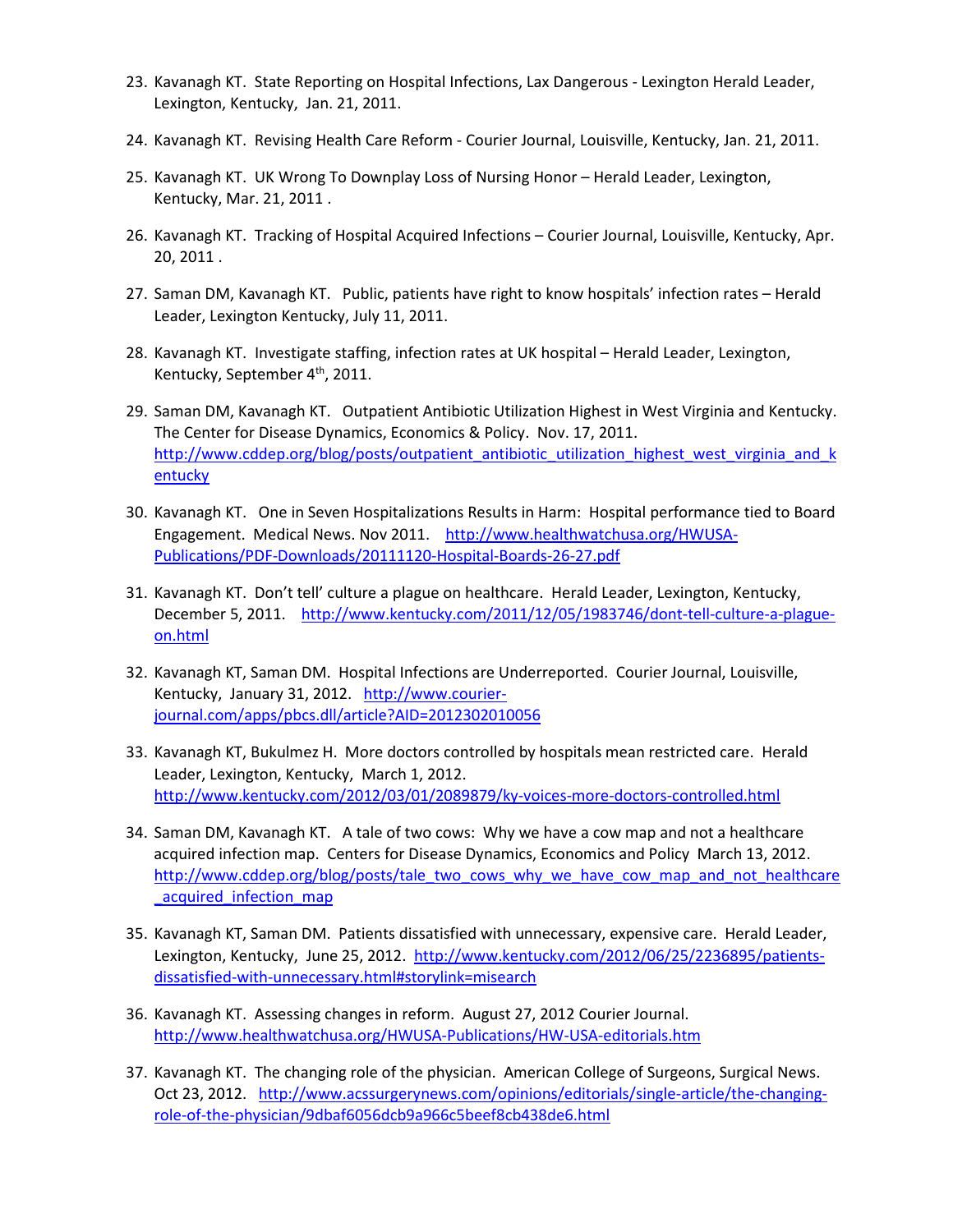- 38. Kavanagh KT, Saman DM. Consumers must scrutinize details of hospital rankings. Herald Leader, Lexington, Kentucky, Nov. 7, 2012. [http://www.kentucky.com/2012/11/07/2398709/ky-voices](http://www.kentucky.com/2012/11/07/2398709/ky-voices-consumers-must-scrutinize.html)[consumers-must-scrutinize.html](http://www.kentucky.com/2012/11/07/2398709/ky-voices-consumers-must-scrutinize.html)
- 39. Kavanagh KT. Two Takes: Should Hospitals Be Allowed to Charge Facility Fees? US News & World Report. Jan 11, 2013. Hospital Facility Fees Raise Out-of-Pocket Costs for Medicare Patients. US News & World Report. Jan 28, 2013. [http://www.usnews.com/opinion/articles/2013/01/28/hospital-facility-fees-raise](http://www.usnews.com/opinion/articles/2013/01/28/hospital-facility-fees-raise-out-of-pocket-costs-for-medicare-patients)[out-of-pocket-costs-for-medicare-patients](http://www.usnews.com/opinion/articles/2013/01/28/hospital-facility-fees-raise-out-of-pocket-costs-for-medicare-patients)
- 40. Kavanagh KT. More scrutiny on spread of infections; health care industry resists surveillance. Lexington Herald Leader. Feb. 11, 2013. [http://www.kentucky.com/2013/02/12/2513076/ky](http://www.kentucky.com/2013/02/12/2513076/ky-voices-more-scrutiny-on-spread.html)[voices-more-scrutiny-on-spread.html](http://www.kentucky.com/2013/02/12/2513076/ky-voices-more-scrutiny-on-spread.html)
- 41. Kavanagh KT. Costs soar when doctors work for hospitals Lexington Herald Leader. Apr. 22, 2013. <http://www.kentucky.com/2013/04/22/2610324/costs-soar-when-doctors-work-for.html>
- 42. Kavanagh KT. Tough Diagnosis: Hospital rankings. Lexington Herald Leader. May 12, 2013. <http://www.kentucky.com/2013/05/12/2637120/ky-voices-tough-diagnosis-hospital.html>
- 43. Kavanagh KT, Saman DM. Better monitoring needed in a post-antibiotic era. Lexington Herald Leader. July 11, 2013. [http://www.kentucky.com/2013/07/11/2710637/ky-voices-better](http://www.kentucky.com/2013/07/11/2710637/ky-voices-better-monitoring-needed.html)[monitoring-needed.html](http://www.kentucky.com/2013/07/11/2710637/ky-voices-better-monitoring-needed.html)
- 44. Kavanagh KT. Disclosure key to curbing medical errors. UK board should demand it. Lexington Herald Leader. Aug. 11, 2013. [http://www.kentucky.com/2013/08/11/2760636/ky-voices](http://www.kentucky.com/2013/08/11/2760636/ky-voices-disclosure-key-to-curbing.html)[disclosure-key-to-curbing.html](http://www.kentucky.com/2013/08/11/2760636/ky-voices-disclosure-key-to-curbing.html)
- 45. Kavanagh KT. Surcharge on smokers under Ky. health reform is unfair, shortsighted. Lexington Herald Leader. Sep. 5, 2013. [http://www.kentucky.com/2013/09/05/2804322/surcharge-on](http://www.kentucky.com/2013/09/05/2804322/surcharge-on-smokers-under-ky.html)[smokers-under-ky.html](http://www.kentucky.com/2013/09/05/2804322/surcharge-on-smokers-under-ky.html)
- 46. Kavanagh KT. Mandate reporting of Ky. health-care related infections. Lexington Herald Leader. Mar. 13, 2014. [http://www.kentucky.com/2014/03/13/3136695/mandate-reporting-of-ky](http://www.kentucky.com/2014/03/13/3136695/mandate-reporting-of-ky-health.html)[health.html](http://www.kentucky.com/2014/03/13/3136695/mandate-reporting-of-ky-health.html)
- 47. Kavanagh KT. Dr. Kevin Kavanagh: Overuse of antibiotics aids attacks of deadly bacteria. Lexington Herald Leader. May 9, 2014. [http://www.kentucky.com/2014/05/09/3234330/dr](http://www.kentucky.com/2014/05/09/3234330/dr-kevin-kavanagh-overuse-of-antibiotics.html)[kevin-kavanagh-overuse-of-antibiotics.html](http://www.kentucky.com/2014/05/09/3234330/dr-kevin-kavanagh-overuse-of-antibiotics.html)
- 48. Kavanagh KT. VA lesson: defend and deny bad health policy. Lexington Herald Leader. Jun. 22, 2014. <http://www.kentucky.com/2014/06/22/3303666/va-lesson-defend-and-deny-bad.html>
- 49. Kavanagh KT. Use hospital rankings to stay out of harm's way. Lexington Herald Leader. Aug. 9, 2014. <http://www.kentucky.com/2014/08/10/3373440/use-hospital-rankings-to-stay.html>
- 50. Kavanagh KT. Beshear moving to protect Kentuckians from health-care associated infections Lexington Herald Leader. Sept 15, 2014: <http://www.kentucky.com/2014/09/15/3429866/beshear-moving-to-protect-kentuckians.html>
- 51. Kavanagh kt. How Ebola reveals scary gaps in U.S. health care. Lexington Herald Leader. Oct 12, 2014. <http://www.kentucky.com/2014/10/12/3476736/ky-voices-dr-kevin-kavanagh-on.html>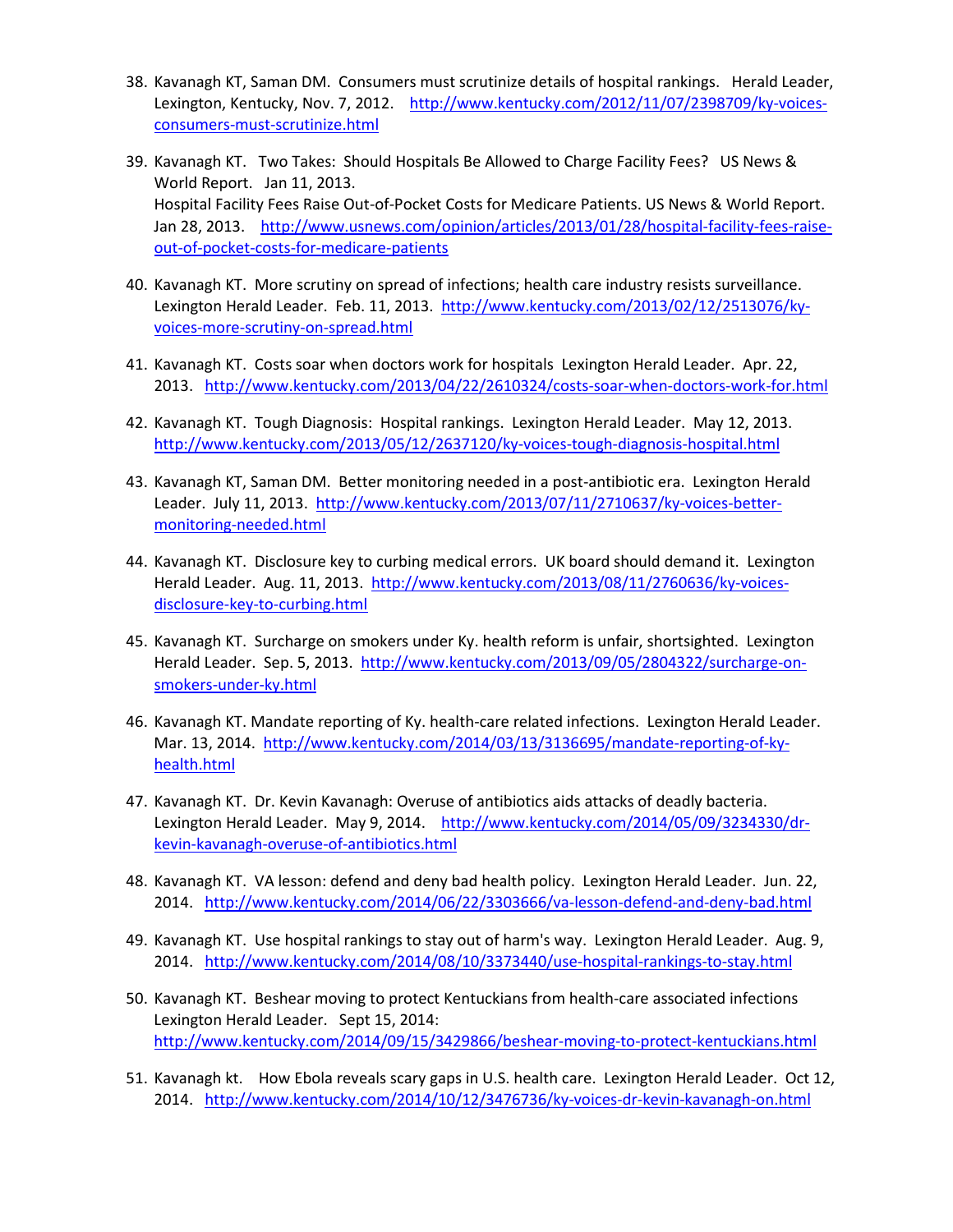- 52. Kavanagh KT Legislative panel must support more hospital reporting of infection outbreaks Lexington Herald Leader. Jan. 13, 2015. <http://www.kentucky.com/2015/01/12/3638563/legislative-panel-must-support.html>
- 53. Kavanagh KT Ky. voices: Health-care non-profits may not be what they seem Herald Leader. Mar. 27, 2015. [http://www.kentucky.com/2015/03/20/3759200\\_health-care-non-profits-may](http://www.kentucky.com/2015/03/20/3759200_health-care-non-profits-may-not.html)[not.html](http://www.kentucky.com/2015/03/20/3759200_health-care-non-profits-may-not.html)
- 54. Kavanagh KT. Single-payer health care may emerge as best option. Lexington Herald Leader. May 16, 2015. [http://www.kentucky.com/2015/05/15/3854064/single-payer-health-care-may](http://www.kentucky.com/2015/05/15/3854064/single-payer-health-care-may-emerge.html)[emerge.html](http://www.kentucky.com/2015/05/15/3854064/single-payer-health-care-may-emerge.html)
- 55. Kavanagh KT. Dr. Kevin Kavanagh says hospitals should act as Ky. falls on key infection ranking Lexington Herald Leader. June 18, 2015 [http://www.kentucky.com/2015/06/17/3905753/ky](http://www.kentucky.com/2015/06/17/3905753/ky-voices-dr-kevin-kavanagh-says.html)[voices-dr-kevin-kavanagh-says.html](http://www.kentucky.com/2015/06/17/3905753/ky-voices-dr-kevin-kavanagh-says.html)
- 56. Kavanagh KT. Without more monitoring, medical devices will keep harming patients Lexington Herald Leader. Aug. 14, 2015. [http://www.kentucky.com/2015/08/13/3987638/without-more](http://www.kentucky.com/2015/08/13/3987638/without-more-monitoring-medical.html)[monitoring-medical.html](http://www.kentucky.com/2015/08/13/3987638/without-more-monitoring-medical.html)
- 57. Kavanagh KT. Needed: Greater Surveillance, New Norms in the Fight Against Antibiotic Resistance Center for Disease Dynamics, Economics and Policy. Oct. 8, 2015. http://cddep.org/blog/posts/needed\_new\_norms\_antibiotic\_resistance\_surveillance\_stewardship
- 58. Kavanagh KT. Buyer beware: no return, redo in hospital care. Lexington Herald Leader. Jan. 15, 2016. <http://www.kentucky.com/opinion/op-ed/article54997560.html>
- 59. Kavanagh K. Non-profit hospitals an oxymoron. Lexington Herald Leader. May 20, 2016. <http://www.kentucky.com/opinion/op-ed/article78950937.html>
- 60. Kavanagh KT. U.S. health reform now needs reforming. Lexington Herald Leader. Aug. 20, 2016. <http://www.kentucky.com/opinion/op-ed/article96764732.html>
- 61. Kavanagh KT. Choosing a hospital? Read this first, Lexington Herald Leader. Feb. 2, 2017. <http://www.kentucky.com/opinion/op-ed/article130669754.html>
- 62. Kavanagh TK. Hospitals, doctors must come clean when patients are harmed. Lexington Herald Leader. Online Mar. 5, 2017, Print Mar. 8, 2017. [http://www.kentucky.com/opinion/op](http://www.kentucky.com/opinion/op-ed/article142832794.html)[ed/article142832794.html](http://www.kentucky.com/opinion/op-ed/article142832794.html)
- 63. Kavanagh KT: The incidence of MRSA infections in the United States: is a more comprehensive tracking system needed? On Health. BioMed Central. April 10, 2017. [http://blogs.biomedcentral.com/on-health/2017/04/10/the-incidence-of-mrsa-infections-in-the](http://blogs.biomedcentral.com/on-health/2017/04/10/the-incidence-of-mrsa-infections-in-the-united-states-is-a-more-comprehensive-tracking-system-needed/)[united-states-is-a-more-comprehensive-tracking-system-needed/](http://blogs.biomedcentral.com/on-health/2017/04/10/the-incidence-of-mrsa-infections-in-the-united-states-is-a-more-comprehensive-tracking-system-needed/)
- 64. Kavanagh TK. Shoddy research, deadly results. Lexington Herald Leader. July 29, 2017. <http://www.kentucky.com/opinion/op-ed/article163753803.html>
- 65. Kavanagh KT. Kentucky doctor says Medicare-style plan could curb costs, empower consumers (Print Title: "The fix: Revive competition to cut health costs"). Lexington Herald Leader. Oct. 20, 2017. (Print Oct. 24, 2017) <http://www.kentucky.com/opinion/op-ed/article180025376.html>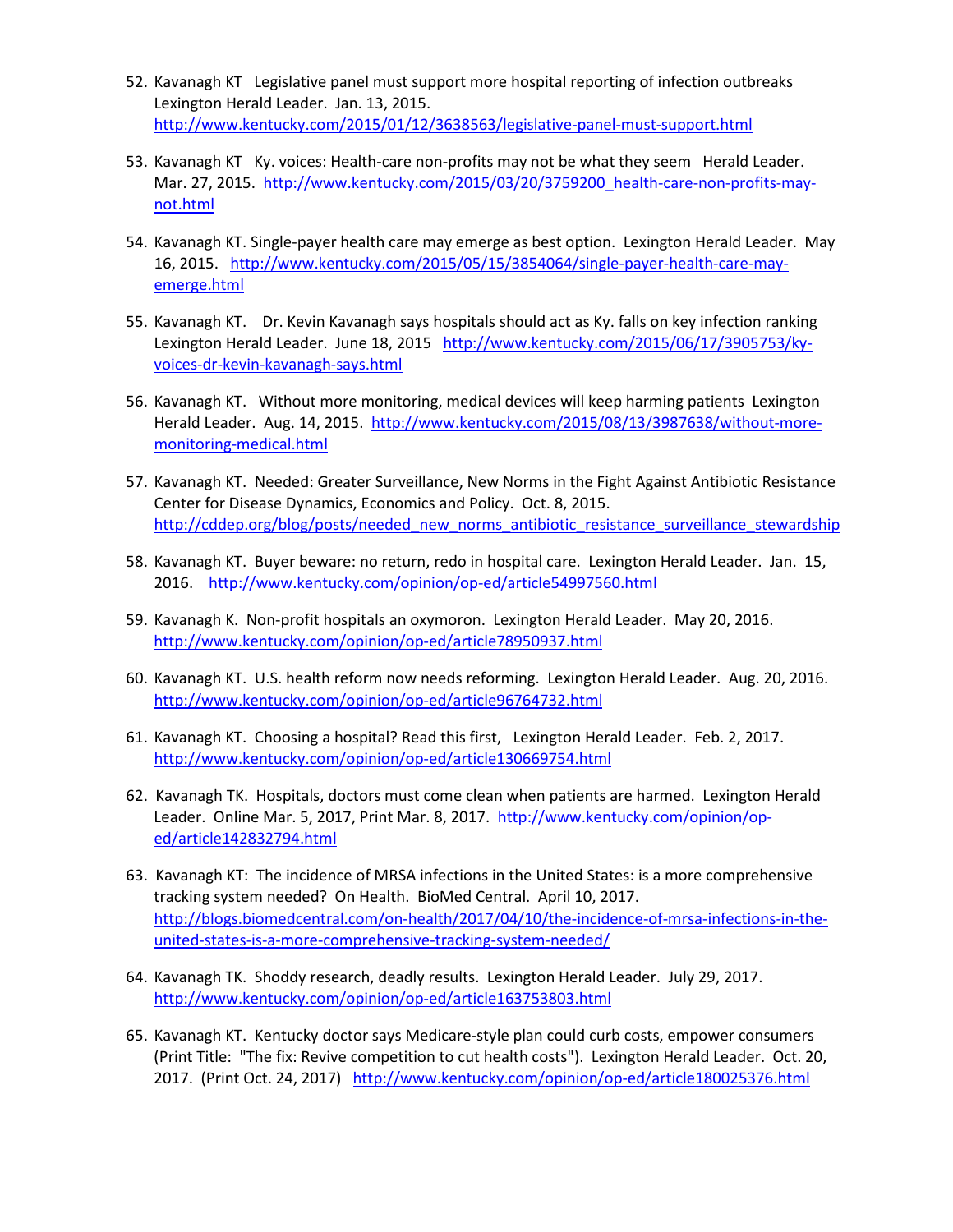- 66. Kavanagh KT. Survival tips in the age of drug-resistant bacteria. Lexington Herald Leader. Dec. 30, 2017. (Print Jan. 13, 2018) <http://www.kentucky.com/opinion/op-ed/article192221884.html>
- 67. Kavanagh KT. 'Roseanne' reflects how much opioid use is now engrained. Lexington Herald Leader. April 13, 2018. (Print April 15, 2018). [http://www.kentucky.com/opinion/op](http://www.kentucky.com/opinion/op-ed/article208884404.html)[ed/article208884404.html](http://www.kentucky.com/opinion/op-ed/article208884404.html)
- 68. Kavanagh KT. How to choose a hospital (spoiler: it's not getting any easier). Lexington Herald Leader. June 1, 2018. <https://www.kentucky.com/opinion/op-ed/article212390399.html>
- 69. Kavanagh KT. Politics is protecting pathogens, not patients. Lexington Herald Leader. Sept. 21, 2018. <https://www.kentucky.com/opinion/op-ed/article218837460.html>
- 70. Kavanagh KT. Patients have few remedies for spiraling health-care costs, but here are a few tips. Lexington Herald Leader. Online Dec. 27, 2018 [https://www.kentucky.com/opinion/op](https://www.kentucky.com/opinion/op-ed/article222240450.html)[ed/article222240450.html](https://www.kentucky.com/opinion/op-ed/article222240450.html)
- 71.`Kavanagh KT. Patients now have more information about hospital prices, but will need patience to sort it out. Lexington Herald Leader. Online Feb. 25, 2019, Print Mar. 4, 2019. <https://www.kentucky.com/opinion/op-ed/article226598099.html>
- 72. Kavanagh KT. News on hospital infections in Kentucky, nationally is not good. What needs to change? Lexington Herald Leader. Online Mar. 8, 2019, Print Mar. 10, 2019. <https://www.kentucky.com/opinion/op-ed/article227301724.html>
- 73. Kavanagh KT. Collective ignorance and government timidity are public health threats Los Angeles Times. May 16, 2019. [https://www.latimes.com/opinion/op-ed/la-oe-kavanagh-epidemics-health](https://www.latimes.com/opinion/op-ed/la-oe-kavanagh-epidemics-health-public-policy-20190516-story.html)[public-policy-20190516-story.html](https://www.latimes.com/opinion/op-ed/la-oe-kavanagh-epidemics-health-public-policy-20190516-story.html)
- 74. Kavanagh KT. From plague to parrot fever, history shows inequity of medical care. Don't let it continue. Lexington Herald Leader. July 10, 2019. <https://www.kentucky.com/opinion/article232140957.html>
- 75. Kavanagh KT. Data for Action, Not Complacency, is Needed to Stop Dangerous Pathogens. The Center For Disease Dynamics, Economics & Policy. July 22, 2019 [https://cddep.org/blog/posts/data-for-action-not-complacency-is-needed-to-stop-dangerous](https://cddep.org/blog/posts/data-for-action-not-complacency-is-needed-to-stop-dangerous-pathogens/)[pathogens/](https://cddep.org/blog/posts/data-for-action-not-complacency-is-needed-to-stop-dangerous-pathogens/)
- 76. Kavanagh KT. Healthcare may not be a right but it is a necessity for society. Lexington Herald Leader. Nov. 18, 2019 (print). https://www.kentucky.com/opinion/op-ed/article237405224.html
- 77. Kavanagh KT. A Conversation With Kevin Kavanagh, MD: Infection Preventionists Are Underutilized and Underappreciated. Infection Control Today (written Interview). Dec. 14, 2019. [https://www.infectioncontroltoday.com/hand-hygiene/conversation-kevin-kavanagh-md-infection](https://www.infectioncontroltoday.com/hand-hygiene/conversation-kevin-kavanagh-md-infection-preventionists-are-underutilized-and-underappreciated)[preventionists-are-underutilized-and-underappreciated](https://www.infectioncontroltoday.com/hand-hygiene/conversation-kevin-kavanagh-md-infection-preventionists-are-underutilized-and-underappreciated)
- 78. Kavanagh KT. Amid disgrace of U.S. nursing homes lurks epidemic of drug-resistant bacteria. Lexington Herald Leader. Jan. 16, 2020. [https://www.kentucky.com/opinion/op](https://www.kentucky.com/opinion/op-ed/article239272058.html)[ed/article239272058.html](https://www.kentucky.com/opinion/op-ed/article239272058.html)
- 79. Kavanagh KT. A Conversation With Kevin Kavanagh, MD: Infection Preventionists Are Underutilized and Underappreciated (Expanded and Updated) Infection Control Today. Jan. 21, 2020.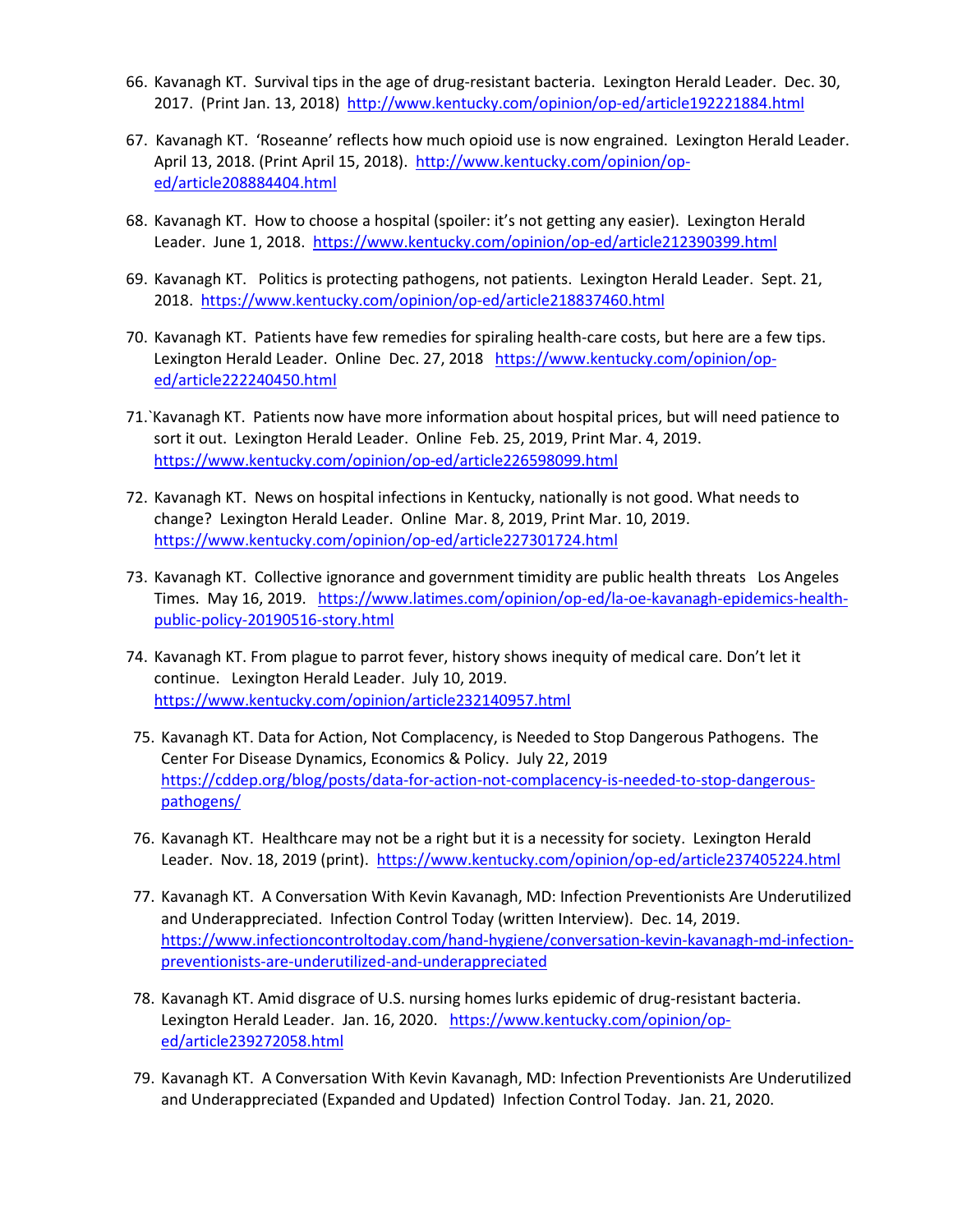[https://www.infectioncontroltoday.com/sterile-processing/conversation-kevin-kavanagh-md](https://www.infectioncontroltoday.com/sterile-processing/conversation-kevin-kavanagh-md-infection-preventionists-are-underutilized-and-underappreciated)[infection-preventionists-are-underutilized-and-underappreciated](https://www.infectioncontroltoday.com/sterile-processing/conversation-kevin-kavanagh-md-infection-preventionists-are-underutilized-and-underappreciated) 

- 80. Kavanagh KT. Coronavirus is the biggest challenge our healthcare system has faced. Is Kentucky prepared? Lexington Herald Leader. Feb. 27, 2020. [https://www.kentucky.com/opinion/op](https://www.kentucky.com/opinion/op-ed/article240697331.html)[ed/article240697331.html](https://www.kentucky.com/opinion/op-ed/article240697331.html)
- 81. Kavanagh KT. The Untimely Reporting of Drug-Resistant Outbreaks in the United States. CDDEP. Mar. 3, 2020. <https://cddep.org/blog/posts/the-untimely-reporting-of-drug-resistant-outbreaks/>
- 82. Kavanagh KT. The United States has squandered resources it needs to fight coronavirus. The Lexington Herald Leader. March 24, 2020. [https://www.kentucky.com/opinion/op](https://www.kentucky.com/opinion/op-ed/article241422756.html)[ed/article241422756.html](https://www.kentucky.com/opinion/op-ed/article241422756.html)
- 83. Kavanagh KT. There's No Excuse for Lean Healthcare Systems Especially during COVID-19. Med Page Today. April 21, 2020. https://www.medpagetoday.com/infectiousdisease/covid19/86061
- 84. Kavanagh KT. Healthcare system's basic infrastructure left it unprepared for COVID-19. Lexington Herald Leader. April 27, 2020. https://www.kentucky.com/opinion/op-ed/article242268966.html
- 85. Kavanagh KT. Opinion: If we don't come together as a nation, the coronavirus will win the battle. Courier Journal. June 6, 2020. [https://www.courier](https://www.courier-journal.com/story/opinion/2020/06/16/coronavirus-kentucky-we-must-come-together-lose-battle/3191282001/)[journal.com/story/opinion/2020/06/16/coronavirus-kentucky-we-must-come-together-lose](https://www.courier-journal.com/story/opinion/2020/06/16/coronavirus-kentucky-we-must-come-together-lose-battle/3191282001/)[battle/3191282001/](https://www.courier-journal.com/story/opinion/2020/06/16/coronavirus-kentucky-we-must-come-together-lose-battle/3191282001/)
- 86. Kavanagh KT. On COVID-19, the U.S. is turning into a dangerous cult of bad information. Lexington Herald Leader. July 8, 2020. <https://www.kentucky.com/opinion/op-ed/article244032807.html>
- 87. Kavanagh KT. Our nation needs to learn how to live safely with the coronavirus. Courier Journal. Aug. 26, 2020. [https://www.courier-journal.com/story/opinion/2020/08/26/covid-19-pandemic](https://www.courier-journal.com/story/opinion/2020/08/26/covid-19-pandemic-how-live-safer-we-go-through/3402655001/)[how-live-safer-we-go-through/3402655001/](https://www.courier-journal.com/story/opinion/2020/08/26/covid-19-pandemic-how-live-safer-we-go-through/3402655001/)
- 88. Kavanagh KT. To successfully deal with COVID-19, we need to transform our way of life. Courier Journal. Nov. 5, 2020. [https://www.courier-journal.com/story/opinion/2020/11/05/to-deal-with](https://www.courier-journal.com/story/opinion/2020/11/05/to-deal-with-covid-19-we-must-transform-our-lives/6093570002/)[covid-19-we-must-transform-our-lives/6093570002/](https://www.courier-journal.com/story/opinion/2020/11/05/to-deal-with-covid-19-we-must-transform-our-lives/6093570002/)
- 89. Kavanagh KT. We can see a light at the end of the COVID tunnel, but we still have to be diligent. Lexington Herald Leader. Nov. 24, 2020. [https://www.kentucky.com/opinion/op](https://www.kentucky.com/opinion/op-ed/article247262694.html)[ed/article247262694.html](https://www.kentucky.com/opinion/op-ed/article247262694.html)
- 90. Kavanagh KT. In Battling COVID-19, Government Needs to Engage, Not Fight With Religious Communities. Courier Journal. Dec. 4, 2020. [https://www.courier](https://www.courier-journal.com/story/opinion/2020/12/04/kentucky-covid-19-government-should-work-churches-against-virus/6469881002/)[journal.com/story/opinion/2020/12/04/kentucky-covid-19-government-should-work-churches](https://www.courier-journal.com/story/opinion/2020/12/04/kentucky-covid-19-government-should-work-churches-against-virus/6469881002/)[against-virus/6469881002/](https://www.courier-journal.com/story/opinion/2020/12/04/kentucky-covid-19-government-should-work-churches-against-virus/6469881002/)
- 91. Kavanagh KT. With the coronavirus mutating and vaccinations behind schedule, here's what we must do now. Courier Journal. Jan. 8, 2021. USA Today. Jan 9, 2021. [https://www.usatoday.com/story/opinion/2021/01/09/coronavirus-vaccination-covid-19-britian](https://www.usatoday.com/story/opinion/2021/01/09/coronavirus-vaccination-covid-19-britian-schedule-column/6594484002/)[schedule-column/6594484002/](https://www.usatoday.com/story/opinion/2021/01/09/coronavirus-vaccination-covid-19-britian-schedule-column/6594484002/)
- 92. Kavanagh KT. Dangerous COVID-19 variants lurk, but there are signs of hope. Courier Journal. Jan. 29. 2021. [https://www.courier-journal.com/story/opinion/2021/01/28/dangerous-covid-19](https://www.courier-journal.com/story/opinion/2021/01/28/dangerous-covid-19-variants-lurk-but-there-signs-hope/4262830001/) [variants-lurk-but-there-signs-hope/4262830001/](https://www.courier-journal.com/story/opinion/2021/01/28/dangerous-covid-19-variants-lurk-but-there-signs-hope/4262830001/)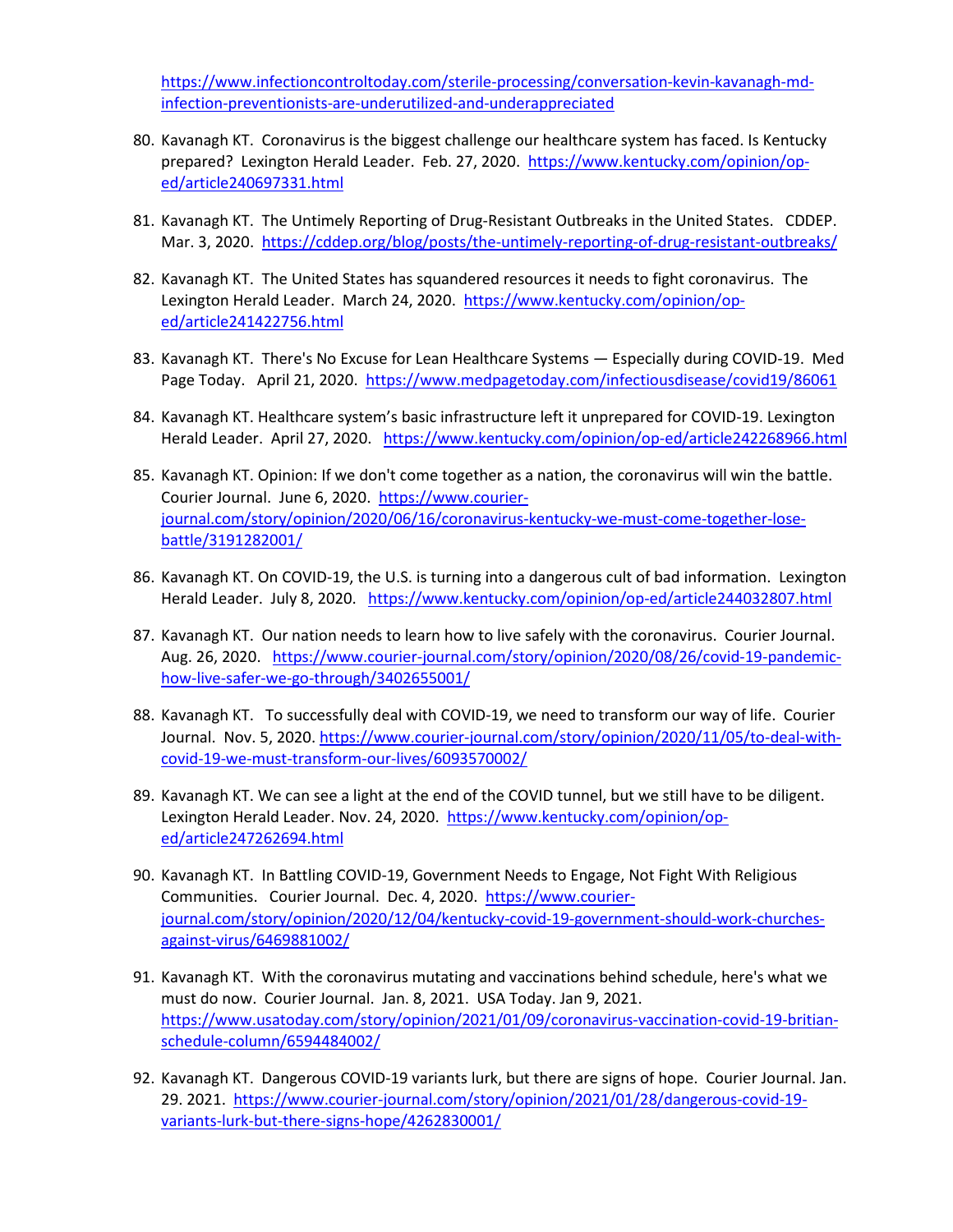- 93. Kavanagh KT. Schools can be reopened safely amid COVID, but only if we take overdue steps. Courier Journal. Feb. 19, 2021. [https://www.courier](https://www.courier-journal.com/story/opinion/2021/02/19/louisville-school-reopenings-covid-19-orders-in-person-learning/6799161002/)[journal.com/story/opinion/2021/02/19/louisville-school-reopenings-covid-19-orders-in-person](https://www.courier-journal.com/story/opinion/2021/02/19/louisville-school-reopenings-covid-19-orders-in-person-learning/6799161002/)[learning/6799161002/](https://www.courier-journal.com/story/opinion/2021/02/19/louisville-school-reopenings-covid-19-orders-in-person-learning/6799161002/)
- 94. Kavanagh KT. The COVID-19 pandemic has shown the dangers of distorting science for political ends. Courier Journal. Mar. 4, 2021. [https://www.courier](https://www.courier-journal.com/story/opinion/2021/03/04/coronavirus-pandemic-has-taught-us-danger-distorting-science/6905786002/)[journal.com/story/opinion/2021/03/04/coronavirus-pandemic-has-taught-us-danger-distorting](https://www.courier-journal.com/story/opinion/2021/03/04/coronavirus-pandemic-has-taught-us-danger-distorting-science/6905786002/)[science/6905786002/](https://www.courier-journal.com/story/opinion/2021/03/04/coronavirus-pandemic-has-taught-us-danger-distorting-science/6905786002/)
- 95. Kavanagh KT. 'We are so close.' Let's not play Russian roulette with our nursing homes and COVID. Lexington Herald Leader. Mar. 20, 2021. [https://www.kentucky.com/opinion/op](https://www.kentucky.com/opinion/op-ed/article250011619.html)[ed/article250011619.html](https://www.kentucky.com/opinion/op-ed/article250011619.html)
- 96. Kavanagh KT. What stands in the way of ending COVID-19? Only variants and anti-vaxxers. Mar. 25, 2021. [https://www.courier-journal.com/story/opinion/2021/03/25/covid-variants-and-anti](https://www.courier-journal.com/story/opinion/2021/03/25/covid-variants-and-anti-vaxxers-stand-in-way-ending-pandemic/4797700001/)[vaxxers-stand-in-way-ending-pandemic/4797700001/](https://www.courier-journal.com/story/opinion/2021/03/25/covid-variants-and-anti-vaxxers-stand-in-way-ending-pandemic/4797700001/)
- 97. Kavanagh KT. With young people and sports, COVID-19 must be our main opponent. Courier Journal. Apr. 15, 2021. [https://www.courier-journal.com/story/opinion/2021/04/15/covid-19](https://www.courier-journal.com/story/opinion/2021/04/15/covid-19-and-youth-sports-virus-must-our-main-opponent/7187850002/) [and-youth-sports-virus-must-our-main-opponent/7187850002/](https://www.courier-journal.com/story/opinion/2021/04/15/covid-19-and-youth-sports-virus-must-our-main-opponent/7187850002/)
- 98. Kavanagh KT. COVID-19: Here are the four most common myths and how to keep yourself and others safe. Courier Journal, Apr. 29, 2021[. https://www.courier](https://www.courier-journal.com/story/opinion/2021/04/29/covid-19-four-most-common-myths-and-how-stay-safe/7390791002/)[journal.com/story/opinion/2021/04/29/covid-19-four-most-common-myths-and-how-stay](https://www.courier-journal.com/story/opinion/2021/04/29/covid-19-four-most-common-myths-and-how-stay-safe/7390791002/)[safe/7390791002/](https://www.courier-journal.com/story/opinion/2021/04/29/covid-19-four-most-common-myths-and-how-stay-safe/7390791002/)
- 99. Kavanagh KT. Kavanagh KT. Why the COVID-19 6-foot rule isn't enough and how to return to a more normal life. Courier Journal. May 13, 2021. [https://www.courier](https://www.courier-journal.com/story/opinion/2021/05/13/covid-social-distancing-isnt-enough-heres-how-to-reopen-safely/5030062001/)[journal.com/story/opinion/2021/05/13/covid-social-distancing-isnt-enough-heres-how-to-reopen](https://www.courier-journal.com/story/opinion/2021/05/13/covid-social-distancing-isnt-enough-heres-how-to-reopen-safely/5030062001/)[safely/5030062001/](https://www.courier-journal.com/story/opinion/2021/05/13/covid-social-distancing-isnt-enough-heres-how-to-reopen-safely/5030062001/)
- 100. Kavanagh KT. Rand Paul's statement about the COVID vaccine can be summed up in one word: Reprehensible. Courier Journal. May 25, 2021. [https://www.courier](https://www.courier-journal.com/story/opinion/2021/05/25/rand-pauls-statement-covid-19-vaccine-reprehensible/7415947002/)[journal.com/story/opinion/2021/05/25/rand-pauls-statement-covid-19-vaccine](https://www.courier-journal.com/story/opinion/2021/05/25/rand-pauls-statement-covid-19-vaccine-reprehensible/7415947002/)[reprehensible/7415947002/](https://www.courier-journal.com/story/opinion/2021/05/25/rand-pauls-statement-covid-19-vaccine-reprehensible/7415947002/)
- 101. Kavanagh KT. With COVID-19 variants lurking, we must prepare for the worst. Courier Journal. June 3, 2021. [https://www.courier-journal.com/story/opinion/2021/06/03/with-covid-immune](https://www.courier-journal.com/story/opinion/2021/06/03/with-covid-immune-escape-variants-lurking-prepare-for-worst/7507261002/)[escape-variants-lurking-prepare-for-worst/7507261002/](https://www.courier-journal.com/story/opinion/2021/06/03/with-covid-immune-escape-variants-lurking-prepare-for-worst/7507261002/)
- 102. Kavanagh KT. We can't will away COVID-19, and the delta variant is spreading rapidly. Get vaccinated. Courier Journal. July 8, 2021. [https://www.courier](https://www.courier-journal.com/story/opinion/2021/07/08/covid-19-delta-variant-spreading-rapidly-get-vaccinated/7883587002/)[journal.com/story/opinion/2021/07/08/covid-19-delta-variant-spreading-rapidly-get](https://www.courier-journal.com/story/opinion/2021/07/08/covid-19-delta-variant-spreading-rapidly-get-vaccinated/7883587002/)[vaccinated/7883587002/](https://www.courier-journal.com/story/opinion/2021/07/08/covid-19-delta-variant-spreading-rapidly-get-vaccinated/7883587002/)
- 103. Kavanagh KT. Why we need a worldwide perspective about wearing masks, especially when traveling. Courier Journal. July 19, 2021[. https://www.courier](https://www.courier-journal.com/story/opinion/2021/07/19/traveling-and-covid-19-why-we-need-federal-mask-mandate/7984984002/)[journal.com/story/opinion/2021/07/19/traveling-and-covid-19-why-we-need-federal-mask](https://www.courier-journal.com/story/opinion/2021/07/19/traveling-and-covid-19-why-we-need-federal-mask-mandate/7984984002/)[mandate/7984984002/](https://www.courier-journal.com/story/opinion/2021/07/19/traveling-and-covid-19-why-we-need-federal-mask-mandate/7984984002/)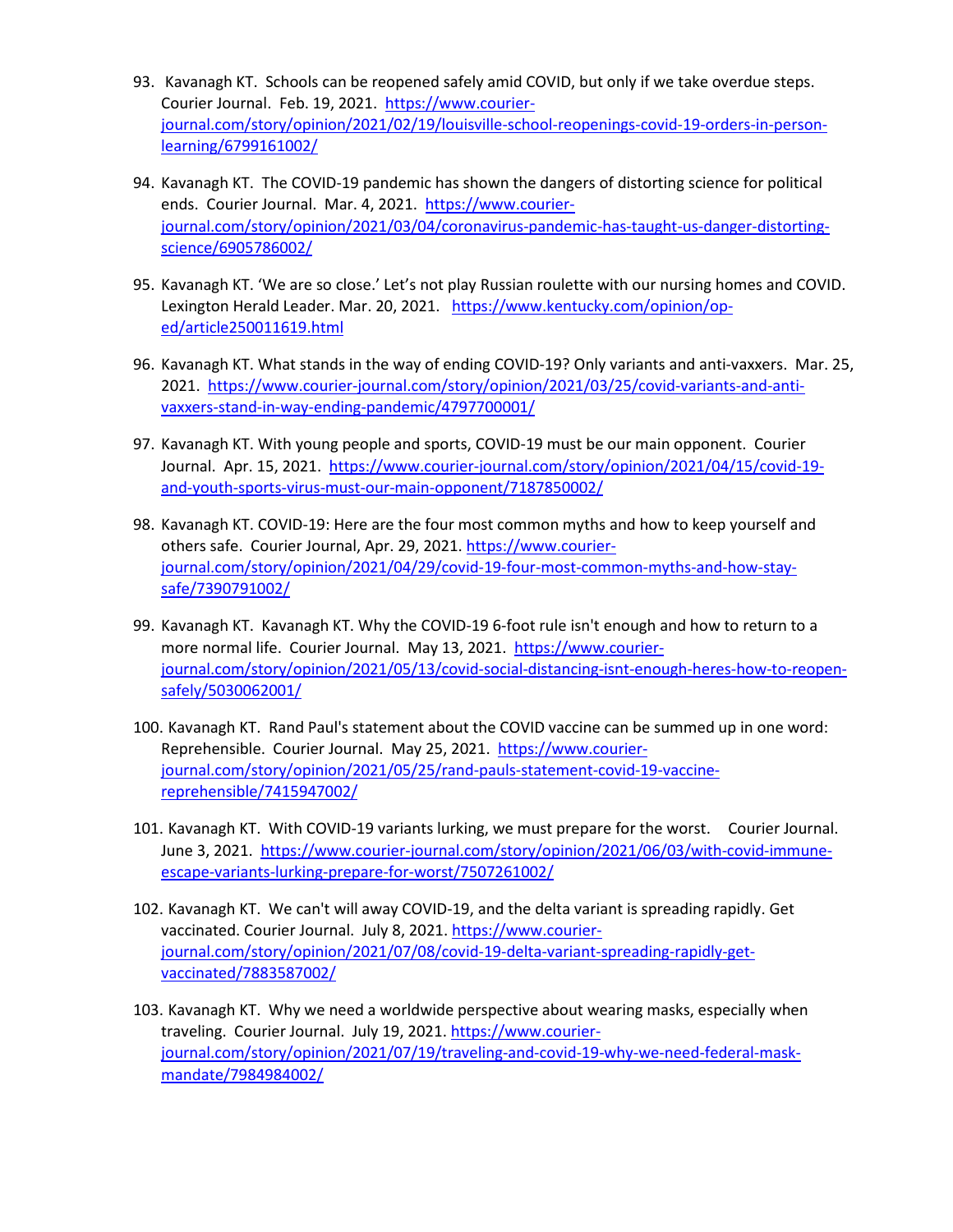- 104. Kavanagh KT. The delta variant is the biggest public health threat we have faced. Here's how to beat it. Courier Journal. Aug. 4, 2021. [https://www.courier](https://www.courier-journal.com/story/opinion/2021/08/04/delta-variant-biggest-public-health-threat-we-have-faced/5424054001/)[journal.com/story/opinion/2021/08/04/delta-variant-biggest-public-health-threat-we-have](https://www.courier-journal.com/story/opinion/2021/08/04/delta-variant-biggest-public-health-threat-we-have-faced/5424054001/)[faced/5424054001/](https://www.courier-journal.com/story/opinion/2021/08/04/delta-variant-biggest-public-health-threat-we-have-faced/5424054001/)
- 105. Kavanagh KT. COVID-19 is ravaging our unprotected children. Opening schools now is dangerous. Courier Journal. Aug. 10, 2021. [https://www.courier-journal.com/story/opinion/2021/08/10/how](https://www.courier-journal.com/story/opinion/2021/08/10/how-to-makes-schools-safer-for-children-amid-covid-19/5543678001/)[to-makes-schools-safer-for-children-amid-covid-19/5543678001/](https://www.courier-journal.com/story/opinion/2021/08/10/how-to-makes-schools-safer-for-children-amid-covid-19/5543678001/)
- 106. Kavanagh KT. How the CDC's missteps left Americans vulnerable to COVID-19's delta variant. Courier Journal. Aug. 26, 2021. [https://www.courier](https://www.courier-journal.com/story/opinion/2021/08/26/covid-19-delta-variant-how-cdc-missteps-left-us-vulnerable/8244233002/)[journal.com/story/opinion/2021/08/26/covid-19-delta-variant-how-cdc-missteps-left-us](https://www.courier-journal.com/story/opinion/2021/08/26/covid-19-delta-variant-how-cdc-missteps-left-us-vulnerable/8244233002/)[vulnerable/8244233002/](https://www.courier-journal.com/story/opinion/2021/08/26/covid-19-delta-variant-how-cdc-missteps-left-us-vulnerable/8244233002/)
- 107. Kavanagh KT. The only way for us to fight COVID-19 is with a 'layered' approach. Here's what you can do. Courier Journal. Sept. 8, 2021. [https://www.courier](https://www.courier-journal.com/story/opinion/2021/09/08/we-must-wear-masks-get-covid-19-vaccines-embrace-boosters/5712515001/)[journal.com/story/opinion/2021/09/08/we-must-wear-masks-get-covid-19-vaccines-embrace](https://www.courier-journal.com/story/opinion/2021/09/08/we-must-wear-masks-get-covid-19-vaccines-embrace-boosters/5712515001/)[boosters/5712515001/](https://www.courier-journal.com/story/opinion/2021/09/08/we-must-wear-masks-get-covid-19-vaccines-embrace-boosters/5712515001/)
- 108. Kavanagh KT. Kentucky's failure to unite against COVID-19 is like 'making a pact with the devil' Courier Journal Sept. 17, 2021. [https://www.courier](https://www.courier-journal.com/story/opinion/2021/09/17/kentuckys-failure-to-fight-covid-like-making-pact-with-devil/8339673002/)[journal.com/story/opinion/2021/09/17/kentuckys-failure-to-fight-covid-like-making-pact-with](https://www.courier-journal.com/story/opinion/2021/09/17/kentuckys-failure-to-fight-covid-like-making-pact-with-devil/8339673002/)[devil/8339673002/](https://www.courier-journal.com/story/opinion/2021/09/17/kentuckys-failure-to-fight-covid-like-making-pact-with-devil/8339673002/)
- 109. Kavanagh KT. Your 'right' not to vaccinate delayed my cancer treatment. Courier Journal. Oct. 23, 2021. [https://www.courier-journal.com/story/opinion/2021/10/25/you-not-vaccinating-stole](https://www.courier-journal.com/story/opinion/2021/10/25/you-not-vaccinating-stole-precious-time-my-fight-against-cancer/8528842002/)[precious-time-my-fight-against-cancer/8528842002/](https://www.courier-journal.com/story/opinion/2021/10/25/you-not-vaccinating-stole-precious-time-my-fight-against-cancer/8528842002/)
- 110. Kavanagh KT. Why we must listen to science and get vaccinated to beat COVID-19 | Opinion. Courier Journal. Dec. 1, 2021. [https://www.courier-journal.com/story/opinion/2021/12/01/facts](https://www.courier-journal.com/story/opinion/2021/12/01/facts-covid-19-and-why-vaccinations-work/8717665002/)[covid-19-and-why-vaccinations-work/8717665002/](https://www.courier-journal.com/story/opinion/2021/12/01/facts-covid-19-and-why-vaccinations-work/8717665002/)
- 111. Kavanagh KT. Kentucky's nursing shortage not about supply but retention in tough working conditions. Lexington Herald Leader. Dec. 16, 2021. [https://www.kentucky.com/opinion/op](https://www.kentucky.com/opinion/op-ed/article256656052.html)[ed/article256656052.html](https://www.kentucky.com/opinion/op-ed/article256656052.html)
- 112. Kavanagh KT. Why the Biden administration needs to take decisive action on COVID-19. Courier Journal. Dec. 27, 2021[. https://www.courier-journal.com/story/opinion/2021/12/27/omicron](https://www.courier-journal.com/story/opinion/2021/12/27/omicron-should-spur-biden-administration-take-decisive-action-opinion/9005223002/)[should-spur-biden-administration-take-decisive-action-opinion/9005223002/](https://www.courier-journal.com/story/opinion/2021/12/27/omicron-should-spur-biden-administration-take-decisive-action-opinion/9005223002/)
- 113. Kavanagh KT. Disinformation is still hurting in Kentucky's battle against COVID-19. Lexington Herald Leader. Feb. 11, 2022.<https://www.kentucky.com/opinion/op-ed/article258253965.html>
- 114. Kavanagh KT. Kentucky COVID-19 bills are based on campaign talking points, not reality: Opinion. Courier Journal. Mar. 6, 2022[. https://www.courier-journal.com/story/opinion/2022/03/06/covid-](https://www.courier-journal.com/story/opinion/2022/03/06/covid-19-bills-based-campaign-talking-points-not-reality-opinion/6880879001/)[19-bills-based-campaign-talking-points-not-reality-opinion/6880879001/](https://www.courier-journal.com/story/opinion/2022/03/06/covid-19-bills-based-campaign-talking-points-not-reality-opinion/6880879001/)

## **Blogs and Approved Comments on Major Medical Websites:**

1. Saman DM, Kavanagh KT. A tale of two cows: Why we have a cow map and not a healthcare acquired infection map. Centers for Disease Dynamics, Economics and Policy March 13, 2012.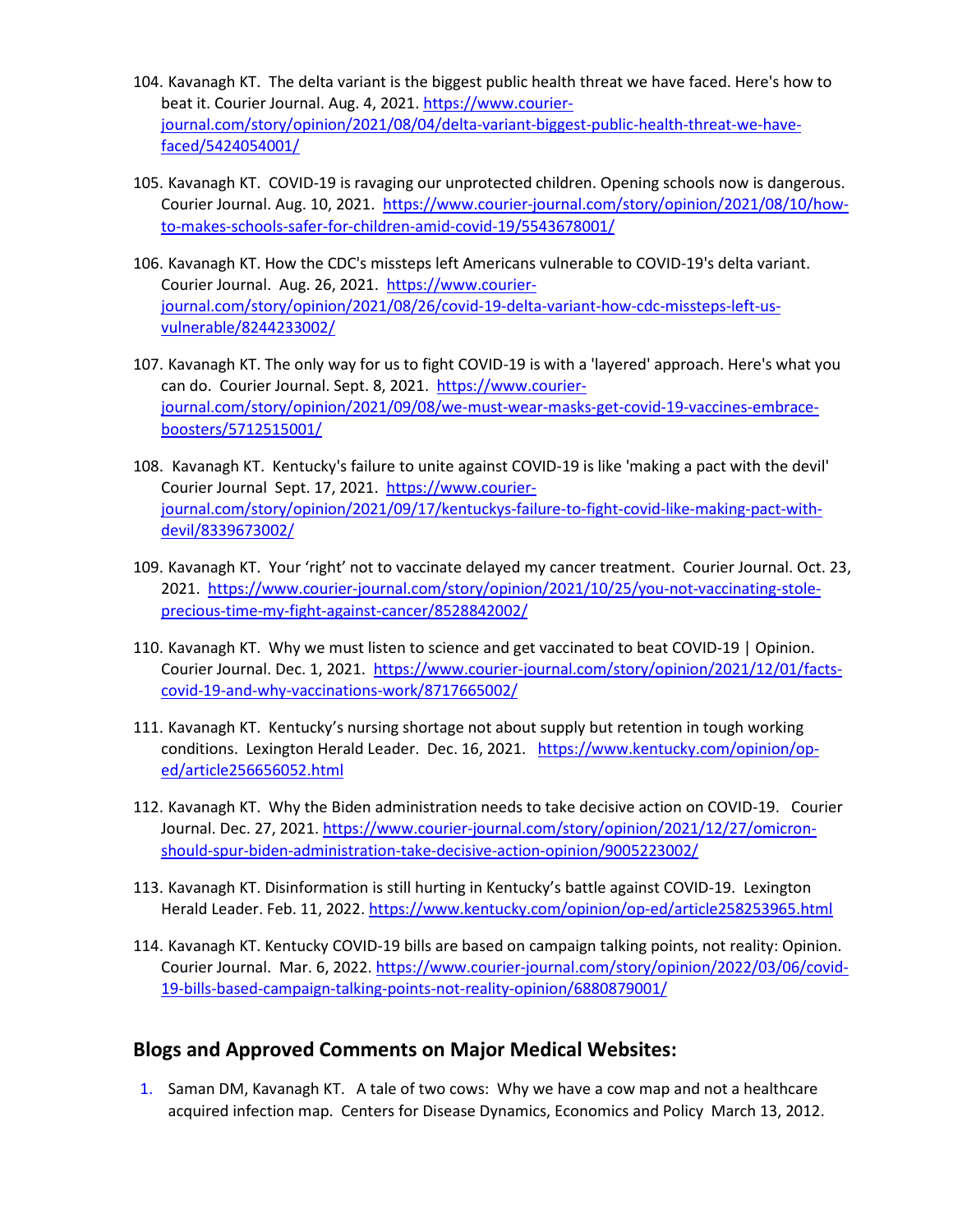[http://www.cddep.org/blog/posts/tale\\_two\\_cows\\_why\\_we\\_have\\_cow\\_map\\_and\\_not\\_healthcare](http://www.cddep.org/blog/posts/tale_two_cows_why_we_have_cow_map_and_not_healthcare_acquired_infection_map) acquired infection map

- 2. Kavanagh KT: The incidence of MRSA infections in the United States: is a more comprehensive tracking system needed? On Health. BioMed Central. April 10, 2017. [http://blogs.biomedcentral.com/on-health/2017/04/10/the-incidence-of-mrsa-infections-in-the](http://blogs.biomedcentral.com/on-health/2017/04/10/the-incidence-of-mrsa-infections-in-the-united-states-is-a-more-comprehensive-tracking-system-needed/)[united-states-is-a-more-comprehensive-tracking-system-needed/](http://blogs.biomedcentral.com/on-health/2017/04/10/the-incidence-of-mrsa-infections-in-the-united-states-is-a-more-comprehensive-tracking-system-needed/)
- 3. Kavanagh KT, Kraman SS. Comment Regarding: Prevalence, Underlying Causes, and Preventability of Sepsis-Associated Mortality in US Acute Care Hospitals JAMAOpenNetwork: "But when medicine makes the leap from a death caused deliberately to one caused by a preventable error we all too often use the patient's terminal condition to negate or ignore the occurrence. I feel many would question the logic behind this philosophy and that almost all would realize this is not how one achieves a high-performance delivery system which is patient centered." <https://jamanetwork.com/journals/jamanetworkopen/fullarticle/2724768>
- 4. Kavanagh KT. The changing narrative of MRSA infection control in the United States. On Health BMC Blog Network. Jun. 19, 2019. [http://blogs.biomedcentral.com/on-health/2019/06/19/the](http://blogs.biomedcentral.com/on-health/2019/06/19/the-changing-narrative-of-mrsa-infection-control-in-the-united-states/)[changing-narrative-of-mrsa-infection-control-in-the-united-states/](http://blogs.biomedcentral.com/on-health/2019/06/19/the-changing-narrative-of-mrsa-infection-control-in-the-united-states/)
- 5. Kavanagh KT. Will the COVID-19 Pandemic Transform Health Care ? Biomed Central. Nov. 11, 2020. [http://blogs.biomedcentral.com/on-health/2020/11/11/will-the-covid-19-pandemic](http://blogs.biomedcentral.com/on-health/2020/11/11/will-the-covid-19-pandemic-transform-health-care/)[transform-health-care/](http://blogs.biomedcentral.com/on-health/2020/11/11/will-the-covid-19-pandemic-transform-health-care/)
- 6. Kavanagh KT. Distortion of Science to Inhibit the Adoption of Infectious Disease Strategies. Biomed Central. Nov. 13, 2020. [https://blogs.biomedcentral.com/on](https://blogs.biomedcentral.com/on-health/2020/11/13/distortion-of-science-to-inhibit-the-adoption-of-infectious-disease-strategies/)[health/2020/11/13/distortion-of-science-to-inhibit-the-adoption-of-infectious-disease-strategies/](https://blogs.biomedcentral.com/on-health/2020/11/13/distortion-of-science-to-inhibit-the-adoption-of-infectious-disease-strategies/)

# **Testimony Before Kentucky State House and Senate Committees**

- 1. Nov. 19, 2007 Kevin T. Kavanagh, Transparency in Healthcare, State of Kentucky's Interim Joint (House and Senate) Committee on Health and Welfare.
- 2. Mar. 6, 2008 Kevin T. Kavanagh, Mandatory Public Reporting of MRSA and HAI in Kentucky, Kentucky State Senate Health and Welfare Committee meeting.
- 3. Oct. 20, 2010 Kevin T. Kavanagh, Hospital Acquired Infections and Public Reporting, State of Kentucky's Interim Joint (House and Senate) Committee on Health and Welfare. [http://www.healthwatchusa.org/HWUSA-Presentations-Testimony/20100120-KY-House-](http://www.healthwatchusa.org/HWUSA-Presentations-Testimony/20100120-KY-House-Senate/20101020-KY-HAI-HW-Cmt.htm)[Senate/20101020-KY-HAI-HW-Cmt.htm](http://www.healthwatchusa.org/HWUSA-Presentations-Testimony/20100120-KY-House-Senate/20101020-KY-HAI-HW-Cmt.htm)
- 4. Feb. 10, 2011 Kevin T. Kavanagh, Public Reporting of Healthcare Acquired Infections in support of HB 72, State of Kentucky House Committee on Health and Welfare. [http://www.healthwatchusa.org/HWUSA-Presentations-Testimony/20110210-KY-](http://www.healthwatchusa.org/HWUSA-Presentations-Testimony/20110210-KY-House/kavanagh.htm)[House/kavanagh.htm](http://www.healthwatchusa.org/HWUSA-Presentations-Testimony/20110210-KY-House/kavanagh.htm)
- 5. Jun. 21, 2011 Kevin T. Kavanagh, Public Reporting of Healthcare Acquired Infections and the Policy Leadership of the Veterans Administration Hospital in Control of Infections. State of Kentucky Joint House and Senate Veterans, Military Affairs and Public Protection Committee. [http://www.healthwatchusa.org/HWUSA-Presentations-Testimony/20110621-KY-House-](http://www.healthwatchusa.org/HWUSA-Presentations-Testimony/20110621-KY-House-Senate/20110621-kavanagh.htm)[Senate/20110621-kavanagh.htm](http://www.healthwatchusa.org/HWUSA-Presentations-Testimony/20110621-KY-House-Senate/20110621-kavanagh.htm)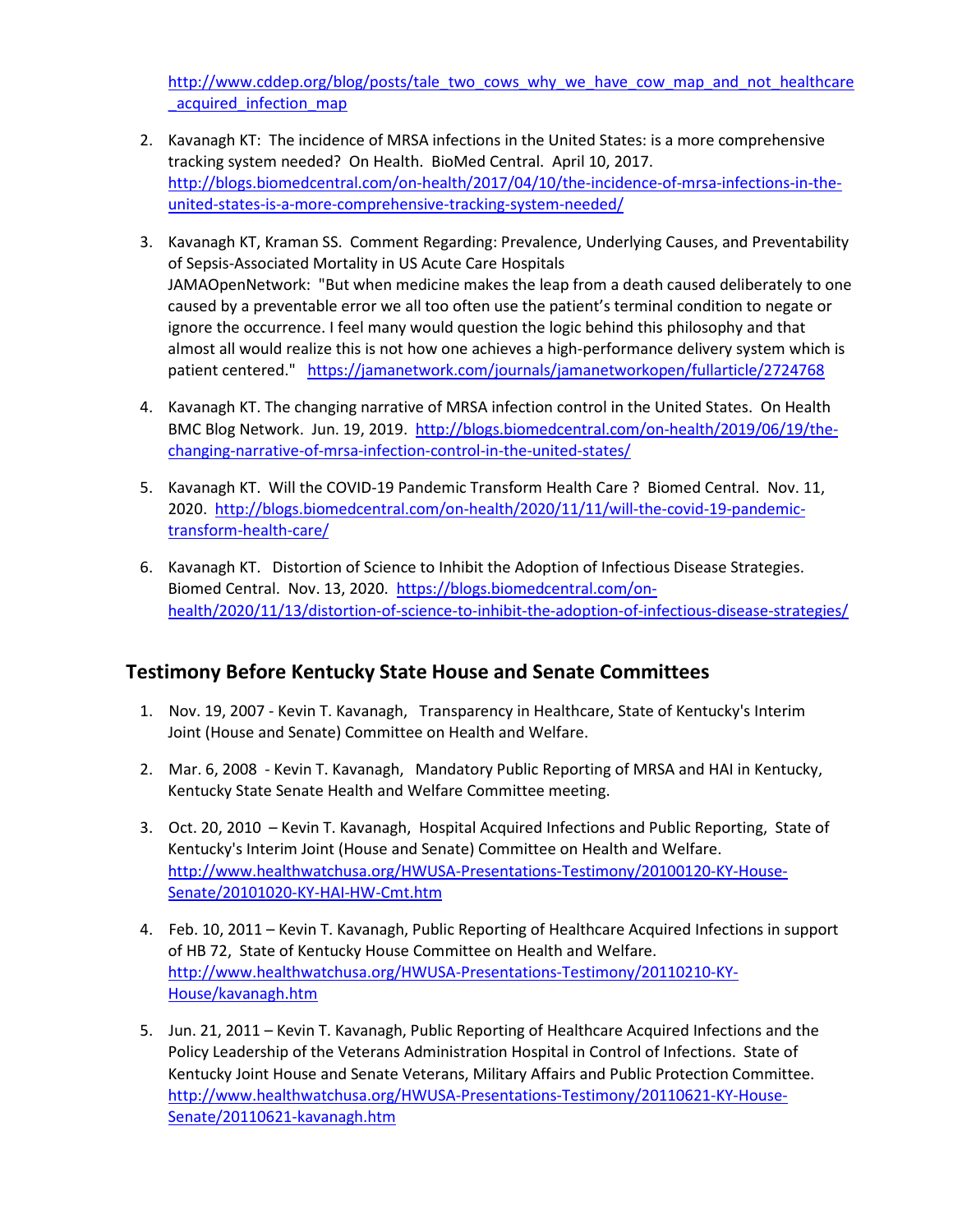- 6. Aug. 1, 2011 -- Healthcare Acquired Infections, Impact on the Community: State of Kentucky Senate & House Joint Subcommittee on Elementary and Secondary Education. Kevin Kavanagh, MD, MS, FACS. [http://www.healthwatchusa.org/HWUSA-Presentations-Testimony/20110801-KY-House-](http://www.healthwatchusa.org/HWUSA-Presentations-Testimony/20110801-KY-House-Senate/20110801-kavanagh.htm)[Senate/20110801-kavanagh.htm](http://www.healthwatchusa.org/HWUSA-Presentations-Testimony/20110801-KY-House-Senate/20110801-kavanagh.htm)
- 7. Dec. 19, 2011 -- Healthcare Acquired Infections & Public Reporting: State of Kentucky Interim Joint House and Senate Committee on Health and Welfare. Kevin Kavanagh, MD, MS, FACS [http://www.healthwatchusa.org/HWUSA-Presentations-Testimony/20111219-KY-House-](http://www.healthwatchusa.org/HWUSA-Presentations-Testimony/20111219-KY-House-Senate/20111219-kavanagh.htm)[Senate/20111219-kavanagh.htm](http://www.healthwatchusa.org/HWUSA-Presentations-Testimony/20111219-KY-House-Senate/20111219-kavanagh.htm)
- 8. Jan. 14, 2013 -- Healthcare Acquired Infections: The need for State Engagement. State of Kentucky House Health and Welfare Committee. Kevin Kavanagh, MD, MS, FACS. [http://www.healthwatchusa.org/HWUSA-Presentations-Testimony/20130215-KY-](http://www.healthwatchusa.org/HWUSA-Presentations-Testimony/20130215-KY-House/20130214-kavanagh.htm)[House/20130214-kavanagh.htm](http://www.healthwatchusa.org/HWUSA-Presentations-Testimony/20130215-KY-House/20130214-kavanagh.htm)
- 9. Jun. 19, 2013 -- Healthcare Acquired Infections: State of Kentucky Joint Senate & House Committee on Health & Welfare. Kevin Kavanagh, MD, MS, FACS. [http://www.healthwatchusa.org/HWUSA-Presentations-Testimony/20130619-KY-House-](http://www.healthwatchusa.org/HWUSA-Presentations-Testimony/20130619-KY-House-Senate/20130619-kavanagh.htm)[Senate/20130619-kavanagh.htm](http://www.healthwatchusa.org/HWUSA-Presentations-Testimony/20130619-KY-House-Senate/20130619-kavanagh.htm)
- 10. Jan. 9, 2014 Kevin T Kavanagh, Healthcare Acquired Infections & Multi-resistant Drug Organisms. State of Kentucky House Committee on Health & Welfare. [http://www.healthwatchusa.org/HWUSA-Presentations-Testimony/20140109-KY-](http://www.healthwatchusa.org/HWUSA-Presentations-Testimony/20140109-KY-House/20140109-kavanagh2.htm)[House/20140109-kavanagh2.htm](http://www.healthwatchusa.org/HWUSA-Presentations-Testimony/20140109-KY-House/20140109-kavanagh2.htm)
- 11. Mar. 6, 2014 Kevin T Kavanagh, Public Reporting of Healthcare Acquired Infections & Multiresistant Drug Organisms. State of Kentucky House Committee on Health & Welfare. [http://www.healthwatchusa.org/HWUSA-Presentations-Testimony/20140306-KY-](http://www.healthwatchusa.org/HWUSA-Presentations-Testimony/20140306-KY-House/Kavanagh/20140306-kavanagh2.htm)[House/Kavanagh/20140306-kavanagh2.htm](http://www.healthwatchusa.org/HWUSA-Presentations-Testimony/20140306-KY-House/Kavanagh/20140306-kavanagh2.htm)
- 12. Mar. 13, 2014 Kevin T Kavanagh, Public Reporting of Healthcare Acquired Infections & Multiresistant Drug Organisms. Response to Opposition Testimony. State of Kentucky House Committee on Health & Welfare. [http://www.healthwatchusa.org/HWUSA-Presentations-](http://www.healthwatchusa.org/HWUSA-Presentations-Testimony/20140313-KY-House/20140313-kavanagh2.htm)[Testimony/20140313-KY-House/20140313-kavanagh2.htm](http://www.healthwatchusa.org/HWUSA-Presentations-Testimony/20140313-KY-House/20140313-kavanagh2.htm)
- 13. Nov. 19, 2014 Kevin T Kavanagh, Multi-Drug Resistant Organisms and Hospital Acquired Conditions. Kentucky Joint Senate and House Committee on Health & Welfare. [http://www.healthwatchusa.org/HWUSA-Presentations-Testimony/20141119-KY-House-](http://www.healthwatchusa.org/HWUSA-Presentations-Testimony/20141119-KY-House-Senate/20141119-kavanagh.htm)[Senate/20141119-kavanagh.htm](http://www.healthwatchusa.org/HWUSA-Presentations-Testimony/20141119-KY-House-Senate/20141119-kavanagh.htm)
- 14. Jan. 13, 2015 Kevin T Kavanagh, In support of Regulation 902.2.020, Reportable Diseases Surveillance. Kentucky Joint Administrative Regulation Review Subcommittee. (Rerecorded due to technical problems) [http://www.healthwatchusa.org/HWUSA-Presentations-](http://www.healthwatchusa.org/HWUSA-Presentations-Testimony/20150113-KY-House-Senate/20150113-kavanagh.htm)[Testimony/20150113-KY-House-Senate/20150113-kavanagh.htm](http://www.healthwatchusa.org/HWUSA-Presentations-Testimony/20150113-KY-House-Senate/20150113-kavanagh.htm)
- 15. Dec. 16. 2015 Kevin T Kavanagh, Multi-Drug Resistant Organisms and Hospital Acquired Conditions. Kentucky Joint Senate and House Committee on Health & Welfare. [http://www.healthwatchusa.org/HWUSA-Presentations-Testimony/20150116-KY-House-](http://www.healthwatchusa.org/HWUSA-Presentations-Testimony/20150116-KY-House-Senate/20151216-kavanagh.htm)[Senate/20151216-kavanagh.htm](http://www.healthwatchusa.org/HWUSA-Presentations-Testimony/20150116-KY-House-Senate/20151216-kavanagh.htm)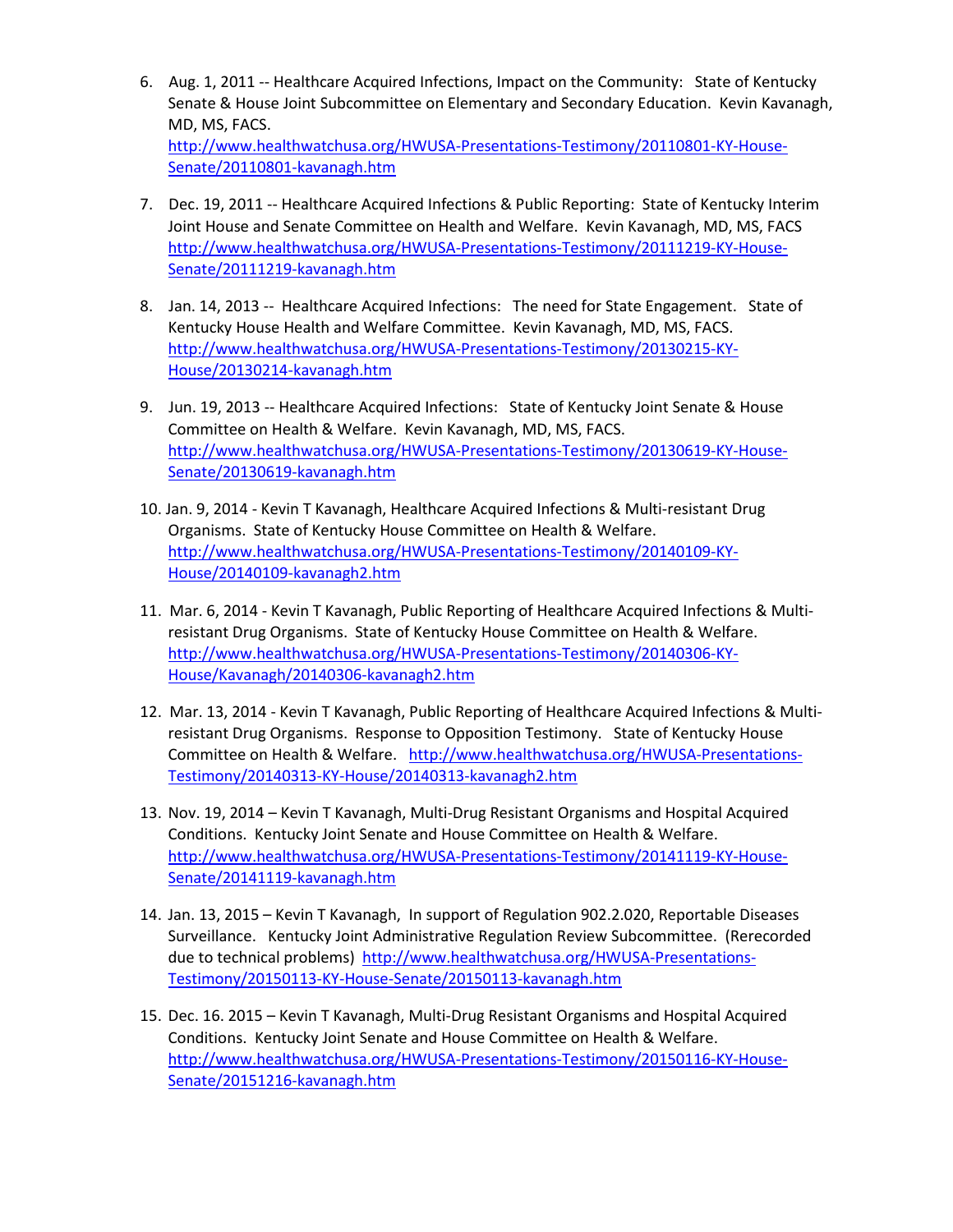16. Dec. 14, 2016 – Kevin T. Kavanagh, Multi-Drug Resistant Organisms – Reporting and Health Dept. Engagement. Kentucky Joint Senate and House Committee on Health & Welfare. YouTube Video<https://youtu.be/U9GQDudm8w8>

## **Public Verbal Comments Before Federal Committees**

- 1. Kavanagh KT. Health Watch USAsm **comments on research integrity, conflicts-of-interest, the need for firm standards**, the tying of antibiotic stewardship to funds for antibiotic development and public reporting of antibiotic provider utilization data. Presidential Advisory Council for Combating Antibiotic Resistant Bacteria. Sep. 29, 2015. Washington DC. <https://youtu.be/b67J-X5c8gU>
- 2. Dr. Kevin Kavanagh's **comments regarding chlorhexidine, surveillance and public disclosure of conflicts of interest** in the confrontation of the antibiotic bacterial resistance epidemic. Presidential Advisory Council for Combating Antibiotic Resistant Bacteria. Mar. 30, 2016. Washington, DC.<https://youtu.be/iG1aQZftqb0>
- 3. Kavanagh KT. Health Watch USAsm **Comments on the importance of preventing patient to patient transmission**. Presidential Advisory Council for Combating Antibiotic Resistant Bacteria. Mar. 31, 2016. Washington, DC.<https://youtu.be/-IB1qF1qP48>
- 4. Kavanagh KT. Health Watch USAsm **Comments on Importance of preventing the transmission of resistant bacteria between patients.** In addition, the importance of nursing, worker safety and carrier surveillance was stressed. Attention was also drawn to polymyxin B in topical over-the-counter antibiotics as a possible cause of resistance to colistin. Presidential Advisory Council for Combating Antibiotic Resistant Bacteria Jun. 21, 2016. Washington, DC. <https://youtu.be/t2LM9IuN7fQ>
- 5. Kavanagh KT. Health Watch USAsm **Comments at the Presidential Advisory Council on Combating Antibiotic-Resistant Bacteria**. "The committee needs to ensure that our healthcare institutions make the needed investments in prevention and patient safety, along with setting well defined standards for screening, isolation, environmental cleaning, appropriate staffing and worker safety. Sept. 19, 2016. Washington, DC. <https://youtu.be/RGlpKY1L-S4>
- 6. Kavanagh KT. Health Watch USAsm **Comments at the Presidential Advisory Council on Combating Antibiotic-Resistant Bacteria** regarding the United States missing goals for reducing MRSA and other resistant pathogens along with the need for a mandatory publicly reported comprehensive surveillance system to track multi-drug resistant organisms. Jan. 25, 2017. [https://youtu.be/hbdXX3a\\_OIY](https://youtu.be/hbdXX3a_OIY)
- 7. Kevin T. Kavanagh, MD, MS. **Comments regarding the need for greater focusing on the control of spread of Multi-Drug Resistant Organisms.** Antibiotic stewardship programs alone are not likely to reverse the epidemic and there is no certainty that new antibiotics can be developed. The Presidential Advisory Council on Combating Antibiotic-Resistant Bacteria (PACCARB) - Sept. 26, 2018. <https://youtu.be/OnX-QH51JQ8>
- 8. Kevin T. Kavanagh, MD, MS. **Comments regarding the importance of the microbiome to overall patient health and the prevention of infectious disease.** Until we have the capability of monitoring a patient's microbiome we should at least be screening for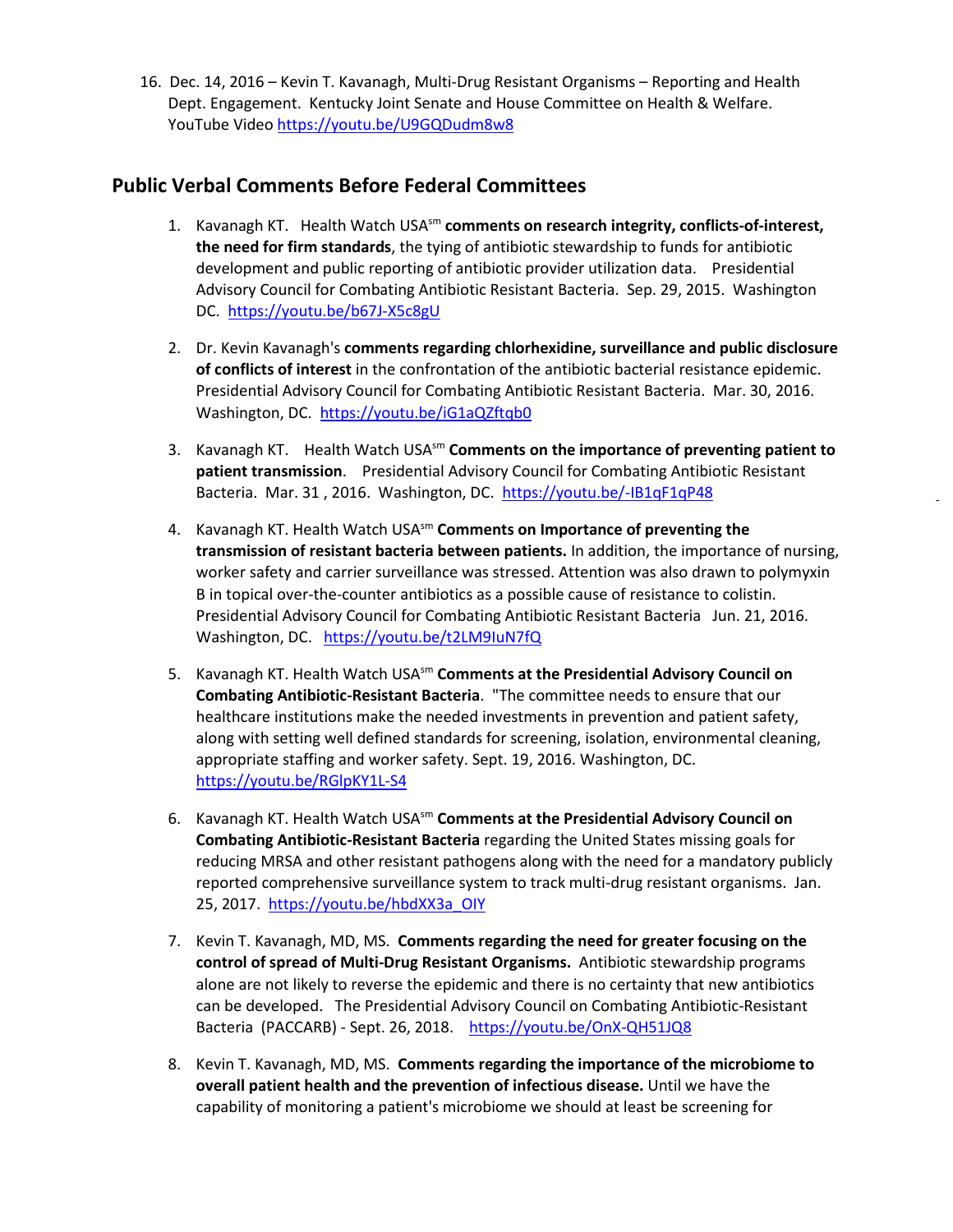dangerous pathogens. Presidential Advisory Council on Combating Antibiotic Resistant Bacteria. Jan. 31, 2019. <https://youtu.be/cLjN6MTkuPc>

- 9. Kevin Kavanagh, MD, Health Watch USA<sup>sm</sup> stresses the need for accurate reporting of and **increased transparency of dangerous pathogens.** Public Comment given before the CDC's HICPAC Committee. May 16, 2019. <https://youtu.be/zFGjj4D42x4>
- 10. **Resistant Bacteria the Need for Increased Vigilance and Healthcare Worker Protection:** Kevin Kavanagh, MD from Health Watch USA<sup>sm</sup> presents at Presidential Advisory Council for Combating Antibiotic Resistant Bacteria regarding the need for surveillance, to regard dangerous pathogens seriously and to protect our healthcare workers. July 10, 2019. <https://youtu.be/aSdtHMUgVt8>
- 11. **Risk Adjustment and the Need for More Comprehensive Reporting of Deadly Infections:** Kevin Kavanagh, MD comments before the Presidential Advisory Committee on Combating Antibiotic Resistant Bacteria on the pitfalls for risk adjustment and the need for more complete and comprehensive data on infections from deadly pathogens. Health Watch USAsm PACCARB Comment on July 11, 2019<https://youtu.be/kShI4jDQvyk>
- 12. Kevin Kavanagh, MD, MS from Health Watch USA<sup>sm</sup> expresses concern regarding the **efficacy of enhanced barrier precautions** in preventing the spread of dangerous pathogens in nursing homes. Public Comment CDC HICPAC Meeting, Nov. 14, 2019. <https://youtu.be/dYuvzAdGJV0>
- 13. Dr. Kevin Kavanagh stresses the importance of **public disclosure of antibiotic resistant bacteria outbreaks**. And how the United States performance is not that much better than what occurred with the coronavirus (COVID-19) outbreak in China. Public comment before the Presidential Advisory Council on Combating Antibiotic Resistant Bacteria. Feb. 27, 2020. YouTube Video: [https://youtu.be/q\\_hiy2wB1wg](https://youtu.be/q_hiy2wB1wg)
- 14. **Enhanced Precautions for Nursing Homes** -- Will they be enough to stop infections? Kevin Kavanagh, MD presents public comments regarding enhanced barrier precautions for nursing homes and concerns are raised regarding their effectiveness in preventing spread of dangerous pathogens. The concept of a facility's microbiome being compatible with that of the residents' is discussed. PACCARB Meeting Feb. 26, 2020. <https://youtu.be/HIBmlDQvz54>
- 15. Dr. Kevin Kavanagh from Health Watch USA<sup>sm</sup> gives a short **public comment calling for a comprehensive publicly reported real-time national reporting system for dangerous pathogens**. He also stresses the importance of community surveillance and the need for a national NOT a "one size does not fit all" strategy. Presidential Advisory Council on Combating Antibiotic-Resistant Bacteria. Sept. 9-10, 2020. https://youtu.be/yfJ8Yb5LiQk
- 16. **Better Standards & Tracking To Protect Frontline Workers - CDC HICPAC Public Comment**. Dr. Kevin Kavanagh from Health Watch USA $\text{sm}$  discusses the need for stronger standards to stop dangerous pathogens. These standards should be based upon what is required to stop spread, rather than what we currently have or are willing to provide. In addition, it is imperative that a national reporting system, and harmonization of CDC materials and standards be implemented. Greater attention also needs to be placed on aerosolization of the SARS-CoV-2 and recommendations for air sanitization and complete air exchanges.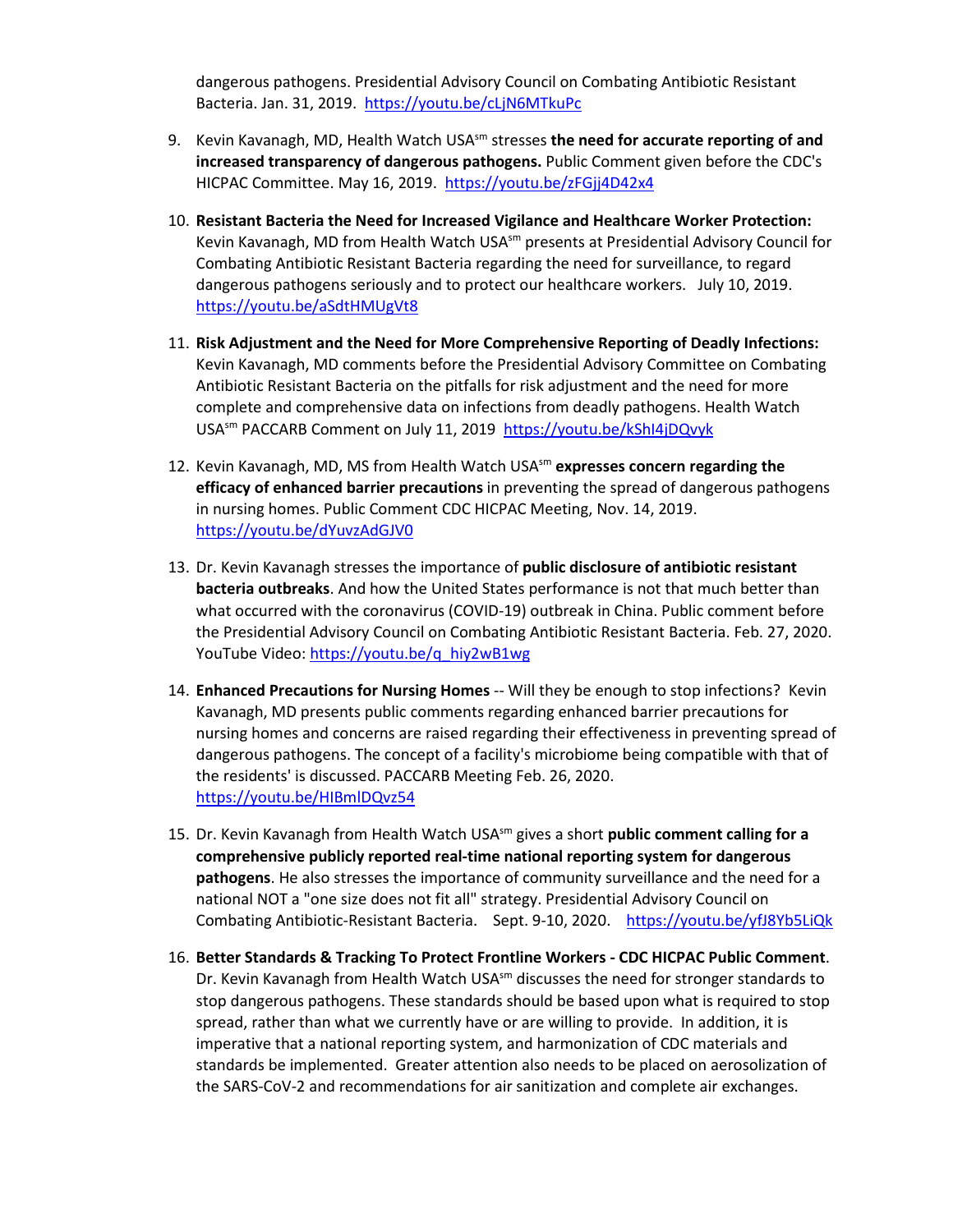Public Comment Before the CDC HICPAC Committee. March 4, 2021. [https://youtu.be/G-](https://youtu.be/G-Ea1dfecAQ)[Ea1dfecAQ](https://youtu.be/G-Ea1dfecAQ) 

#### 17. **Heightened Action on Delta Variant is Needed - CDC HICPAC Public Comment**

Dr. Kevin Kavanagh from Health Watch USA $^{5m}$  stresses the importance of having real-time accurate reporting of the COVID-19 immune escape variants. We also need to be genomic sequencing more specimens and should be reporting state specific data to help safeguard the public. The CDC should classify the Delta variant, as a variant of concern. The CDC's main site should have easy to access and the most up to date data available in the world. Advisories regarding both the Indian Variant and the P.1 Brazilian or Gamma Variant need to be made. Public Comment Before the CDC HICPAC Committee. June 3, 2021. [http://www.healthwatchusa.org/HWUSA-Presentations-Community/PDF-](http://www.healthwatchusa.org/HWUSA-Presentations-Community/PDF-Downloads/20210603-HICPAC-Variants-2-Letter.pdf)[Downloads/20210603-HICPAC-Variants-2-Letter.pdf](http://www.healthwatchusa.org/HWUSA-Presentations-Community/PDF-Downloads/20210603-HICPAC-Variants-2-Letter.pdf) https://youtu.be/KVYt4PyQuZw

#### 18. **CDC's ACIP Committee Regarding Pfizer Vaccine Boosters.**

Initially, the FDA VRBPA committee focused on vaccinated individuals who are biologically high-risk of developing severe COVID-19, but finally, also recommended boosters for those at high-risk of SARS-CoV-2 exposure. However, the degree of exposure is like being pregnant you either are exposed or you are not. During a raging pandemic, action is needed NOW, we do not have the luxury of waiting for the results of randomized controlled trials. I would recommend reconsideration of offering Pfizer boosters to all who are 16 years of age or older; or at least offering boosters to those who are 30 years of age or older, plus all individuals who are at risk of SARS-CoV-2 exposure. As a side note, we encourage the flu vaccine to be taken by all, not just those at high risk of severe disease or disease acquisition, we need to be consistent with our messaging. Comment Before CED ACIP, Sept 23, 2021. [https://youtu.be/CELug9tZI\\_0](https://youtu.be/CELug9tZI_0) Written Comment: [http://www.healthwatchusa.org/HWUSA-Presentations-Community/PDF-](http://www.healthwatchusa.org/HWUSA-Presentations-Community/PDF-Downloads/20210922-The_CDC_ACIP_Written-Comment-3.pdf)[Downloads/20210922-The\\_CDC\\_ACIP\\_Written-Comment-3.pdf](http://www.healthwatchusa.org/HWUSA-Presentations-Community/PDF-Downloads/20210922-The_CDC_ACIP_Written-Comment-3.pdf) 

#### **Public and Community Presentations**

- 1. Kavanagh KT. MRSA Surveillance, Concerns Regarding Chlorhexidine and Bacterial Resistance. SFAR (Stakeholder' Forum in Antibiotic Resistance) Conference. Oct. 9, 2014. Philadelphia, PA YouTube Vide[o https://youtu.be/MC7ztSASvuc](https://youtu.be/MC7ztSASvuc)
- 2. Kavanagh KT. Prevention of MRSA infections using surveillance, isolation and decolonization. Bluegrass Healthcare Coalition. Lexington, KY. Mar. 18, 2014. YouTube Video: <https://youtu.be/w6MVNjJZxd0>
- 3. Kavanagh KT. MRSA Epidemiology, Surveillance and Chlorhexidine. Health Watch USA 2014 Conference. Lexington, KY. Nov 7, 2014 YouTube Video:<https://youtu.be/dgsQatT4f8I>
- 4. Kevin Kavanagh, MD presents comments before the National Quality Forums Consensus Standards Approval Committee regarding a proposed metric for measuring Wait Listing of dialysis patients for renal transplantation. NQF CSAC meeting on March 12, 2018. Washington, DC.<https://youtu.be/-2RlK-gFKO0>
- 5. Kavanagh KT. Prevention of MRSA infections using surveillance, isolation and decolonization. Bluegrass Healthcare Coalition. Lexington, KY. Mar. 18, 2014. YouTube Video: <https://youtu.be/w6MVNjJZxd0>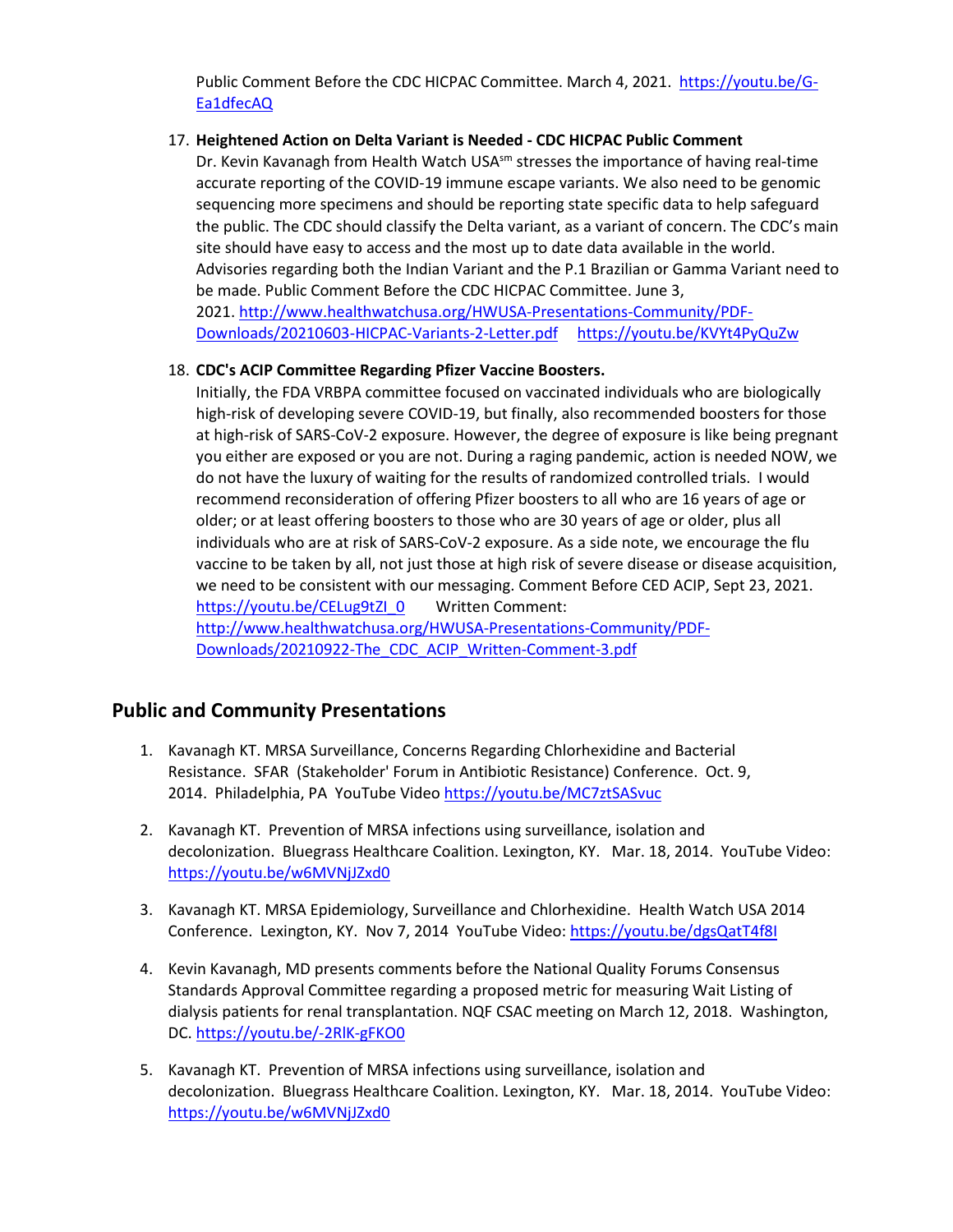- 6. Kavanagh KT. Research Integrity in Infectious Disease. Health Watch USA 2016 Patient Safety Conference. Lexington, KY. Nov. 4, 2016 YouTube Video: [https://youtu.be/m9UxOOzSA\\_8](https://youtu.be/m9UxOOzSA_8)
- 7. Kavanagh TK. The Context of the Patient Does Not Mitigate Preventable Hospital Mortality. Consumer Union Conference. Yonkers, NY. Dec. 8, 2015. YouTube Video: <https://youtu.be/HRlfhxB-cQY>
- 8. Kavanagh TK. The Need for Better Tracking and Reporting of MRSA Infections in the United States. Health Watch USA Nov. 3, 2017 Conference. YouTube Video: <https://youtu.be/yZ4E8QLAJT0>
- 9. Kavanagh TK. Health Watch USA Initiatives and Policy. The Leapfrog Group Health Care Ratings Summit. Dec. 6-7, 2017.
- 10. Kavanagh TK. Preventable Hospital Mortality. Anesthesia Patient Safety Foundation. Phoenix, AZ. Sept 5, 2018. <https://youtu.be/bndnpO-hr8Y>
- 11. Kavanagh TK. The Epidemic of Multi-Drug Resistant Organisms. It is NOT the Nurses Fault !!. Kentucky Nurses Association. Lexington, KY. Nov. 2, 2018. https://youtu.be/k-fXApc3lA
- 12. Kavanagh KT. The Perfect Storm The History of the Ineffective Disease Policy. Through The Eyes of The Frontline. Health Watch USA & Massachusetts Nurses Association's, international conference regarding COVID-19. <https://youtu.be/L7qShgRSLIU>
- 13. Kavanagh KT. COVID-19: How We Got To Where We AreCOVID-19: The History of the Ineffective Disease Policy. Through The Eyes of The Frontline. Health Watch USA & Massachusetts Nurses Association's, international conference regarding COVID-19. <https://youtu.be/L7qShgRSLIU>
- 14. Kavanagh KT. The COVID-19 Pandemic The Virus & Infection Health Watch USA COVID-19 Continuing Education Course Through Southern Kentucky AHEC. Aug. 26, 2020. <https://youtu.be/Y4p6C0mORiM>
- 15. Kavanagh KT. COVID 19: Tracing the History of Ineffective Infectious Disease Policy. Kentucky Association for Healthcare Quality. Sept. 29, 2020, and Southern Kentucky AHEC. Sept 28, 2020. <https://youtu.be/xA7pR2bDAes>and<https://youtu.be/E6wZoBTvWCE>
- 16. Kavanagh KT. COVID-19 The Need for the Public To Embrace Public Health Strategies. To be given before the Kentucky Rural Health Association on Nov. 12, 2020. Preview of presentation: <https://youtu.be/G7OUYGWaatA>
- 17. Kavanagh KT. COVID-19: Lessons Learned in the United States. Health Watch USA & Massachusetts Nurses Association. Conference "COVID-19 Lessons Learned: A Global Perspective". June 15, 2021. https://youtu.be/eV8lBv7ADU4
- 18. Kavanagh KT. COVID-19: Comments Regarding Variants. Health Watch USA & Massachusetts Nurses Association. Conference "COVID-19 Lessons Learned: A Global Perspective". June 15, 2021. <https://youtu.be/U9Xs6JizJSE>Kavanagh KT. COVID-19: Lessons Learned in the United States. . Health Watch USA & Massachusetts Nurses Association. Conference "COVID-19 Lessons Learned: A Global Perspective". June 15, 2021. <https://youtu.be/eV8lBv7ADU4>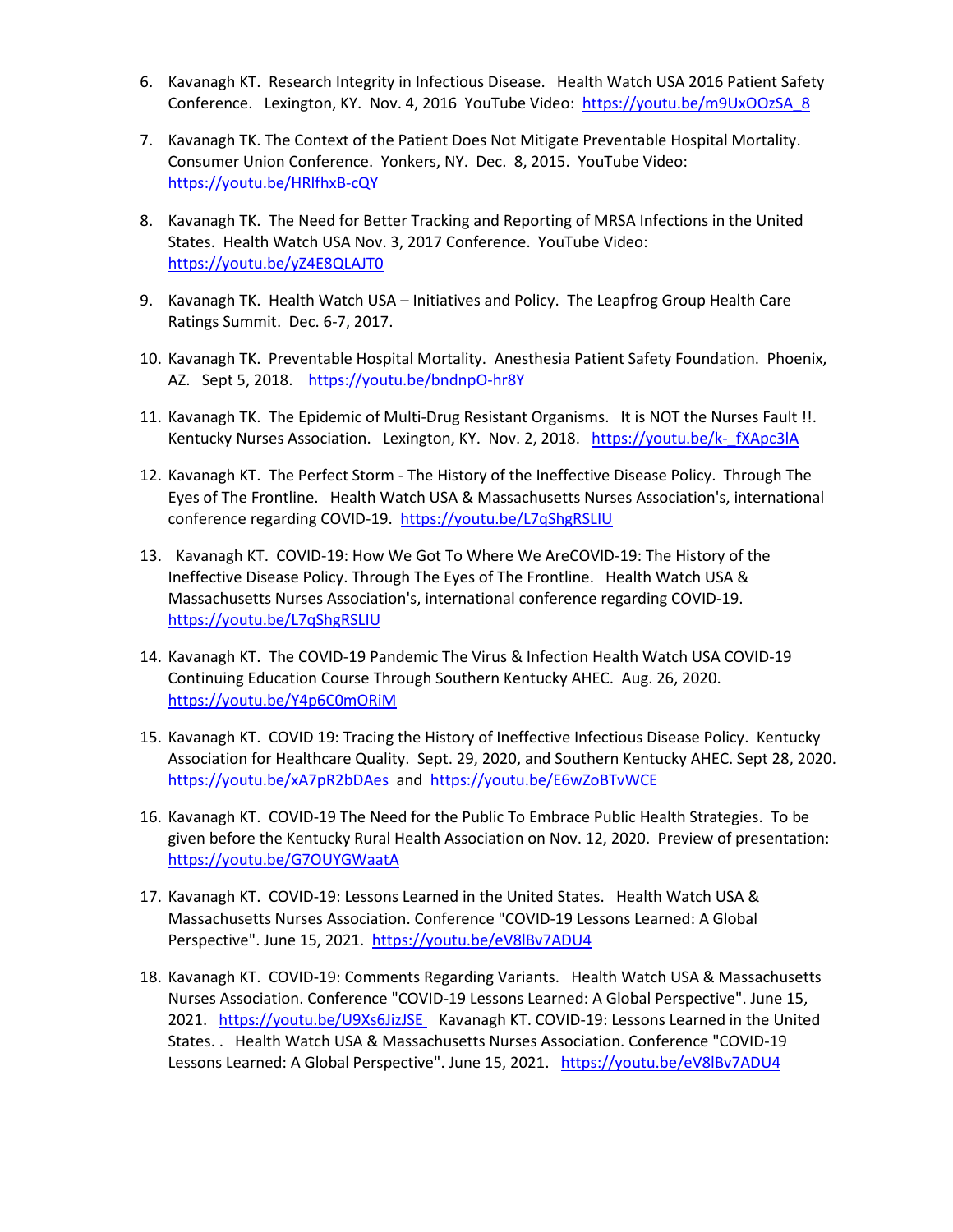19. Kavanagh KT. COVID-19 Lessons Learned: A Global Perspective. Southern Kentucky AHEC. Aug. 6, 2021. <https://youtu.be/dIgEAT73kcM>

## **Position Papers and Regulation Comments:**

- 1. **A Call for Repeal of the Provision in the Social Security Act Which Prevents the U. S. Dept of Health and Human Services from making public hospital accreditation surveys.** View letter to Senator Harken signed by over 50 patient advocates: [http://www.healthwatchusa.org/HWUSA-](http://www.healthwatchusa.org/HWUSA-Initiatives/PDF-Downloads/20110910-Senator_Tom_Harkin-Post-2.pdf)[Initiatives/PDF-Downloads/20110910-Senator\\_Tom\\_Harkin-Post-2.pdf](http://www.healthwatchusa.org/HWUSA-Initiatives/PDF-Downloads/20110910-Senator_Tom_Harkin-Post-2.pdf) View letter to Senator McConnell signed by over 20 business healthcare purchasing alliances: [http://www.healthwatchusa.org/HWUSA-Initiatives/PDF-](http://www.healthwatchusa.org/HWUSA-Initiatives/PDF-Downloads/20111118NS_Senator_Mitch_McConnell.pdf)[Downloads/20111118NS\\_Senator\\_Mitch\\_McConnell.pdf](http://www.healthwatchusa.org/HWUSA-Initiatives/PDF-Downloads/20111118NS_Senator_Mitch_McConnell.pdf)
- 2. **Commentary on AHRQ DRAFT Report on MRSA Surveillance:** [http://www.healthwatchusa.org/HWUSA-Initiatives/PDF-Downloads/20120325-4L-](http://www.healthwatchusa.org/HWUSA-Initiatives/PDF-Downloads/20120325-4L-MRSA-CommentLetter-Final.pdf)[MRSA-CommentLetter-Final.pdf](http://www.healthwatchusa.org/HWUSA-Initiatives/PDF-Downloads/20120325-4L-MRSA-CommentLetter-Final.pdf)
- 3. **Commentary on Governance and Quality Assurance of Accountable Care Organizations (ACO):** Comment on the 2011 Accountable Care Organization's Proposed Regulations - Apr. 2011: [http://www.healthwatchusa.org/HWUSA-Initiatives/PDF-](http://www.healthwatchusa.org/HWUSA-Initiatives/PDF-Downloads/ACO-Berwick-11b.pdf)[Downloads/ACO-Berwick-11b.pdf](http://www.healthwatchusa.org/HWUSA-Initiatives/PDF-Downloads/ACO-Berwick-11b.pdf)
- 4. **Leveling the Medicare and Medicaid reimbursement difference between different locations of service.** Comment on 42 CFR, Parts 405, 410, 412, Federal Register Friday July 19, 2013.

[http://www.healthwatchusa.org/publications/2013-Documents/20130806b-Comment](http://www.healthwatchusa.org/publications/2013-Documents/20130806b-Comment-on-42-CFR-Parts-405.pdf)[on-42-CFR-Parts-405.pdf](http://www.healthwatchusa.org/publications/2013-Documents/20130806b-Comment-on-42-CFR-Parts-405.pdf) 

- 5. **Support of the Hospital-Acquired Condition (HAC) Reduction Program** proposed rule in the Federal Register, 79 FR 27977. June 26, 2014. [http://www.healthwatchusa.org/HWUSA-](http://www.healthwatchusa.org/HWUSA-Initiatives/PDF-Downloads/20140627-HAC-Comments.pdf)[Initiatives/PDF-Downloads/20140627-HAC-Comments.pdf](http://www.healthwatchusa.org/HWUSA-Initiatives/PDF-Downloads/20140627-HAC-Comments.pdf)
- 6. **Comment to recommend that the FDA include Chlorhexidine in its requirement to expand research on antiseptics.** Proposed rule. Document Citation: 80 FR 25165. Page: 25165 -25205 (41 pages). CFR: 21 CFR 310. Agency/Docket Number: Docket No. FDA-2015-N-01 June 10,2015. <http://www.healthwatchusa.org/downloads/20150610-CommentToFDA.pdf>
- 7. **Comment letter regarding proposed changes in CMS regulations regarding the reporting of facility acquired infections.** Proposed CMS Regulations. RIN 0938-AT27. June 25, 2016. [http://www.healthwatchusa.org/HWUSA-Initiatives/PDF-Downloads/20180625-Letter-CMS-](http://www.healthwatchusa.org/HWUSA-Initiatives/PDF-Downloads/20180625-Letter-CMS-Regs-Submitted.pdf)[Regs-Submitted.pdf](http://www.healthwatchusa.org/HWUSA-Initiatives/PDF-Downloads/20180625-Letter-CMS-Regs-Submitted.pdf)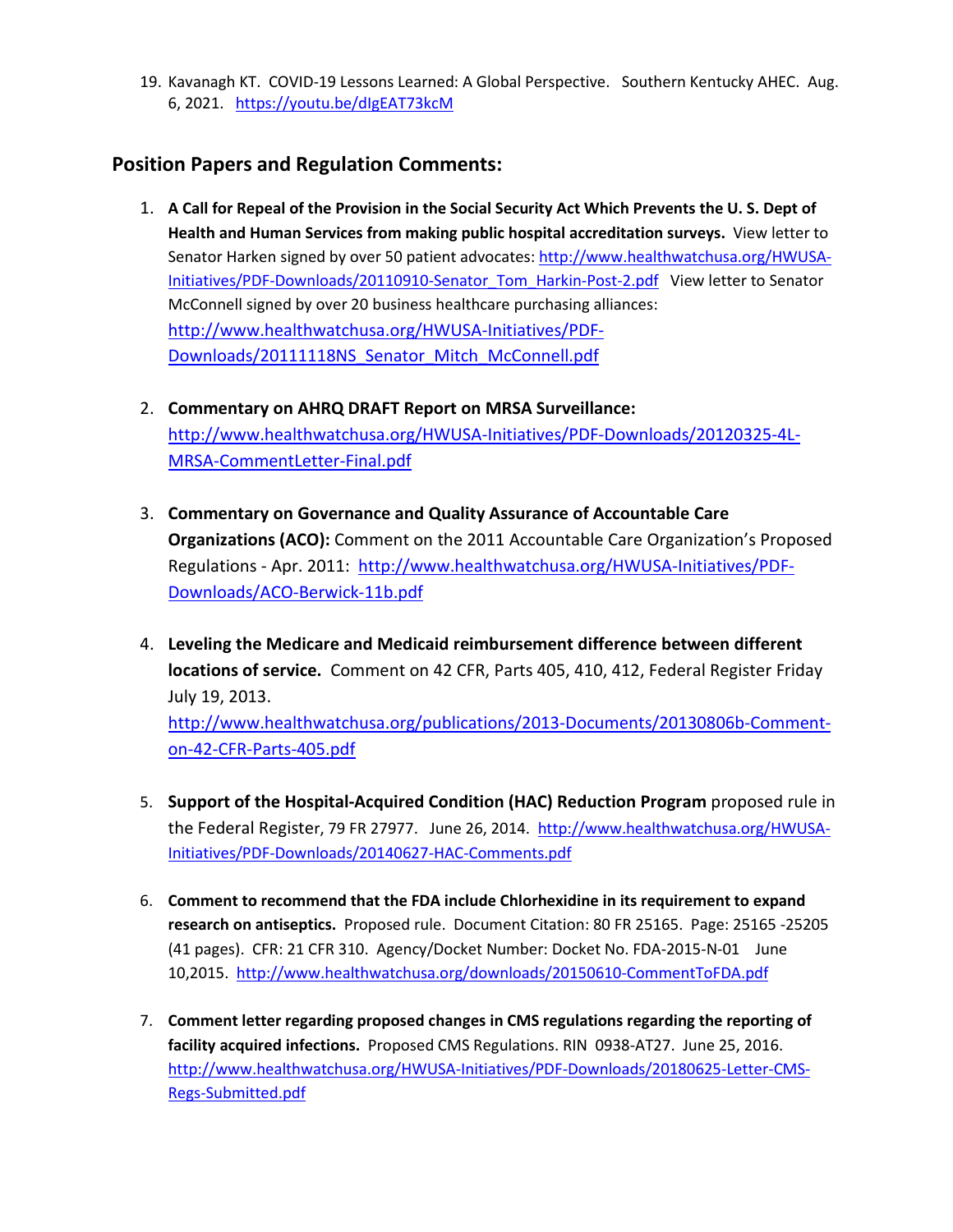- 8. **Comment on proposed CDC recommendations regarding healthcare worker safety and multidrug resistant organisms**. "Infection Control in Healthcare Personnel: Infrastructure and Routine Practices for Occupational Infection Prevention and Control Services." Docket No. CDC-2018- 0099 [http://www.healthwatchusa.org/HWUSA-Initiatives/PDF-Downloads/20181031-](http://www.healthwatchusa.org/HWUSA-Initiatives/PDF-Downloads/20181031-RecommendationsForHealthcareWorkers.pdf) [RecommendationsForHealthcareWorkers.pdf](http://www.healthwatchusa.org/HWUSA-Initiatives/PDF-Downloads/20181031-RecommendationsForHealthcareWorkers.pdf)
- 9. **Comment regarding the retention of records for Universal Device Identifier and UDI labeling of implanted devices.** Dec. 12, 2019. [http://www.healthwatchusa.org/HWUSA-Initiatives/PDF-](http://www.healthwatchusa.org/HWUSA-Initiatives/PDF-Downloads/20191212_Letter_to_FDA_re_UDI_December_12-Final3.pdf)Downloads/20191212 Letter to FDA re\_UDI\_December\_12-Final3.pdf
- 10. **Heightened Action on Delta Variant is Needed - CDC Public Comment.** Comment Letter to CDC HICPAC. June 3, 2021. [http://www.healthwatchusa.org/HWUSA-Presentations-](http://www.healthwatchusa.org/HWUSA-Presentations-Community/PDF-Downloads/20210603-HICPAC-Variants-2-Letter.pdf)[Community/PDF-Downloads/20210603-HICPAC-Variants-2-Letter.pdf](http://www.healthwatchusa.org/HWUSA-Presentations-Community/PDF-Downloads/20210603-HICPAC-Variants-2-Letter.pdf)
- **11.** *Public Comment Regarding Vaccines Boosters in the Elderly. CDC Advisory Committee on Immunization Practices. Aug. 13, 2021* [https://www.infectioncontroltoday.com/view/the](https://www.infectioncontroltoday.com/view/the-doctor-is-on-fields-tough-questions-about-covid-19)[doctor-is-on-fields-tough-questions-about-covid-19](https://www.infectioncontroltoday.com/view/the-doctor-is-on-fields-tough-questions-about-covid-19)
- 12. **Written Comment on the U.S. Senate Help Committee's bipartisan Pandemic and Public Health Preparedness and Response Bill** (PREVENT Pandemics Act) Feb. 3, 2022. [http://www.healthwatchusa.org/HWUSA-Initiatives/PDF-Downloads/20220205-](http://www.healthwatchusa.org/HWUSA-Initiatives/PDF-Downloads/20220205-WrittenComment-SenateHELPCommittee.pdf) [WrittenComment-SenateHELPCommittee.pdf](http://www.healthwatchusa.org/HWUSA-Initiatives/PDF-Downloads/20220205-WrittenComment-SenateHELPCommittee.pdf)
- 13. **Action Letters Requesting an independent Presidential Federal Advisory Committee for COVID-19 be reestablished under the Biden administration. The letter is signed by Health Watch USA, National Nurses United and the Mass. Nurses Assoc. Jan. 15, 2022.** [http://www.healthwatchusa.org/downloads/20220115-TaskForce-HealthWatchUSA-](http://www.healthwatchusa.org/downloads/20220115-TaskForce-HealthWatchUSA-McConnell.pdf)[McConnell.pdf](http://www.healthwatchusa.org/downloads/20220115-TaskForce-HealthWatchUSA-McConnell.pdf)

#### **Infection Control Today Contributions**

1. Kavanagh KT (Interview). A Conversation With Kevin Kavanagh, MD: Infection Preventionists Are Underutilized and Underappreciated. Infection Control Today (written Interview). Dec. 14, 2019. [https://www.infectioncontroltoday.com/hand-hygiene/conversation-kevin-kavanagh-md](https://www.infectioncontroltoday.com/hand-hygiene/conversation-kevin-kavanagh-md-infection-preventionists-are-underutilized-and-underappreciated)[infection-preventionists-are-underutilized-and-underappreciated](https://www.infectioncontroltoday.com/hand-hygiene/conversation-kevin-kavanagh-md-infection-preventionists-are-underutilized-and-underappreciated)

[https://www.infectioncontroltoday.com/view/conversation-kevin-kavanagh-md-infection](https://www.infectioncontroltoday.com/view/conversation-kevin-kavanagh-md-infection-preventionists-are-underutilized-and-0)[preventionists-are-underutilized-and-0](https://www.infectioncontroltoday.com/view/conversation-kevin-kavanagh-md-infection-preventionists-are-underutilized-and-0)

2. Kavanagh KT. Infection Preventionists, Hospital Administrators Will Be on Frontlines of Coming COVID-19 Epidemic. Infection Control Today. Feb. 27, 2020. [https://www.infectioncontroltoday.com/view/infection-preventionists-hospital-administrators](https://www.infectioncontroltoday.com/view/infection-preventionists-hospital-administrators-will-be-frontlines-coming-covid-19-epidemic)[will-be-frontlines-coming-covid-19-epidemic](https://www.infectioncontroltoday.com/view/infection-preventionists-hospital-administrators-will-be-frontlines-coming-covid-19-epidemic)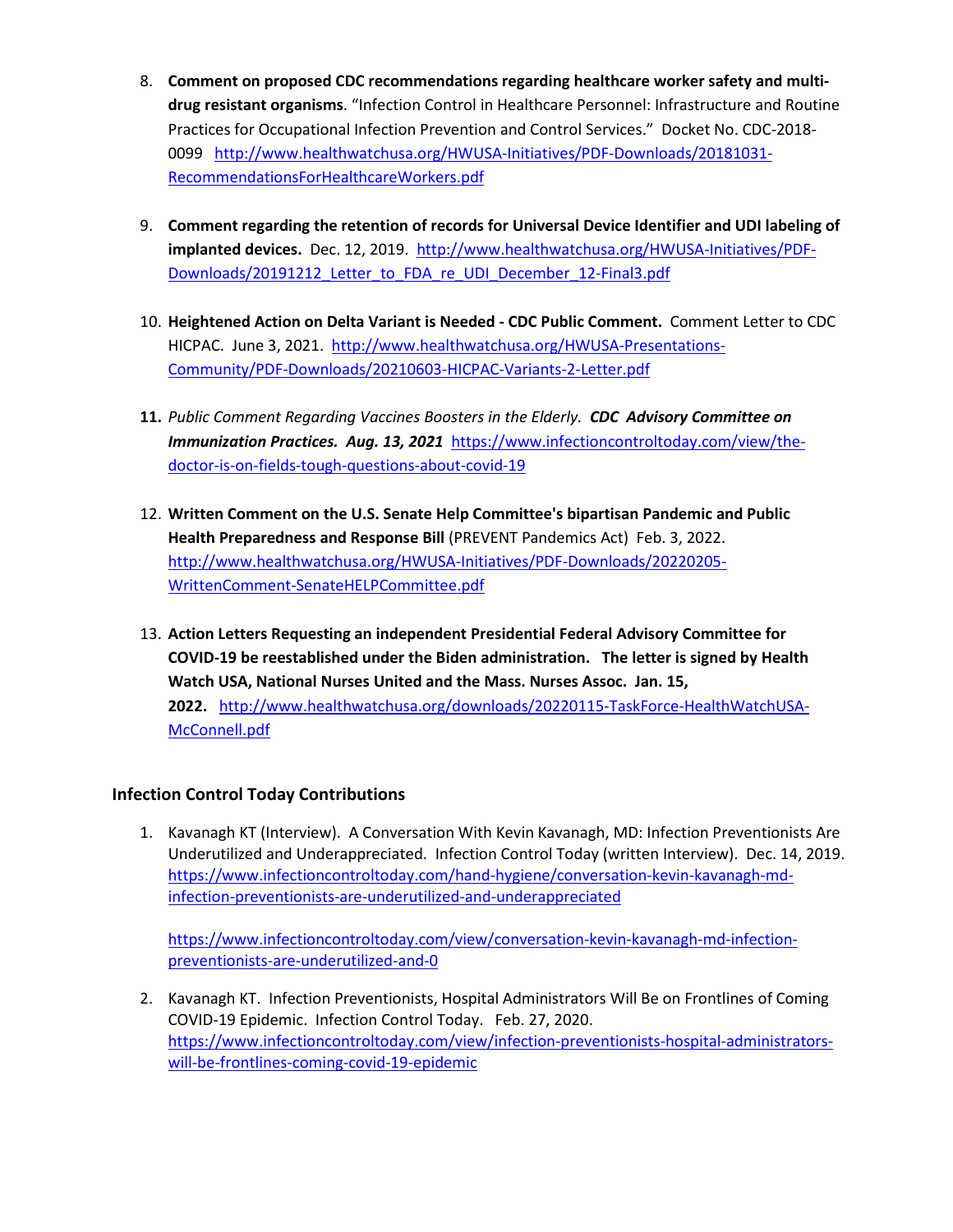- 3. Kavanagh KT. We're Losing the Fight Against COVID-19 So Far. Infection Control Today. Mar. 9, 2020 (Online). [https://www.infectioncontroltoday.com/view/viewpoint-were-losing-fight-against](https://www.infectioncontroltoday.com/view/viewpoint-were-losing-fight-against-covid-19-so-far)[covid-19-so-far](https://www.infectioncontroltoday.com/view/viewpoint-were-losing-fight-against-covid-19-so-far)
- 4. Kavanagh KT. Viewpoint: US Woefully Unprepared for COVID-19 Pandemic. Infection Control Today. Mar. 11, 2020 (Online)[. https://www.infectioncontroltoday.com/view/viewpoint-us](https://www.infectioncontroltoday.com/view/viewpoint-us-woefully-unprepared-covid-19-pandemic)[woefully-unprepared-covid-19-pandemic](https://www.infectioncontroltoday.com/view/viewpoint-us-woefully-unprepared-covid-19-pandemic)
- 5. Kavanagh KT. COVID-19: IPs, Other Healthcare Workers at Greater Jeopardy Than Thought. Infection Control Today. Mar. 17, 2020 (Online). [https://www.infectioncontroltoday.com/view/covid-19-ips-other-healthcare-workers-greater](https://www.infectioncontroltoday.com/view/covid-19-ips-other-healthcare-workers-greater-jeopardy-thought)[jeopardy-thought](https://www.infectioncontroltoday.com/view/covid-19-ips-other-healthcare-workers-greater-jeopardy-thought)
- 6. Kavanagh KT. COVID-19: IPs, We'll Know We've Won the War Against COVID-19 When... Infection Control Today. Mar. 20, 2020 (Online). <https://www.infectioncontroltoday.com/view/well-know-weve-won-war-against-covid-19-when>
- 7. Kavanagh KT. Have you ever wondered why hypertension appears so common in COVID-19 patients? Infection Control Today. March 26, 2020. [https://www.infectioncontroltoday.com/view/evidence-continues-link-ace-inhibitors-severe](https://www.infectioncontroltoday.com/view/evidence-continues-link-ace-inhibitors-severe-covid-19-symptoms)[covid-19-symptoms](https://www.infectioncontroltoday.com/view/evidence-continues-link-ace-inhibitors-severe-covid-19-symptoms)
- 8. Kavanagh KT. As COVID-19 Knocks on Nursing Homes' Doors, Full-Time Infection Preventionists Needed More Than Ever. Infection Control Today. March 27, 2020. <http://www.healthwatchusa.org/HWUSA-Publications/Op-Eds/20200327-NursingHomes-ICT.pdf>
- 9. Kavanagh KT. Churches Could be the Deadliest Places in the COVID-19 Pandemic. Infection Control Today. April 3, 2020. [https://www.infectioncontroltoday.com/view/churches-could-be](https://www.infectioncontroltoday.com/view/churches-could-be-deadliest-places-covid-19-pandemic)[deadliest-places-covid-19-pandemic](https://www.infectioncontroltoday.com/view/churches-could-be-deadliest-places-covid-19-pandemic)
- 10. Kavanagh KT. Authorities are split on what to do if a person is already on ACE Inhibitors and ARBs. Infection Control Today. April 7, 2020. [https://www.infectioncontroltoday.com/view/viewpoint](https://www.infectioncontroltoday.com/view/viewpoint-what-do-about-ace-inhibitors-during-covid-19-pandemic)[what-do-about-ace-inhibitors-during-covid-19-pandemic](https://www.infectioncontroltoday.com/view/viewpoint-what-do-about-ace-inhibitors-during-covid-19-pandemic)
- 11. Kavanagh KT. Viewpoint: As COVID-19 Spreads, Where's All the Money Hospitals Have Made? Infection Control Today (redacted version). April 10, 2020: [https://www.infectioncontroltoday.com/view/viewpoint-covid-19-spreads-where'-all-money](https://www.infectioncontroltoday.com/view/viewpoint-covid-19-spreads-where)[hospitals-have-made](https://www.infectioncontroltoday.com/view/viewpoint-covid-19-spreads-where)
- 12. Kavanagh KT. Viewpoint: CDC's Changing Guidance Underscores How COVID-19 Keeps Winning. Infection Control Today. April 15, 2020[. https://www.infectioncontroltoday.com/view/viewpoint](https://www.infectioncontroltoday.com/view/viewpoint-cdcs-changing-guidance-underscores-how-covid-19-keeps-winning)[cdcs-changing-guidance-underscores-how-covid-19-keeps-winning](https://www.infectioncontroltoday.com/view/viewpoint-cdcs-changing-guidance-underscores-how-covid-19-keeps-winning)
- 13. Kavanagh KT, Calderon LE. Lessons of the Hydroxychloroquine Debacle: Solid COVID-19 Research Matters. Infection Control Today. April 26, 2020. [https://www.infectioncontroltoday.com/view/lessons-hydroxychloroquine-debacle-solid-covid-](https://www.infectioncontroltoday.com/view/lessons-hydroxychloroquine-debacle-solid-covid-19-research-matters)[19-research-matters](https://www.infectioncontroltoday.com/view/lessons-hydroxychloroquine-debacle-solid-covid-19-research-matters)
- 14. Kavanagh KT. Viewpoint: Have You Heard About the Herd? It's a COVID-19 Fallacy. Infection Control Today. April 29, 2020. [https://www.infectioncontroltoday.com/view/viewpoint-have](https://www.infectioncontroltoday.com/view/viewpoint-have-you-heard-about-herd-its-covid-19-fallacy)[you-heard-about-herd-its-covid-19-fallacy](https://www.infectioncontroltoday.com/view/viewpoint-have-you-heard-about-herd-its-covid-19-fallacy)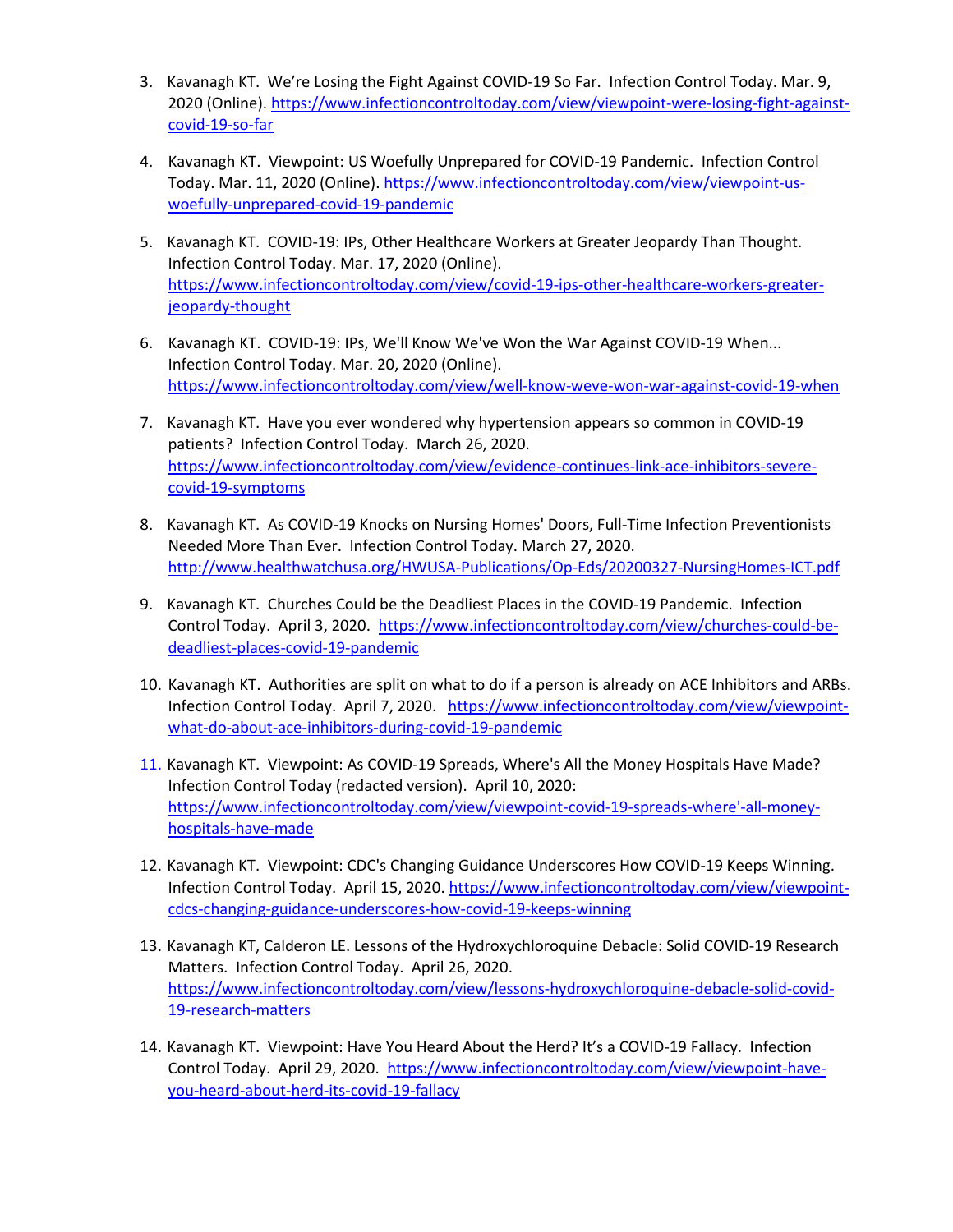- 15. Kavanagh KT. Viewpoint: COVID-19 Modeling: Lies, Damn Lies and Statistics. Infection Control Today. May 6, 2020. [https://www.infectioncontroltoday.com/view/viewpoint-covid-19](https://www.infectioncontroltoday.com/view/viewpoint-covid-19-modeling-lies-damn-lies-and-statistics) [modeling-lies-damn-lies-and-statistics](https://www.infectioncontroltoday.com/view/viewpoint-covid-19-modeling-lies-damn-lies-and-statistics)
- 16. Kavanagh KT. When COVID-19 Knocks on Nursing Homes' Doors, Systemic Problems Welcome It. Infection Control Today. May 7, 2020. [https://www.infectioncontroltoday.com/view/when-covid-](https://www.infectioncontroltoday.com/view/when-covid-19-knocks-nursing-homes-doors-systemic-problems-welcome-it)[19-knocks-nursing-homes-doors-systemic-problems-welcome-it](https://www.infectioncontroltoday.com/view/when-covid-19-knocks-nursing-homes-doors-systemic-problems-welcome-it)
- 17. Kavanagh KT. Why the Public Should Wear Masks During the COVID-19 Pandemic. May 27, 2020. [https://www.infectioncontroltoday.com/view/why-public-should-wear-masks-during-covid-19](https://www.infectioncontroltoday.com/view/why-public-should-wear-masks-during-covid-19-pandemic) [pandemic](https://www.infectioncontroltoday.com/view/why-public-should-wear-masks-during-covid-19-pandemic)
- 18. Kavanagh KT (Interview). Reopening After COVID-19 Needs to be Done Carefully. Infection Control Today. May 28, 2020. [https://www.infectioncontroltoday.com/view/qa-reopening-after](https://www.infectioncontroltoday.com/view/qa-reopening-after-covid-19-proceed-caution)[covid-19-proceed-caution](https://www.infectioncontroltoday.com/view/qa-reopening-after-covid-19-proceed-caution)
- 19. Kavanagh KT. COVID-19 Experience Suggests Need for National Reporting System for Dangerous Pathogens. Infection Control Today. June 8, 2020. [https://www.infectioncontroltoday.com/view/covid-19-experience-suggests-need-national](https://www.infectioncontroltoday.com/view/covid-19-experience-suggests-need-national-reporting-system-dangerous-pathogens)[reporting-system-dangerous-pathogens](https://www.infectioncontroltoday.com/view/covid-19-experience-suggests-need-national-reporting-system-dangerous-pathogens)
- 20. Kavanagh KT. Viewpoint: Despite Happy Talk, We're Far From Out of the COVID Woods. Infection Control Today. June 22, 2020. [https://www.infectioncontroltoday.com/view/viewpoint-despite](https://www.infectioncontroltoday.com/view/viewpoint-despite-happy-talk-we-re-far-from-out-of-the-covid-woods)[happy-talk-we-re-far-from-out-of-the-covid-woods](https://www.infectioncontroltoday.com/view/viewpoint-despite-happy-talk-we-re-far-from-out-of-the-covid-woods)
- 21. Kavanagh KT. New Study: Hydroxychloroquine Works in Monkeys, Not Humans. Infection Control Today. Aug. 3, 2020. [https://www.infectioncontroltoday.com/view/new-study](https://www.infectioncontroltoday.com/view/new-study-hydroxychloroquine-works-in-monkeys-not-humans)[hydroxychloroquine-works-in-monkeys-not-humans](https://www.infectioncontroltoday.com/view/new-study-hydroxychloroquine-works-in-monkeys-not-humans)
- 22. Kavanagh KT. Infection Preventionists Might be Needed in Schools. Infection Control Today. Aug. 10, 2020[. https://www.infectioncontroltoday.com/view/infection-preventionists-might-be](https://www.infectioncontroltoday.com/view/infection-preventionists-might-be-needed-in-schools)[needed-in-schools](https://www.infectioncontroltoday.com/view/infection-preventionists-might-be-needed-in-schools)
- 23. Kavanagh KT. The 2020 Flu: Dud or Devastation, It is Up To You. Infection Control Today. Aug. 18, 2020. [https://www.infectioncontroltoday.com/view/the-2020-flu-dud-or-devastation-it-is-up-to](https://www.infectioncontroltoday.com/view/the-2020-flu-dud-or-devastation-it-is-up-to-you)[you](https://www.infectioncontroltoday.com/view/the-2020-flu-dud-or-devastation-it-is-up-to-you)
- 24. Kavanagh KT (Interview). Q&A: Flu Data Show Potency of Anti-COVID Tactics Like Masking, Hand Hygiene. Infection Control Today. Aug. 18, 2020. [https://www.infectioncontroltoday.com/view/q-and-a-flu-data-show-potency-of-anti-covid](https://www.infectioncontroltoday.com/view/q-and-a-flu-data-show-potency-of-anti-covid-tactics-like-masking-hand-hygiene)[tactics-like-masking-hand-hygiene](https://www.infectioncontroltoday.com/view/q-and-a-flu-data-show-potency-of-anti-covid-tactics-like-masking-hand-hygiene)
- 25. Kavanagh KT. Infection Preventionist Guide to Dealing with COVID Misinformation. Infection Control Today. Sept. 7, 2020. [https://www.infectioncontroltoday.com/view/viewpoint-infection](https://www.infectioncontroltoday.com/view/viewpoint-infection-preventionist-guide-to-dealing-with-covid-misinformation)[preventionist-guide-to-dealing-with-covid-misinformation](https://www.infectioncontroltoday.com/view/viewpoint-infection-preventionist-guide-to-dealing-with-covid-misinformation)
- 26. Kavanagh KT. Is COVID-19 Primarily a Heart and Vascular Disease? Infection Control Today. Sept. 8, 2020. [https://www.infectioncontroltoday.com/view/is-covid-19-primarily-a-heart-and](https://www.infectioncontroltoday.com/view/is-covid-19-primarily-a-heart-and-vascular-diseases)[vascular-diseases](https://www.infectioncontroltoday.com/view/is-covid-19-primarily-a-heart-and-vascular-diseases)
- 27. Kavanagh KT. Taking Aim at Antibiotic-Resistant Bacteria During COVID A review of the Fall 2020 PACCARB Meeting. Infection Control Today. Sept. 16, 2020.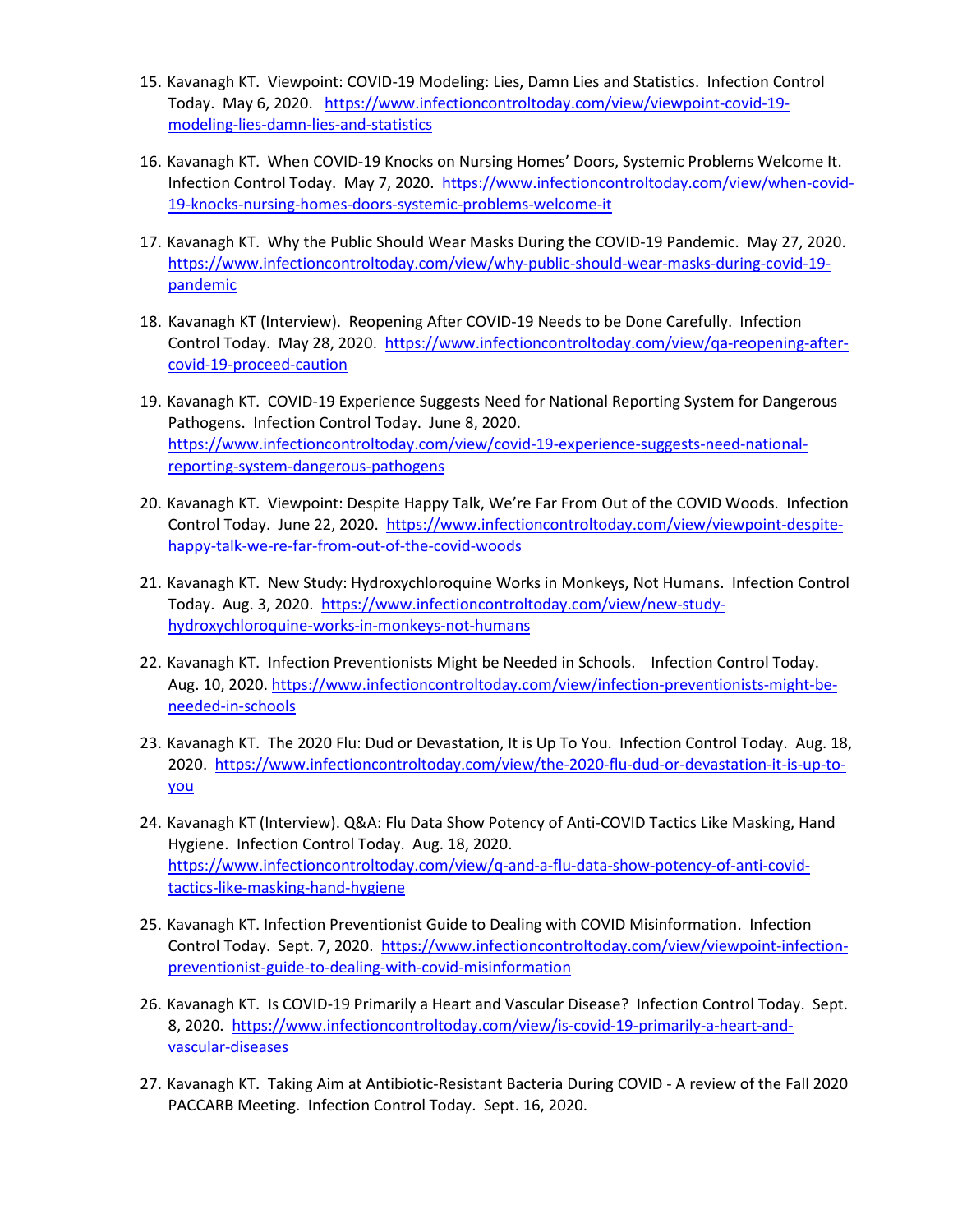[https://www.infectioncontroltoday.com/view/taking-aim-at-antibiotic-resistant-bacteria-during](https://www.infectioncontroltoday.com/view/taking-aim-at-antibiotic-resistant-bacteria-during-covid)[covid](https://www.infectioncontroltoday.com/view/taking-aim-at-antibiotic-resistant-bacteria-during-covid) 

- 28. Kavanagh KT. Eli Lilly Neutralizing Antibodies: Breakthrough for COVID-19 Treatment? Infection Control Today. Sept. 17, 2020. [http://www.healthwatchusa.org/HWUSA-Publications/PDF-](http://www.healthwatchusa.org/HWUSA-Publications/PDF-Downloads/20200921-ICT-Immune-Serum.pdf)[Downloads/20200921-ICT-Immune-Serum.pdf](http://www.healthwatchusa.org/HWUSA-Publications/PDF-Downloads/20200921-ICT-Immune-Serum.pdf)  Update[: http://www.healthwatchusa.org/HWUSA-Publications/PDF-Downloads/20201008-](http://www.healthwatchusa.org/HWUSA-Publications/PDF-Downloads/20201008-PublishedUpdate-ImmuneSerum.pdf) [PublishedUpdate-ImmuneSerum.pdf](http://www.healthwatchusa.org/HWUSA-Publications/PDF-Downloads/20201008-PublishedUpdate-ImmuneSerum.pdf) (Article updated again on Nov. 10, 2020 by ICT editorial staff).
- 29. Kavanagh KT. Trick or Treat … or COVID-19? Yes it is Airborne. Infection Control Today. Sept. 28, 2020. <https://www.infectioncontroltoday.com/view/trick-or-treat-or-covid-19->
- 30. Kavanagh KT. School Daze: COVID-19 Spreads Fear, Confusion:. Infection Control Today. October 2020. [https://cdn.sanity.io/files/0vv8moc6/infenctioncontrol/5f2ddf41a688625d1f8afd54dcb8e87d7cb5](https://cdn.sanity.io/files/0vv8moc6/infenctioncontrol/5f2ddf41a688625d1f8afd54dcb8e87d7cb5cbfa.pdf) [cbfa.pdf](https://cdn.sanity.io/files/0vv8moc6/infenctioncontrol/5f2ddf41a688625d1f8afd54dcb8e87d7cb5cbfa.pdf)
- 31. Kavanagh KT (Interview). Q&A: Are Infection Preventionists Being Misinformed? Infection Control Today. Oct. 9, 2020. [https://www.infectioncontroltoday.com/view/q-a-are-infection](https://www.infectioncontroltoday.com/view/q-a-are-infection-preventionists-being-misinformed-)[preventionists-being-misinformed-](https://www.infectioncontroltoday.com/view/q-a-are-infection-preventionists-being-misinformed-)
- 32. Kavanagh KT. Viewpoint: The "Not So" Great Barrington Declaration. Infection Control Today. Oct. 15, 2020. [https://www.infectioncontroltoday.com/view/viewpoint-the-not-so-great](https://www.infectioncontroltoday.com/view/viewpoint-the-not-so-great-barrington-declaration)[barrington-declaration](https://www.infectioncontroltoday.com/view/viewpoint-the-not-so-great-barrington-declaration)
- 33. Kavanagh KT. *FDA Panel Reviews Many Challenges Facing a COVID Vaccine -- Vaccines: Safety & Efficacy. Infection Control Today. Oct. 25, 2020.*  [https://www.infectioncontroltoday.com/view/fda-panel-reviews-many-challenges-facing-a-covid](https://www.infectioncontroltoday.com/view/fda-panel-reviews-many-challenges-facing-a-covid-vaccine)[vaccine](https://www.infectioncontroltoday.com/view/fda-panel-reviews-many-challenges-facing-a-covid-vaccine)
- 34. *Kavanagh KT (Interview). COVID Vaccine: What Infection Preventionists Need to Know. Infection Control Today. Oct. 30. 2020.* [https://www.infectioncontroltoday.com/view/covid-vaccine-what](https://www.infectioncontroltoday.com/view/covid-vaccine-what-infection-preventionists-need-to-know)[infection-preventionists-need-to-know](https://www.infectioncontroltoday.com/view/covid-vaccine-what-infection-preventionists-need-to-know)
- 35. *Kavanagh KT. Viewpoint: Quackery Might Stall Progress Against COVID-19. Infection Control Today. Nov. 7, 2020.* [https://www.infectioncontroltoday.com/view/viewpoint-quackery-might](https://www.infectioncontroltoday.com/view/viewpoint-quackery-might-stall-progress-against-covid-19)[stall-progress-against-covid-19](https://www.infectioncontroltoday.com/view/viewpoint-quackery-might-stall-progress-against-covid-19)
- 36. Kavanagh KT. Viewpoint: Healthcare Workers Not Being Protected from COVID. Infection Control Today. Nov. 15, 2020. [https://www.infectioncontroltoday.com/view/viewpoint-healthcare](https://www.infectioncontroltoday.com/view/viewpoint-healthcare-workers-not-being-protected-from-covid)[workers-not-being-protected-from-covid](https://www.infectioncontroltoday.com/view/viewpoint-healthcare-workers-not-being-protected-from-covid)
- 37. Kavanagh KT (Interview). Healthcare Workers Hit by COVID Need Workers Comp. Infection Control Today. Nov. 15, 2020. [https://www.infectioncontroltoday.com/view/healthcare](https://www.infectioncontroltoday.com/view/healthcare-workers-stricken-by-covid-need-workers-comp)[workers-stricken-by-covid-need-workers-comp](https://www.infectioncontroltoday.com/view/healthcare-workers-stricken-by-covid-need-workers-comp)
- 38. Kavanagh KT (Interview). Q&A: 'Arguing' Before the Supreme Court. Infection Control Today. Dec. 1, 2020.[https://www.infectioncontroltoday.com/view/q-a-arguing-before-the-supreme](https://www.infectioncontroltoday.com/view/q-a-arguing-before-the-supreme-court)[court](https://www.infectioncontroltoday.com/view/q-a-arguing-before-the-supreme-court)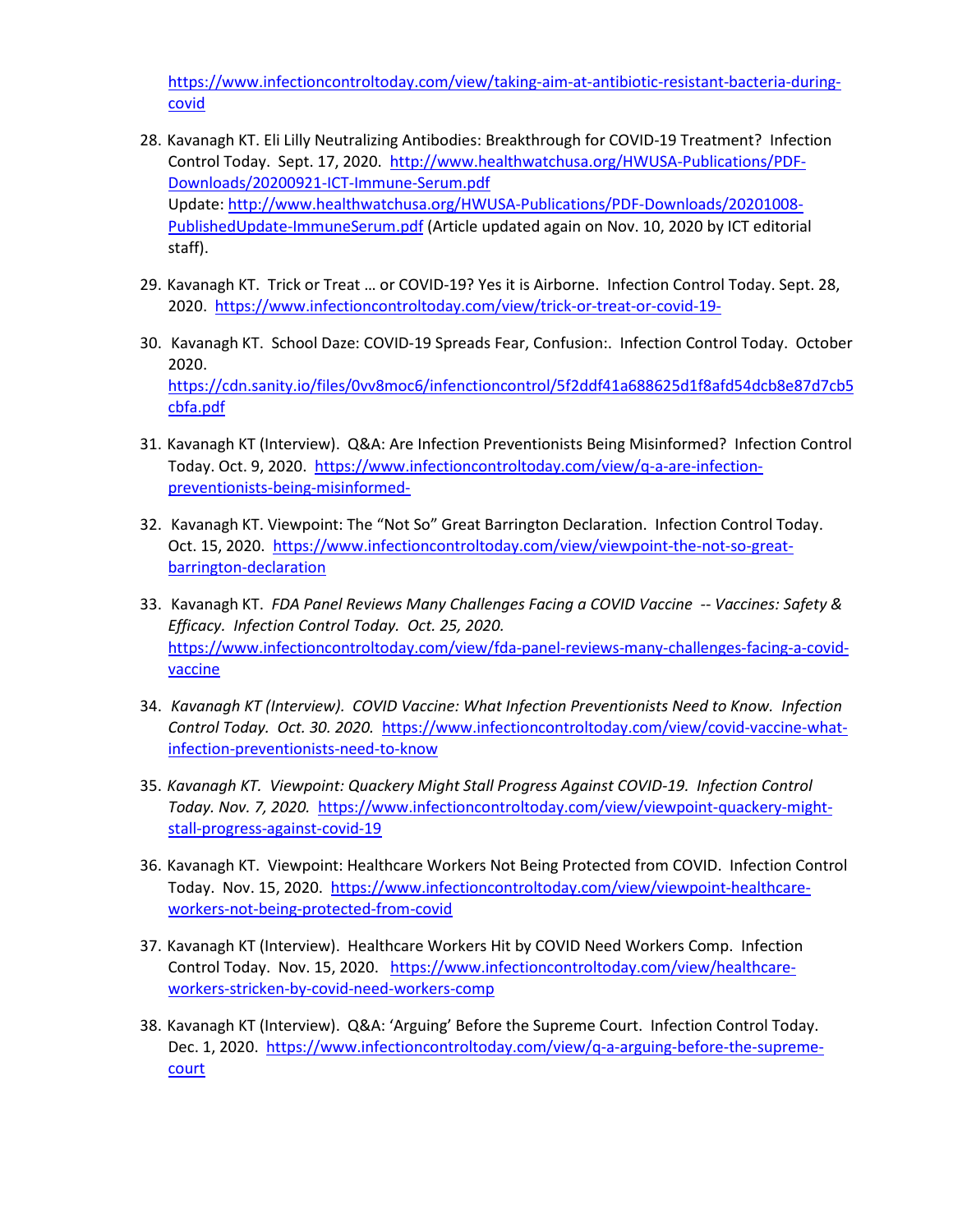- 39. Kavanagh KT COVID-19 Vaccine? Hurry Up and Wait. Infection Control Today. Dec. 10, 2020. <https://www.infectioncontroltoday.com/view/covid-19-vaccine-hurry-up-and-wait>
- 40. Kavanagh KT. Viewpoint: Monitoring Systems Track COVID Vaccine Reactions. Infection Control Today. Dec 15, 2020. [https://www.infectioncontroltoday.com/view/viewpoint-monitoring](https://www.infectioncontroltoday.com/view/viewpoint-monitoring-systems-track-covid-vaccine-reactions)[systems-track-covid-vaccine-reactions](https://www.infectioncontroltoday.com/view/viewpoint-monitoring-systems-track-covid-vaccine-reactions)
- 41. Kavanagh KT. Vaccines Should Work Against New COVID-19 Strain. Infection Control Today. Dec. 22, 2020. [https://www.infectioncontroltoday.com/view/vaccines-should-work-against-new](https://www.infectioncontroltoday.com/view/vaccines-should-work-against-new-covid-19-strain)[covid-19-strain](https://www.infectioncontroltoday.com/view/vaccines-should-work-against-new-covid-19-strain)
- 42. Kavanagh KT. COVID-19 Variants Make Infection Prevention Harder. COVID-19 Variants Make Infection Prevention Harder. Infection Control Today. Jan. 4, 2021. [https://www.infectioncontroltoday.com/view/covid-19-variants-make-infection-prevention](https://www.infectioncontroltoday.com/view/covid-19-variants-make-infection-prevention-harder)[harder](https://www.infectioncontroltoday.com/view/covid-19-variants-make-infection-prevention-harder)
- 43. Kavanagh KT. As Vaccine Rollout Stalls, Move Monoclonal Antibodies Into COVID Fight. Infection Control Today. Jan 17, 2021. [https://www.infectioncontroltoday.com/view/as-vaccine-rollout](https://www.infectioncontroltoday.com/view/as-vaccine-rollout-stalls-move-monoclonal-antibodies-into-covid-fight)[stalls-move-monoclonal-antibodies-into-covid-fight](https://www.infectioncontroltoday.com/view/as-vaccine-rollout-stalls-move-monoclonal-antibodies-into-covid-fight)
- 44. Kavanagh KT. Problem: COVID-19 Hospital-Acquired Infections. Infection Control Today. Jan 20, 2021. [https://www.infectioncontroltoday.com/view/problem-covid-19-hospital-acquired](https://www.infectioncontroltoday.com/view/problem-covid-19-hospital-acquired-infections)[infections](https://www.infectioncontroltoday.com/view/problem-covid-19-hospital-acquired-infections)
- 45. Kavanagh KT. Beginning of the End? Some Hopeful COVID Developments. Infection Control Today. Feb. 3, 2021. [https://www.infectioncontroltoday.com/view/beginning-of-the-end-some](https://www.infectioncontroltoday.com/view/beginning-of-the-end-some-hopeful-covid-developments)[hopeful-covid-developments](https://www.infectioncontroltoday.com/view/beginning-of-the-end-some-hopeful-covid-developments)
- 46. Kavanagh KT. Viewpoint: CDC's School Reopening Plan Gets an 'F'. Infection Control Today. Feb. 15, 2021. [https://www.infectioncontroltoday.com/view/viewpoint-cdc-s-school-reopening-plan](https://www.infectioncontroltoday.com/view/viewpoint-cdc-s-school-reopening-plan-gets-an-f-)[gets-an-f-](https://www.infectioncontroltoday.com/view/viewpoint-cdc-s-school-reopening-plan-gets-an-f-)
- 47. Kavanagh KT. Rush to Reopen Buys COVID-19 More Time. Infection Control Today. Mar. 4, 2021. <https://www.infectioncontroltoday.com/view/rush-to-reopen-buys-covid-19-more-time>
- 48. Kavanagh KT. Viewpoint: Nursing Home Guidance Endangers Elderly Infection Control Today. Mar. 17, 2021. [https://www.infectioncontroltoday.com/view/kentucky-nursing-home-outbreak](https://www.infectioncontroltoday.com/view/kentucky-nursing-home-outbreak-argues-against-relaxed-visiting-rules)[argues-against-relaxed-visiting-rules](https://www.infectioncontroltoday.com/view/kentucky-nursing-home-outbreak-argues-against-relaxed-visiting-rules)
- 49. Kavanagh KT. Viewpoint: South African Variant Could Spur a New U.S. Surge. Infection Control Today. Mar. 19, 2021. [https://www.infectioncontroltoday.com/view/viewpoint-south-african](https://www.infectioncontroltoday.com/view/viewpoint-south-african-variant-could-spur-a-new-u-s-surge)[variant-could-spur-a-new-u-s-surge](https://www.infectioncontroltoday.com/view/viewpoint-south-african-variant-could-spur-a-new-u-s-surge)
- 50. Kavanagh KT. COVID-19 Variants Make Road to Normal a Bit Rocky. Infection Control Today. Apr. 8, 2021. References [https://www.infectioncontroltoday.com/view/covid-19-variants-make-road](https://www.infectioncontroltoday.com/view/covid-19-variants-make-road-to-normal-a-bit-rocky)[to-normal-a-bit-rocky](https://www.infectioncontroltoday.com/view/covid-19-variants-make-road-to-normal-a-bit-rocky)
- 51. Kavanagh KT. Viewpoint: Health Care Professionals—Get Vaccinated or Get Out. Infection Control Today. Apr. 22, 2021. [https://www.infectioncontroltoday.com/view/iewpoint-health-care](https://www.infectioncontroltoday.com/view/iewpoint-health-care-professionals-get-vaccinated-or-get-out)[professionals-get-vaccinated-or-get-out](https://www.infectioncontroltoday.com/view/iewpoint-health-care-professionals-get-vaccinated-or-get-out)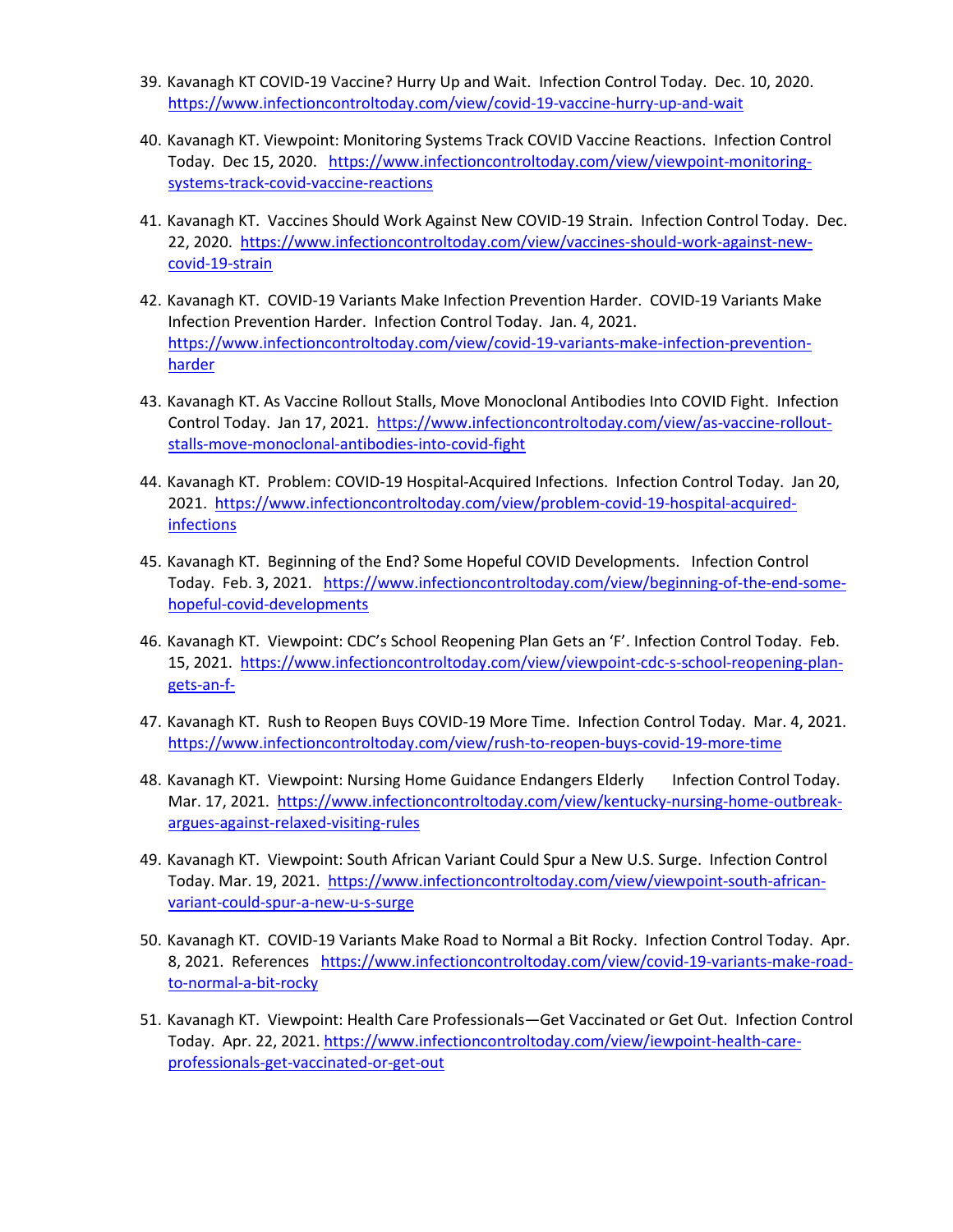- 52. Kavanagh KT. Infection Preventionists Must Ward Off a COVID Comeback. Infection Control Today. May 4, 2021. [https://www.infectioncontroltoday.com/view/infection-preventionists](https://www.infectioncontroltoday.com/view/infection-preventionists-must-ward-off-a-covid-comeback)[must-ward-off-a-covid-comeback](https://www.infectioncontroltoday.com/view/infection-preventionists-must-ward-off-a-covid-comeback)
- 53. Kavanagh KT. Viewpoint: CDC Might Help COVID-19 Make a Comeback in U.S. Infection Control Today. May 18, 2021. [https://www.infectioncontroltoday.com/view/viewpoint-cdc-might-help](https://www.infectioncontroltoday.com/view/viewpoint-cdc-might-help-covid-19-make-a-comeback-in-u-s-)[covid-19-make-a-comeback-in-u-s-](https://www.infectioncontroltoday.com/view/viewpoint-cdc-might-help-covid-19-make-a-comeback-in-u-s-)
- 54. Kavanagh KT. Not Quite Over Yet: COVID-19 Variants on Rise in the U.S. Infection Control Today. June 7, 2021[. https://www.infectioncontroltoday.com/view/not-quite-over-yet-covid-19-variants](https://www.infectioncontroltoday.com/view/not-quite-over-yet-covid-19-variants-on-rise-in-the-u-s-)[on-rise-in-the-u-s-](https://www.infectioncontroltoday.com/view/not-quite-over-yet-covid-19-variants-on-rise-in-the-u-s-)
- 55. Kavanagh KT. Cormier LE. We Might Ignore the Delta Variant, but It's Not Ignoring the U.S. Infection Control Today. June 21, 2021. [https://www.infectioncontroltoday.com/view/we-might](https://www.infectioncontroltoday.com/view/we-might-ignore-the-delta-variant-but-it-s-not-ignoring-the-u-s-)[ignore-the-delta-variant-but-it-s-not-ignoring-the-u-s-](https://www.infectioncontroltoday.com/view/we-might-ignore-the-delta-variant-but-it-s-not-ignoring-the-u-s-)
- 56. Kavanagh KT. Stage May be Set for Next COVID-19 Surge. Infection Control Today. July 13, 2021[. https://www.infectioncontroltoday.com/view/stage-may-be-set-for-next-covid-19-surge](https://www.infectioncontroltoday.com/view/stage-may-be-set-for-next-covid-19-surge)
- 57. Kavanagh KT. Viewpoint: CDC Continues to Bumble COVID-19 Response. Infection Control Today. July 20, 2021. [https://www.infectioncontroltoday.com/view/cdc-arguably-continues-to](https://www.infectioncontroltoday.com/view/cdc-arguably-continues-to-bumble-covid-19-response)[bumble-covid-19-response](https://www.infectioncontroltoday.com/view/cdc-arguably-continues-to-bumble-covid-19-response)
- 58. Kavanagh KT. Latest Data Point to a Need for COVID-19 Booster Shots. Infection Control Today. July 29, 2021. [https://www.infectioncontroltoday.com/view/latest-data-point-to-a-need-for](https://www.infectioncontroltoday.com/view/latest-data-point-to-a-need-for-covid-19-booster-shots)[covid-19-booster-shots](https://www.infectioncontroltoday.com/view/latest-data-point-to-a-need-for-covid-19-booster-shots)
- 59. Kavanagh KT. COVID-19 Booster Shots for Older Americans Might be Needed. Infection Control Today. Aug. 2, 2021. [https://www.infectioncontroltoday.com/view/covid-19-booster-shots-for](https://www.infectioncontroltoday.com/view/covid-19-booster-shots-for-older-americans-might-be-needed)[older-americans-might-be-needed](https://www.infectioncontroltoday.com/view/covid-19-booster-shots-for-older-americans-might-be-needed)
- 60. Kavanagh KT. Lambda Variant, COVID-19 Animal Hosts Present Deadly Mix. Infection Control Today. Aug. 5, 2021. [https://www.infectioncontroltoday.com/view/lambda-variant-covid-19](https://www.infectioncontroltoday.com/view/lambda-variant-covid-19-animal-hosts-present-deadly-mix) [animal-hosts-present-deadly-mix](https://www.infectioncontroltoday.com/view/lambda-variant-covid-19-animal-hosts-present-deadly-mix)
- 61. Kavanagh KT. Get Vaccinated Even If You've Gotten COVID-19, Study Suggests. Infection Control Today. Aug 8, 2021. [https://www.infectioncontroltoday.com/view/get-vaccinated-even-if-you](https://www.infectioncontroltoday.com/view/get-vaccinated-even-if-you-ve-gotten-covid-19-study-suggests)[ve-gotten-covid-19-study-suggests](https://www.infectioncontroltoday.com/view/get-vaccinated-even-if-you-ve-gotten-covid-19-study-suggests)
- 62. Kavanagh KT. Messaging Muddle: Pushing Vaccination as COVID Vaccines' Effectiveness Wanes. Infection Control Today. Aug. 12, 2021. [https://www.infectioncontroltoday.com/view/messaging-muddle-pushing-vaccination-as-covid](https://www.infectioncontroltoday.com/view/messaging-muddle-pushing-vaccination-as-covid-vaccines-effectiveness-wanes)[vaccines-effectiveness-wanes](https://www.infectioncontroltoday.com/view/messaging-muddle-pushing-vaccination-as-covid-vaccines-effectiveness-wanes)
- 63. Kavanagh KT. Take a Stand Now to Stop COVID-19 Variants. Infection Control Today. Aug 17, 2021<https://www.infectioncontroltoday.com/view/take-a-stand-now-to-stop-covid-19-variants>
- 64. Kavanagh KT. Viewpoint: Expanding Booster Shots to US Adults Needed to Happen. Infection Control Today. Aug. 18, 2021. [https://www.infectioncontroltoday.com/view/viewpoint](https://www.infectioncontroltoday.com/view/viewpoint-expanding-booster-shots-to-us-adults-needed-to-happen)[expanding-booster-shots-to-us-adults-needed-to-happen](https://www.infectioncontroltoday.com/view/viewpoint-expanding-booster-shots-to-us-adults-needed-to-happen)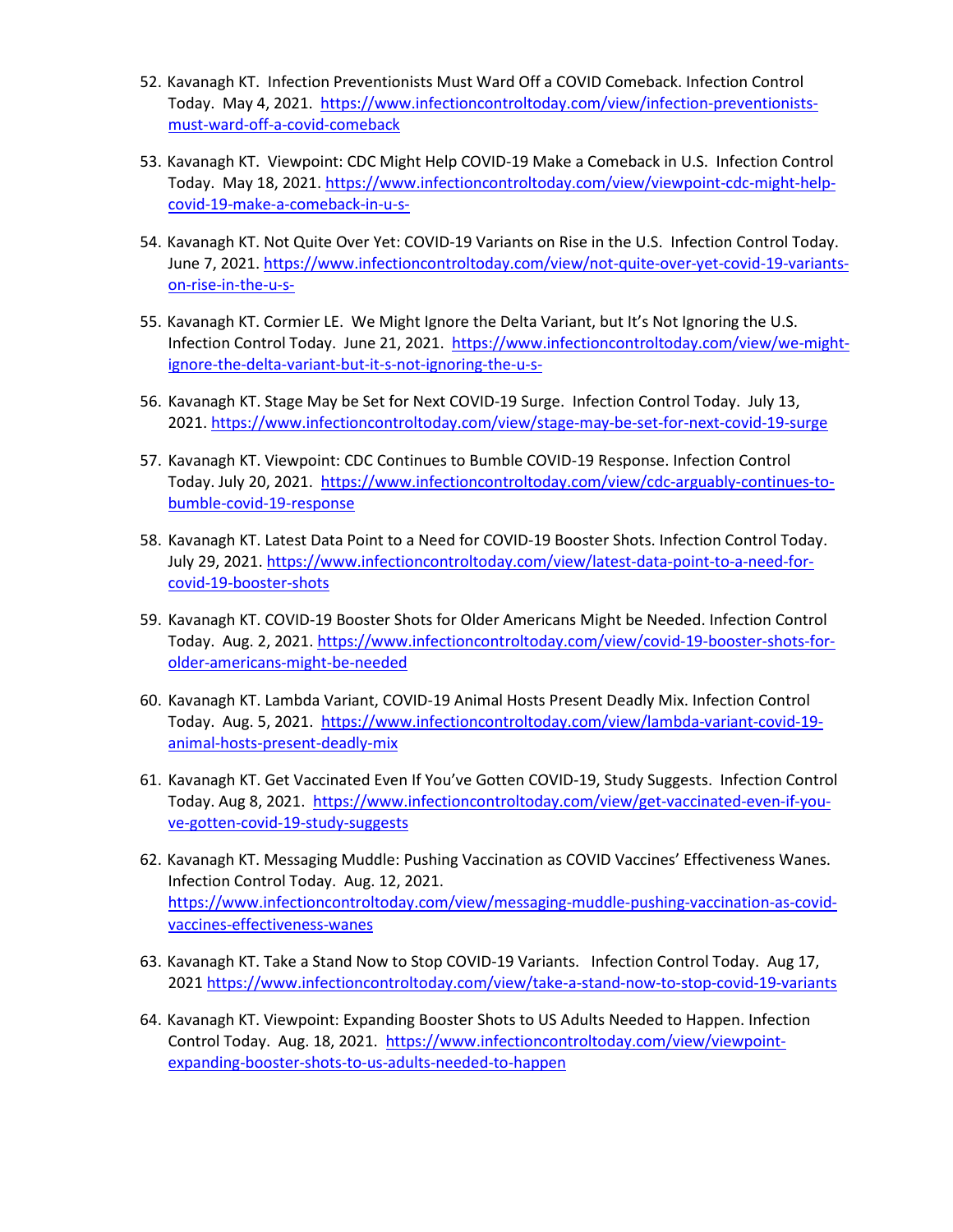- 65. Kavanagh KT. Viewpoint: Should US Adopt an Elimination Strategy Against COVID-19? Infection Control Today. Aug. 25, 2021. [https://www.infectioncontroltoday.com/view/should-us-adopt](https://www.infectioncontroltoday.com/view/should-us-adopt-an-elimination-strategy-against-covid-19-)[an-elimination-strategy-against-covid-19-](https://www.infectioncontroltoday.com/view/should-us-adopt-an-elimination-strategy-against-covid-19-)
- 66. Kavanagh KT. Viewpoint: We're Reopening Schools Too Quickly. Infection Control Today. Sept. 10, 2021. [https://www.infectioncontroltoday.com/view/viewpoint-we-re-reopening-schools](https://www.infectioncontroltoday.com/view/viewpoint-we-re-reopening-schools-too-quickly)[too-quickly](https://www.infectioncontroltoday.com/view/viewpoint-we-re-reopening-schools-too-quickly)
- 67. Kavanagh KT. FDA Panel Sidesteps Decision for Broad Distribution of Booster Shots. Infection Control Today. Sept. 18, 2021. [https://www.infectioncontroltoday.com/view/fda-panel-sidesteps-decision-for-broad](https://www.infectioncontroltoday.com/view/fda-panel-sidesteps-decision-for-broad-distribution-of-booster-shots)[distribution-of-booster-shots](https://www.infectioncontroltoday.com/view/fda-panel-sidesteps-decision-for-broad-distribution-of-booster-shots)
- 68. Kavanagh KT. Viewpoint: On COVID Boosters, CDC Panel Must Recover Ball That FDA Panel Fumbled. Infection Control Today. Sept. 20, 2021. [https://www.infectioncontroltoday.com/view/viewpoint-on-covid-boosters-cdc-panel-must](https://www.infectioncontroltoday.com/view/viewpoint-on-covid-boosters-cdc-panel-must-recover-ball-that-fda-panel-fumbled)[recover-ball-that-fda-panel-fumbled](https://www.infectioncontroltoday.com/view/viewpoint-on-covid-boosters-cdc-panel-must-recover-ball-that-fda-panel-fumbled)
- 69. Kavanagh KT. Viewpoint: Politics, Bad Science Taints Decisions About COVID-19. Infection Control Today. Sept. 24, 2021[. https://www.infectioncontroltoday.com/view/viewpoint-politics](https://www.infectioncontroltoday.com/view/viewpoint-politics-bad-science-taints-decisions-about-covid-19)[bad-science-taints-decisions-about-covid-19](https://www.infectioncontroltoday.com/view/viewpoint-politics-bad-science-taints-decisions-about-covid-19)
- 70. Kavanagh KT. Viewpoint: Here's Why COVID-19 Is Much Worse Than Flu. Infection Control Today. Sept. 27, 2021. [https://www.infectioncontroltoday.com/view/viewpoint-here-s-why](https://www.infectioncontroltoday.com/view/viewpoint-here-s-why-covid-19-is-much-worse-than-flu)[covid-19-is-much-worse-than-flu](https://www.infectioncontroltoday.com/view/viewpoint-here-s-why-covid-19-is-much-worse-than-flu)
- 71. Kavanagh KT. Viewpoint: Those Who Underestimate Omicron Aren't Doing the Math. Infection Control Today. Jan. 3, 2022. [https://www.infectioncontroltoday.com/view/viewpoint-those](https://www.infectioncontroltoday.com/view/viewpoint-those-who-underestimate-omicron-aren-t-doing-the-math)[who-underestimate-omicron-aren-t-doing-the-math](https://www.infectioncontroltoday.com/view/viewpoint-those-who-underestimate-omicron-aren-t-doing-the-math)
- 72. Kavanagh KT. Omicron More Infectious in Younger People, People of African Ethnicity, Study States. Infection Control Today. Dec. 23, 2021. [https://www.infectioncontroltoday.com/view/omicron-more-infectious-in-younger-people](https://www.infectioncontroltoday.com/view/omicron-more-infectious-in-younger-people-people-of-african-ethnicity-study-states)[people-of-african-ethnicity-study-states](https://www.infectioncontroltoday.com/view/omicron-more-infectious-in-younger-people-people-of-african-ethnicity-study-states)
- 73. Kavanagh KT. Countries Around the Globe Deluged by Delta, as Omicron Threat Grows. Infection Control Today. Dec. 20, 2021. [https://www.infectioncontroltoday.com/view/countries-around-the-globe-deluged-by-delta-as](https://www.infectioncontroltoday.com/view/countries-around-the-globe-deluged-by-delta-as-omicron-threat-grows)[omicron-threat-grows](https://www.infectioncontroltoday.com/view/countries-around-the-globe-deluged-by-delta-as-omicron-threat-grows)
- 74. Kavanagh KT. Omicron's Mild Symptoms Can't Mask Danger It Poses. Infection Control Today. Dec. 14, 2021. https://www.infectioncontroltoday.com/view/omicron-s-mild-symptoms-can-tmask-danger-it-poses
- 75. Kavanagh KT. Omicron Proving to Be Nothing to Sneeze At. Infection Control Today. Dec. 11, 2021. [https://www.infectioncontroltoday.com/view/omicron-proving-to-be-nothing-to-sneeze](https://www.infectioncontroltoday.com/view/omicron-proving-to-be-nothing-to-sneeze-at)[at](https://www.infectioncontroltoday.com/view/omicron-proving-to-be-nothing-to-sneeze-at)
- 76. Kavanagh KT. Viewpoint: What Doesn't Kill You Mutates and Tries Again. Infection Control Today. Dec. 8, 2021. [https://www.infectioncontroltoday.com/view/viewpoint-what-doesn-t](https://www.infectioncontroltoday.com/view/viewpoint-what-doesn-t-kill-you-mutates-and-tries-again)[kill-you-mutates-and-tries-again](https://www.infectioncontroltoday.com/view/viewpoint-what-doesn-t-kill-you-mutates-and-tries-again)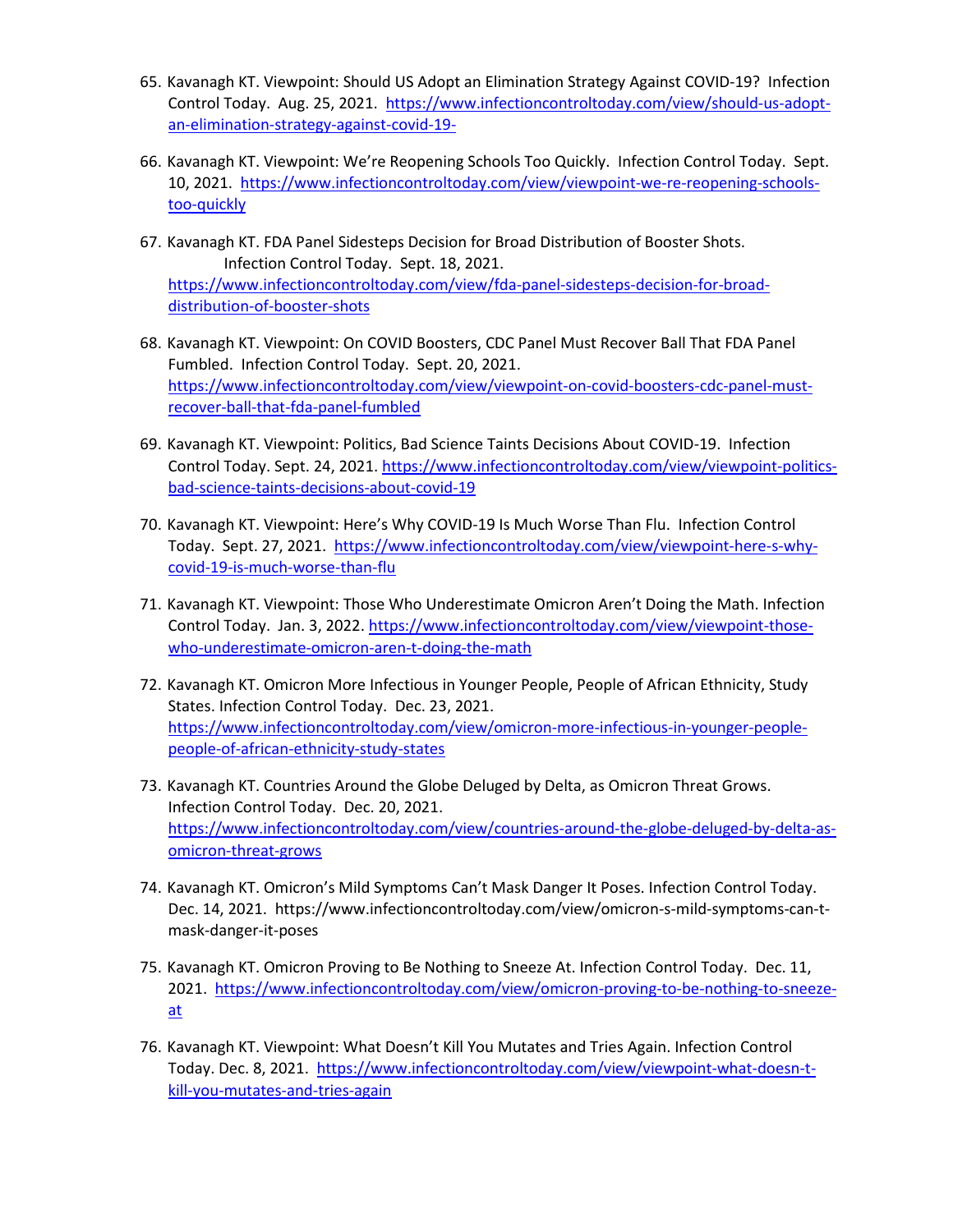- 77. Kavanagh KT. COVID-19 Omicron May Be More Infectious, Deadlier Than Delta. Infection Control Today. Nov. 29, 2021. [https://www.infectioncontroltoday.com/view/covid-19-omicron-may](https://www.infectioncontroltoday.com/view/covid-19-omicron-may-be-more-infectious-deadlier-than-delta)[be-more-infectious-deadlier-than-delta](https://www.infectioncontroltoday.com/view/covid-19-omicron-may-be-more-infectious-deadlier-than-delta)
- 78. Kavanagh KT. Smallpox Scare Offers Lessons About COVID-19 Vaccine Uptake. Infection Control Today. Nov. 17, 2021. [https://www.infectioncontroltoday.com/view/smallpox-scare-offers](https://www.infectioncontroltoday.com/view/smallpox-scare-offers-lessons-about-covid-19-vaccine-uptake)[lessons-about-covid-19-vaccine-uptake](https://www.infectioncontroltoday.com/view/smallpox-scare-offers-lessons-about-covid-19-vaccine-uptake)
- 79. Kavanagh KT. Confused Messaging About Boosters Might Cause 5th Wave of COVID. Infection Control Today. Nov. 15, 2021. [https://www.infectioncontroltoday.com/view/confused](https://www.infectioncontroltoday.com/view/confused-messaging-about-boosters-might-cause-5th-wave-of-covid)[messaging-about-boosters-might-cause-5th-wave-of-covid](https://www.infectioncontroltoday.com/view/confused-messaging-about-boosters-might-cause-5th-wave-of-covid)
- 80. Kavanagh KT. Natural Immunity vs. Super Immunity: Only a COVID-19 Vaccination Away. Infection Control Today. Nov. 2, 2021. [https://www.infectioncontroltoday.com/view/covid-19](https://www.infectioncontroltoday.com/view/covid-19-booster-policy-in-flux-from-super-immunity-to-3-dose-discussions) [booster-policy-in-flux-from-super-immunity-to-3-dose-discussions](https://www.infectioncontroltoday.com/view/covid-19-booster-policy-in-flux-from-super-immunity-to-3-dose-discussions)
- 81. Kavanagh KT. COVID-19: Numbers Look Good, but Keep Guard Up. Infection Control Today. Oct. 27, 2021. [https://www.infectioncontroltoday.com/view/covid-19-numbers-look-good-but](https://www.infectioncontroltoday.com/view/covid-19-numbers-look-good-but-keep-guard-up)[keep-guard-up](https://www.infectioncontroltoday.com/view/covid-19-numbers-look-good-but-keep-guard-up)
- 82. Kavanagh KT. COVID-19 Boosters Need to be Encouraged. Infection Control Today. Oct. 25, 2021. <https://www.infectioncontroltoday.com/view/covid-19-boosters-need-to-be-encouraged>
- 83. Natural Immunity vs. Super Immunity: Only a COVID-19 Vaccination Away. Infection Control Today. Nov. 2, 2021. [https://www.infectioncontroltoday.com/view/covid-19-booster-policy-in](https://www.infectioncontroltoday.com/view/covid-19-booster-policy-in-flux-from-super-immunity-to-3-dose-discussions)[flux-from-super-immunity-to-3-dose-discussions](https://www.infectioncontroltoday.com/view/covid-19-booster-policy-in-flux-from-super-immunity-to-3-dose-discussions)
- 84. Confused Messaging About Boosters Might Cause 5th Wave of COVID. Infection Control Today. Nov. 15, 2021. [https://www.infectioncontroltoday.com/view/confused-messaging-about](https://www.infectioncontroltoday.com/view/confused-messaging-about-boosters-might-cause-5th-wave-of-covid)[boosters-might-cause-5th-wave-of-covid](https://www.infectioncontroltoday.com/view/confused-messaging-about-boosters-might-cause-5th-wave-of-covid)
- 85. Kavanagh KT. Smallpox Scare Offers Lessons About COVID-19 Vaccine Uptake. Infection Control Today. Nov. 17, 2021. [https://www.infectioncontroltoday.com/view/smallpox-scare](https://www.infectioncontroltoday.com/view/smallpox-scare-offers-lessons-about-covid-19-vaccine-uptake)[offers-lessons-about-covid-19-vaccine-uptake](https://www.infectioncontroltoday.com/view/smallpox-scare-offers-lessons-about-covid-19-vaccine-uptake)
- 86. Kavanagh KT. COVID-19 Omicron May Be More Infectious, Deadlier Than Delta. Nov. 29, 2021. [https://www.infectioncontroltoday.com/view/covid-19-omicron-may-be-more-infectious](https://www.infectioncontroltoday.com/view/covid-19-omicron-may-be-more-infectious-deadlier-than-delta)[deadlier-than-delta](https://www.infectioncontroltoday.com/view/covid-19-omicron-may-be-more-infectious-deadlier-than-delta)
- 87. Kavanagh KT. Viewpoint: What Doesn't Kill You Mutates and Tries Again. Infection Control Today. Dec. 8, 2021. [https://www.infectioncontroltoday.com/view/viewpoint-what-doesn-t](https://www.infectioncontroltoday.com/view/viewpoint-what-doesn-t-kill-you-mutates-and-tries-again)[kill-you-mutates-and-tries-again](https://www.infectioncontroltoday.com/view/viewpoint-what-doesn-t-kill-you-mutates-and-tries-again)
- 88. Kavanagh KT. Omicron Proving to Be Nothing to Sneeze At. Infection Control Today. Dec. 11, 2021. [https://www.infectioncontroltoday.com/view/omicron-proving-to-be-nothing-to-sneeze](https://www.infectioncontroltoday.com/view/omicron-proving-to-be-nothing-to-sneeze-at)[at](https://www.infectioncontroltoday.com/view/omicron-proving-to-be-nothing-to-sneeze-at)
- 89. Kavanagh KT. Omicron's Mild Symptoms Can't Mask Danger It Poses. Infection Control Today. Dec. 14, 2021. [https://www.infectioncontroltoday.com/view/omicron-s-mild-symptoms-can-t](https://www.infectioncontroltoday.com/view/omicron-s-mild-symptoms-can-t-mask-danger-it-poses)[mask-danger-it-poses](https://www.infectioncontroltoday.com/view/omicron-s-mild-symptoms-can-t-mask-danger-it-poses)
- 90. Kavanagh KT. Countries Around the Globe Deluged by Delta, as Omicron Threat Grows. Infection Control Today. Dec. 20, 2021.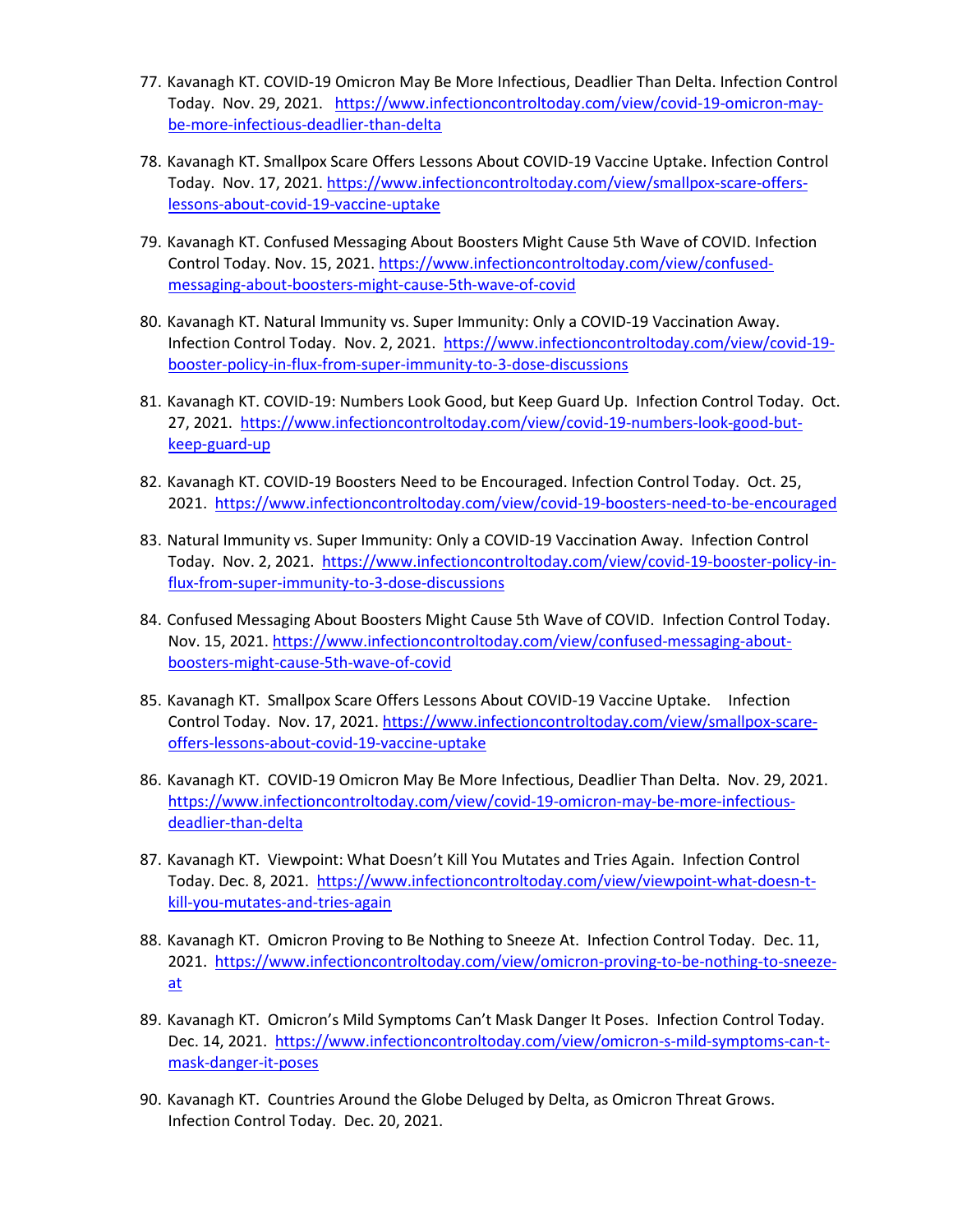[https://www.infectioncontroltoday.com/view/countries-around-the-globe-deluged-by-delta-as](https://www.infectioncontroltoday.com/view/countries-around-the-globe-deluged-by-delta-as-omicron-threat-grows)[omicron-threat-grows](https://www.infectioncontroltoday.com/view/countries-around-the-globe-deluged-by-delta-as-omicron-threat-grows)

- 91. Kavanagh KT. Omicron More Infectious in Younger People, People of African Ethnicity, Study States. Infection Control Today. Dec. 23, 2021. [https://www.infectioncontroltoday.com/view/omicron-more-infectious-in-younger-people](https://www.infectioncontroltoday.com/view/omicron-more-infectious-in-younger-people-people-of-african-ethnicity-study-states)[people-of-african-ethnicity-study-states](https://www.infectioncontroltoday.com/view/omicron-more-infectious-in-younger-people-people-of-african-ethnicity-study-states)
- 92. Kavanagh KT. Viewpoint: Those Who Underestimate Omicron Aren't Doing the Math. Infection Control Today. Jan. 3, 2022. [https://www.infectioncontroltoday.com/view/viewpoint](https://www.infectioncontroltoday.com/view/viewpoint-those-who-underestimate-omicron-aren-t-doing-the-math)[those-who-underestimate-omicron-aren-t-doing-the-math](https://www.infectioncontroltoday.com/view/viewpoint-those-who-underestimate-omicron-aren-t-doing-the-math)
- 93. Kavanagh KT. Even 'Mild' COVID-19 Can Make You the Sickest You've Ever Been. Infection Control Today. Jan. 4, 2022. [https://www.infectioncontroltoday.com/view/even-mild-covid-19](https://www.infectioncontroltoday.com/view/even-mild-covid-19-can-make-you-the-sickest-you-ve-ever-been) [can-make-you-the-sickest-you-ve-ever-been](https://www.infectioncontroltoday.com/view/even-mild-covid-19-can-make-you-the-sickest-you-ve-ever-been)
- 94. Kavanagh KT. Viewpoint: Time to Consider Penalties for COVID-19 Unvaccinated. Infection Control Today. Jan. 9, 2022. [https://www.infectioncontroltoday.com/view/viewpoint-time-to](https://www.infectioncontroltoday.com/view/viewpoint-time-to-consider-penalties-for-covid-19-unvaccinated)[consider-penalties-for-covid-19-unvaccinated](https://www.infectioncontroltoday.com/view/viewpoint-time-to-consider-penalties-for-covid-19-unvaccinated)
- 95. Kavanagh KT. Animal Farms: COVID-19 Doesn't Need Humans to Survive. Infection Control Today. Jan. 20, 2022. [https://www.infectioncontroltoday.com/view/animal-farm-covid-19](https://www.infectioncontroltoday.com/view/animal-farm-covid-19-doesn-t-need-humans-to-grow) [doesn-t-need-humans-to-grow](https://www.infectioncontroltoday.com/view/animal-farm-covid-19-doesn-t-need-humans-to-grow)
- 96. Kavanagh KT. Viewpoint: COVID-19 Forever Cancels the Old Normal. Infection Control Today. Jan. 24, 2022. [https://www.infectioncontroltoday.com/view/viewpoint-covid-19-forever](https://www.infectioncontroltoday.com/view/viewpoint-covid-19-forever-cancels-the-old-normal)[cancels-the-old-normal](https://www.infectioncontroltoday.com/view/viewpoint-covid-19-forever-cancels-the-old-normal)
- 97. Kavanagh KT. Those Who Believe in Herd Immunity Cannot Do the Math. Infection Control Today. Feb. 7, 2022. [https://www.infectioncontroltoday.com/view/viewpoint-how-to-improve](https://www.infectioncontroltoday.com/view/viewpoint-how-to-improve-u-s-dismal-covid-19-response)[u-s-dismal-covid-19-response](https://www.infectioncontroltoday.com/view/viewpoint-how-to-improve-u-s-dismal-covid-19-response)
- 98. Kavanagh KT. COVID-19 Boosters: New MMWR Report Explores Waning Immunity. Infection Control Today. Feb. 18, 2022[. https://www.infectioncontroltoday.com/view/covid-19-boosters](https://www.infectioncontroltoday.com/view/covid-19-boosters-new-mmwr-report-explores-waning-immunity)[new-mmwr-report-explores-waning-immunity](https://www.infectioncontroltoday.com/view/covid-19-boosters-new-mmwr-report-explores-waning-immunity)
- 99. Kavanagh KT. Perspective: Relaxing Mask Guidance Must Be Done 'Carefully' Infection Control Today. Feb. 25, 2022[. https://www.infectioncontroltoday.com/view/perspective-relaxing-mask](https://www.infectioncontroltoday.com/view/perspective-relaxing-mask-guidance-must-be-done-carefully)[guidance-must-be-done-carefully](https://www.infectioncontroltoday.com/view/perspective-relaxing-mask-guidance-must-be-done-carefully)
- 100. Kavanagh KT. Mutated SARS-CoV-2 Detected in White-Tailed Deer in Ontario. Infection Control Today. Mar. 1, 2022. https://www.infectioncontroltoday.com/view/mutated-sars-cov-2 detected-white-tailed-deer-ontario
- 101. Kavanagh KT. COVID-19 Brain Changes: New Evidence Details Long-Term Effects of Infection. Infection Control Today. Mar. 9, 2021. [https://www.infectioncontroltoday.com/view/covid-19](https://www.infectioncontroltoday.com/view/covid-19-brain-changes-new-evidence-details-long-term-effects-infection) [brain-changes-new-evidence-details-long-term-effects-infection](https://www.infectioncontroltoday.com/view/covid-19-brain-changes-new-evidence-details-long-term-effects-infection)
- 102. Kavanagh KT. Evidence Shows Students Need to Wear Masks in Schools Despite Disinformation. Infection Control Today. Mar. 14, 2022. [https://www.infectioncontroltoday.com/view/evidence-shows-students-need-wear-masks](https://www.infectioncontroltoday.com/view/evidence-shows-students-need-wear-masks-schools-despite-disinformation)[schools-despite-disinformation](https://www.infectioncontroltoday.com/view/evidence-shows-students-need-wear-masks-schools-despite-disinformation)